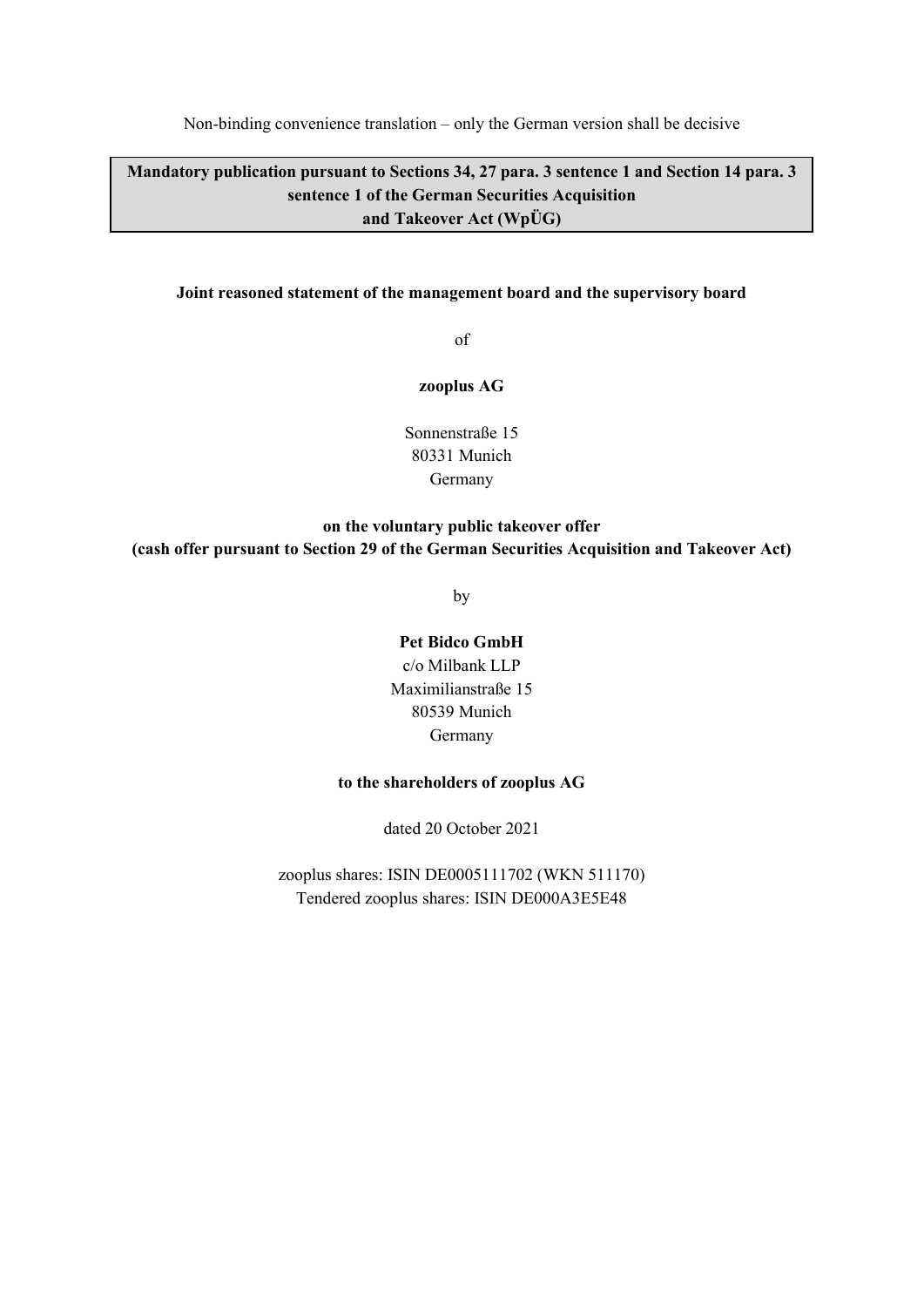## **Table of contents**

| <b>Section</b> |                                                                                               | Page |
|----------------|-----------------------------------------------------------------------------------------------|------|
| 1.             |                                                                                               |      |
| 1.1            |                                                                                               |      |
| 1.2            |                                                                                               |      |
| 1.3            |                                                                                               |      |
| 1.4            |                                                                                               |      |
| 1.5            |                                                                                               |      |
| 1.6            |                                                                                               |      |
| 1.7            |                                                                                               |      |
| 1.8            |                                                                                               |      |
| 1.9            | H&F Offer - Competing offer within the meaning of Section 22 WpÜG 10                          |      |
| 2.             |                                                                                               |      |
| 2.1            |                                                                                               |      |
| 2.2            |                                                                                               |      |
| 2.3            |                                                                                               |      |
| 2.4            |                                                                                               |      |
| 2.5            |                                                                                               |      |
| 2.6            |                                                                                               |      |
| 2.7            |                                                                                               |      |
| 2.8            |                                                                                               |      |
| 3.             |                                                                                               |      |
| 3.1            |                                                                                               |      |
| 3.2            |                                                                                               |      |
| 3.3            |                                                                                               |      |
| 3.4            |                                                                                               |      |
| 3.5            | zooplus Shares currently held by the Bidder and by persons acting jointly with the Bidder and |      |
| 3.6            |                                                                                               |      |
| 3.7            |                                                                                               |      |
| 4.             |                                                                                               |      |
| 4.1            |                                                                                               |      |
| 4.2            |                                                                                               |      |
| 4.3            |                                                                                               |      |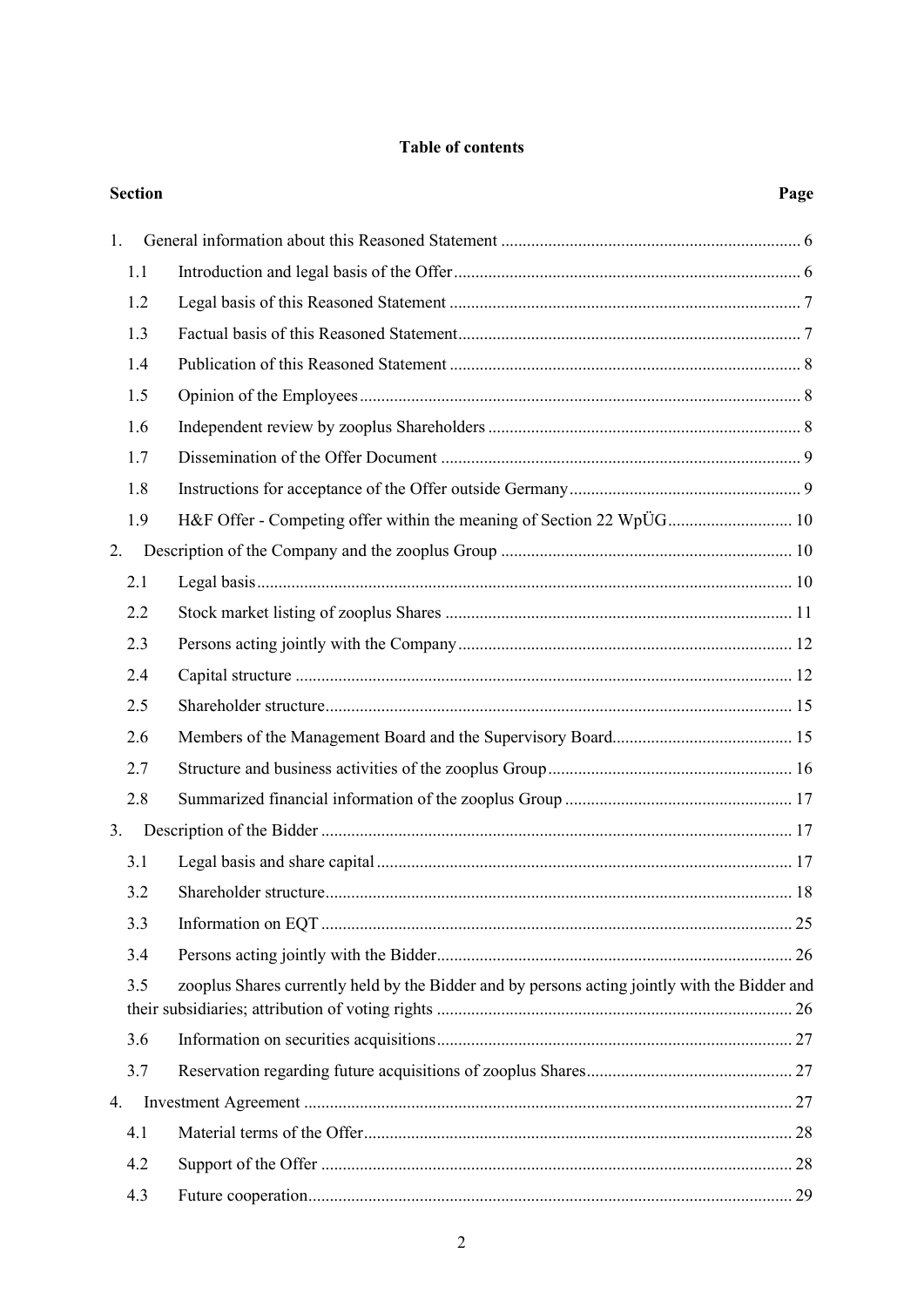| 4.4             |                                                                                                    |
|-----------------|----------------------------------------------------------------------------------------------------|
| 4.5             |                                                                                                    |
| 4.6             |                                                                                                    |
| 5.              |                                                                                                    |
| 5.1             |                                                                                                    |
| 5.2             |                                                                                                    |
| 5.3             |                                                                                                    |
| 5.4             |                                                                                                    |
| 5.5             |                                                                                                    |
| 5.6             |                                                                                                    |
| 5.7             |                                                                                                    |
| 5.8             |                                                                                                    |
| 5.9             |                                                                                                    |
| 5.10            |                                                                                                    |
| 6.              |                                                                                                    |
| 6.1             |                                                                                                    |
| 6.2             |                                                                                                    |
| 7.              |                                                                                                    |
| 7.1             |                                                                                                    |
| 7.2             |                                                                                                    |
| 7.3             |                                                                                                    |
| 7.4             |                                                                                                    |
|                 | 8. Intentions of the Bidder and the Bidder Parent Shareholders with the Offer and their respective |
| 8.1             |                                                                                                    |
| 8.2             | Assessment of the intentions of the Bidder and the Bidder Parent Shareholders and the likely       |
|                 |                                                                                                    |
| 8.3             |                                                                                                    |
| 8.4             | Anticipated consequences for the Employees and employee representatives, employment                |
| 9.              |                                                                                                    |
| 9.1             |                                                                                                    |
| 9.2             |                                                                                                    |
| 10.             | Interests of the members of the Management Board and the Supervisory Board 55                      |
| 11.<br>Offer 56 | Intentions of the members of the Management Board and the Supervisory Board to accept the          |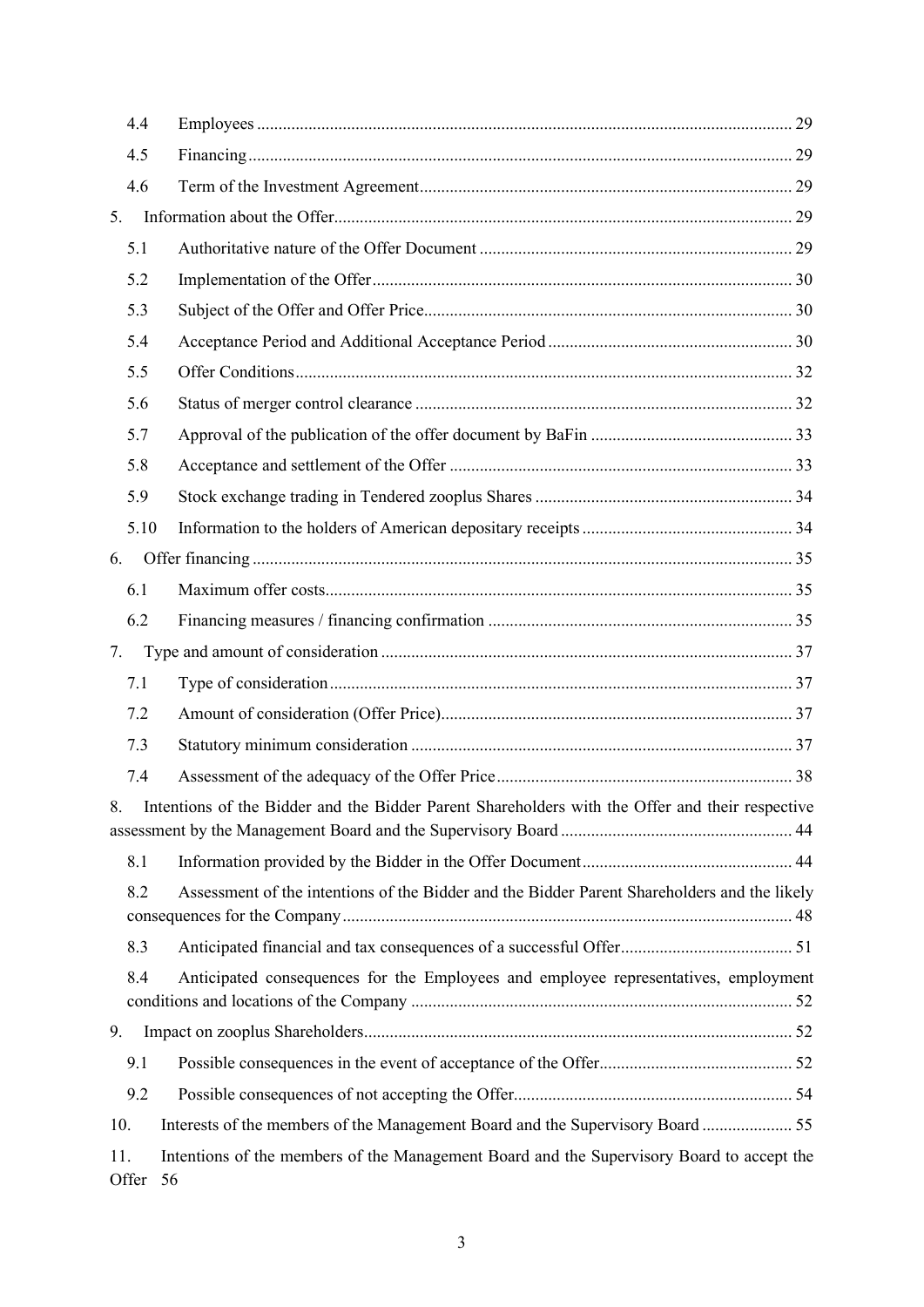| 12. |  |  |  |
|-----|--|--|--|
|-----|--|--|--|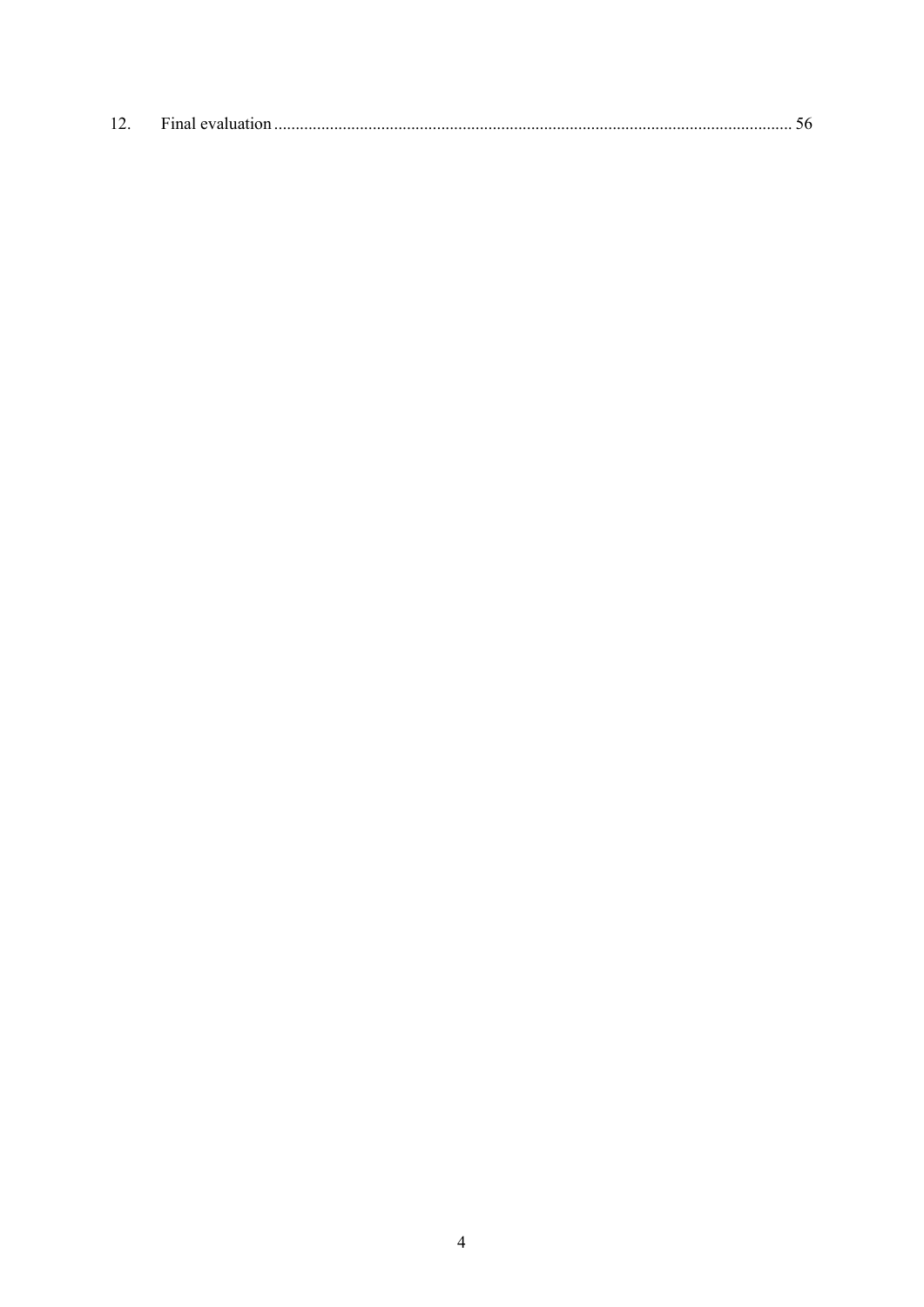#### **Definition directory**

Acceptance Period 30 Additional Acceptance Period 31 AktG 6 Authorized Capital 2021 12 BaFin 6 Bidder 6 Bidder Parent Shareholders 18 BörsG 47 Central Settlement Agent 6 Company 6 Competing Offer 31 Conditional Capital 2016 12 Conditional Capital 2018/I 13 Conditional Capital 2020/I 13 Conditional Capital 2021 14 Delisting 47 Deutsche Börse 11 DPLTA 47 Employees 6 EQT 21 EQT AB 21 EQT IX Collect EUR Fund 19 EQT IX Collect Funds 19 EQT IX Collect USD Fund 19 Equity Funding 35 EU 6 EU Merger Regulation 33 EWR 6 External Financing 36 External Financing Threshold 36 Facility Agreement 51 Funding Requirement at the External Financing Threshold 36 Goldman Sachs 38 Growth Strategy 45 H&F 10 H&F Offer 10 H&F Offer Amendment 10 H&F Offer Document 10

Increased H&F Offer Price 10 Investment Agreement 8 Management Board 6 Master GP 20 Maximum Aggregate Offer Price 35 Maximum Offer Costs 35 Offer 6 Offer Document 6 Offer Equity Funding 35 Offer Price 30 Phase II 33 Reasoned Statement 7 Revolving Credit Facility 51 SE-Conversion 11 SOP 2016 12 SOP 2018 13 SOP 2020 14 SOP 2021 14 Statement 7 Statutory Minimum Consideration 37 Strategic Partnership 44 Superior Offer 28 Supervisory Board 6 Tendered zooplus Shares 34 Three-Month Average Price 37 Transaction Costs 35 U.S. Depositary 34 United States 6 WpHG 15 WpÜG 6 WpÜG-AngebotsVO 6 XETRA 11 zooplus 6 zooplus ADRs 34 zooplus Group 6 zooplus Share 6 zooplus Shareholder 6 zooplus Shareholders 6 zooplus Shares 6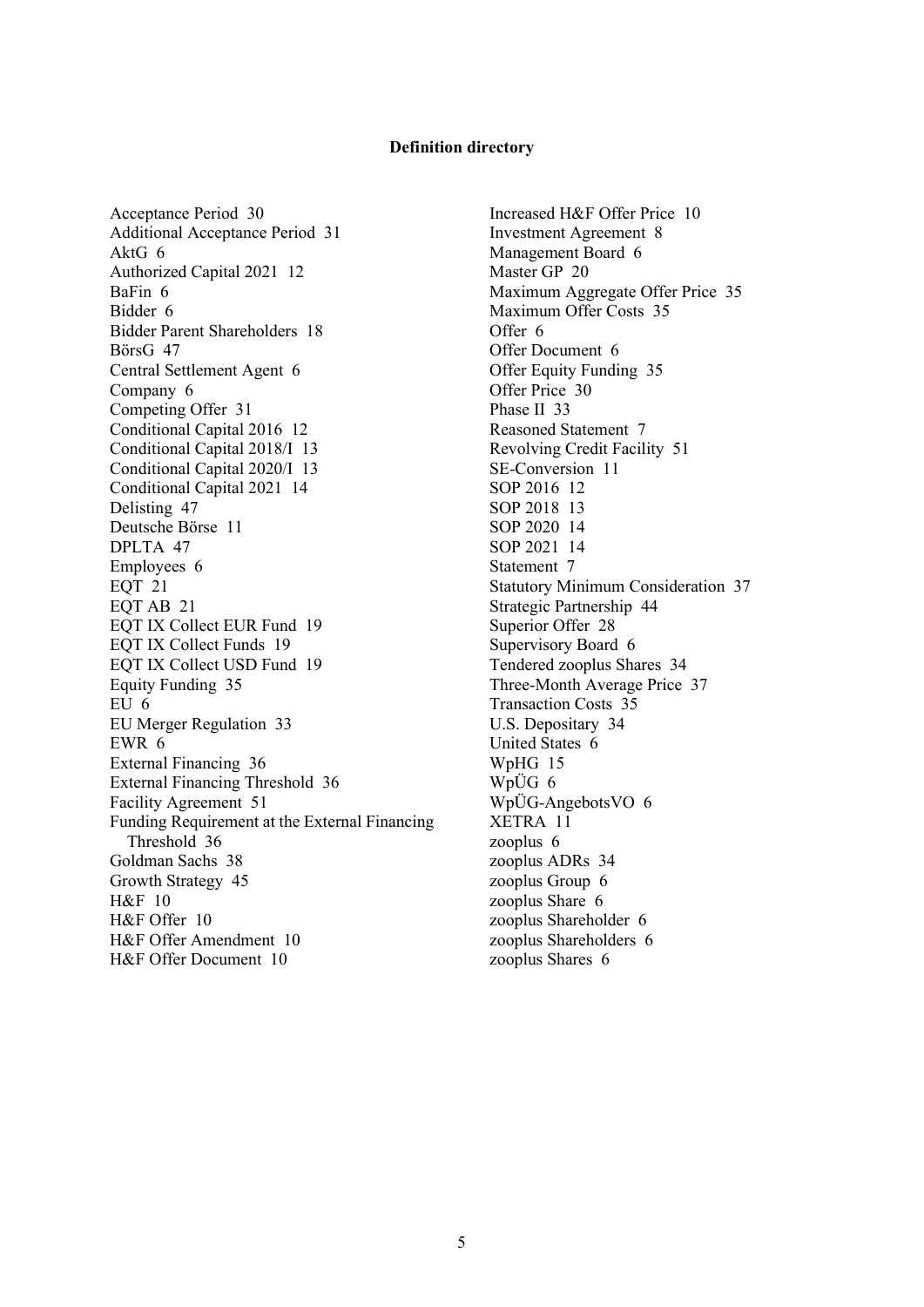#### **1. GENERAL INFORMATION ABOUT THIS REASONED STATEMENT**

#### **1.1 Introduction and legal basis of the Offer**

Pet Bidco GmbH, a limited liability company (*Gesellschaft mit beschränkter Haftung*) established under German law, with registered office in Munich, Germany, registered in the commercial register (*Handelsregister*) of the local court (*Amtsgericht*) of Munich under HRB 268384 (the "**Bidder**"), published on 25 September 2021 its decision to make a voluntary public takeover offer pursuant to Section 10 para. 1 sentence 1 of the German Securities Acquisition and Takeover Act ("**WpÜG**"), and on 6 October 2021, pursuant to Sections 34, 29, 14 para. 2 sentence 1, para. 3 sentence 1 WpÜG by publishing the offer document within the meaning of Section 11 WpÜG (as amended from time to time the "**Offer Document**"), a voluntary public takeover offer in the form of a cash offer (the "**Offer**") to the shareholders of zooplus AG, a stock corporation incorporated under the laws of Germany with its corporate seat in Munich, Germany, registered in the commercial register of the local court (*Amtsgericht*) of Munich under HRB 125080 (hereinafter also the "**Company**" and together with its subsidiaries within the meaning of Sections 15 et seqq. of the German Stock Corporation Act ("**AktG**") or pursuant to Section 2 para. 6 WpÜG the "**zooplus Group**" or "**zooplus**"). The decision of the Bidder pursuant to Section 10 para. 1 sentence 1 WpÜG and the Offer Document are available at https://www.eqt-offer.com. The German Federal Financial Supervisory Authority ("**BaFin**") has approved the Offer Document on 6 October 2021.

The Offer is addressed to all shareholders of the Company (each a "**zooplus Shareholder**" and together the "**zooplus Shareholders**") and relates to the acquisition of all no-par value ordinary bearer shares in the Company (ISIN DE0005111702 / WKN 511170) not already held directly by the Bidder, with a proportionate amount of EUR 1.00 (each a "**zooplus Share**" and together the "**zooplus Shares**"), including all ancillary rights existing at the time of settlement of the Offer, for a cash consideration of EUR 470.00 per zooplus Share.

The Offer relates to all zooplus Shares and will be implemented solely in accordance with WpÜG and the Ordinance on the Content of the Offer Document, the Consideration in Takeover Offers and Mandatory Offers and the Exemption from the Obligation to Publish and Make an Offer ("**WpÜG-AngebotsVO**") and certain applicable provisions of the securities laws of the United States of America ("**United States**"). For further information to zooplus Shareholders in the United States or elsewhere outside Germany, the member states of the European Union ("**EU**") and the European Economic Area ("**EEA**"), reference is made to Section 1.2 of the Offer Document.

The Offer Document was submitted to the Management Board of the Company (the "**Management Board**") by the Bidder on 6 October 2021 pursuant to Section 14 para. 4 sentence 1 WpÜG. On the same day, the Management Board transmitted the Offer Document to the Supervisory Board of the Company (the "**Supervisory Board**") and, in addition, without undue delay to the employees of the Company (the "**Employees**"). The Offer Document has been published on the internet. In addition, according to the Bidder, it will be made available free of charge at Deutsche Bank Aktiengesellschaft, Trust and Agency Services, Post-IPO Services, Taunusanlage 12, 60325 Frankfurt am Main, Germany ("**Central Settlement Agent**") (inquiries by fax to +49 69 910-38794 or by e-mail to dct.tender-offers@db.com). The announcement about keeping available copies of the Offer Document free of charge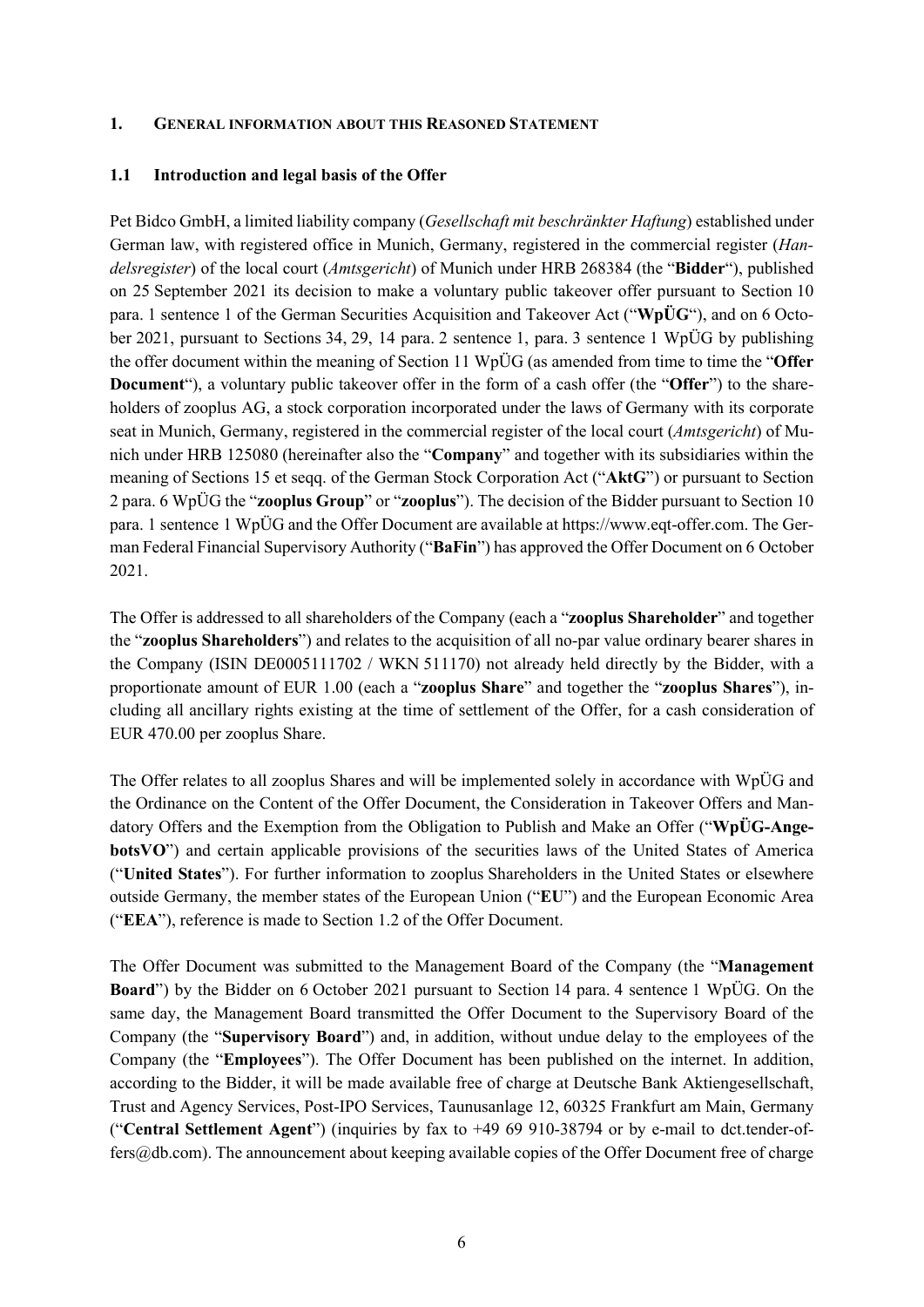in Germany and the internet address at which the publication of the Offer Document occurs was published on 6 October 2021 in the Federal Gazette (*Bundesanzeiger*) (Section 14 para. 3 sentence 1 no. 2 WpÜG).

The Management Board and the Supervisory Board hereby issue a joint reasoned statement (*gemeinsame begründete Stellungnahme*) pursuant to Section 27 WpÜG (the "**Reasoned Statement**" or the "**Statement**") on the Offer. The Management Board and the Supervisory Board each unanimously adopted this Statement on 19 October 2021.

In connection with the Statement, the Management Board and the Supervisory Board point out the following in advance:

### **1.2 Legal basis of this Reasoned Statement**

Pursuant to Section 27 para. 1 sentence 1, para. 3 sentence 1 WpÜG, the Management Board and the Supervisory Board shall, without undue delay after submission of the Offer Document pursuant to Section 14 para. 1 WpÜG, issue and publish a reasoned statement on the Offer and on any amendments thereto. Such reasoned statement may be issued jointly by the Management Board and the Supervisory Board. The Management Board and the Supervisory Board have decided to issue a joint Statement with respect to the Bidder's Offer. This Statement is issued exclusively in accordance with German law.

In their Statement, the Management Board and the Supervisory Board shall, pursuant to Section 27 para. 1 sentence 2 WpÜG, in particular address (i) the type and amount of the consideration offered, (ii) the expected consequences of a successful Offer for the Company, the Employees and their representative bodies, the employment conditions and the locations of the Company, (iii) the objectives pursued by the Bidder with the Offer and (iv) the intention of the members of the Management Board and the Supervisory Board to accept the Offer, to the extent they are holders of securities of the Company.

### **1.3 Factual basis of this Reasoned Statement**

Unless otherwise stated, time references in this Reasoned Statement refer to local time in Munich, Germany. Wherever in this Reasoned Statement terms such as "currently", "at present", "at the moment", "now", "at present" or "today" or similar terms are used, these refer to the time of publication of this Reasoned Statement, i.e., 20 October 2021, unless expressly stated otherwise.

References to "EUR" are to euros and references to "USD" relate to the United States Dollar currency. References to "subsidiaries" refer to subsidiaries as defined in Section 2 para. 6 WpÜG.

This Reasoned Statement contains information, forecasts, estimates, evaluations, forward-looking statements and statements of intent. Such statements are not statements of fact and are identified in particular by expressions such as "expects", "believes", "is of the opinion", "seeks", "estimates", "intends", "plans", "assumes" and "endeavors". Such statements, forecasts, assessments, forward-looking statements and declarations of intent are based exclusively on the information available to the Management Board and the Supervisory Board on the date of publication of this Reasoned Statement, i.e. 20 October 2021, or reflect their assessments or intentions exclusively as of that date. This information may change after the publication of this Reasoned Statement. Assumptions may also prove to be incorrect in the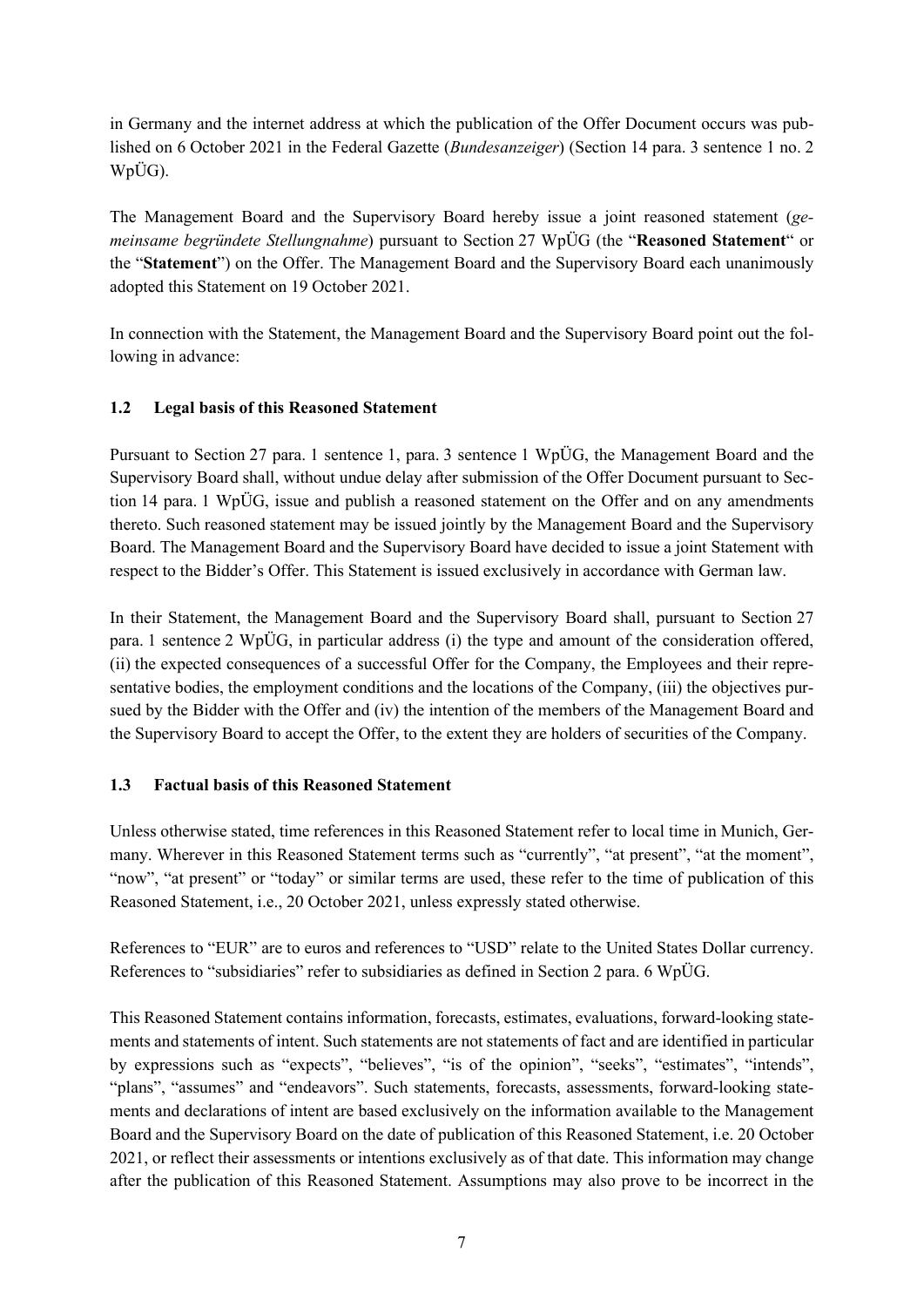future. The Management Board and the Supervisory Board do not assume any liability and do not intend to update the Reasoned Statement unless such update is required by law.

The information in this Statement regarding the Bidder as well as its intentions and the Offer are based on the information in the Offer Document, the investment agreement between the Company and the Bidder dated 25 September 2021 ("**Investment Agreement**") and other publicly available Information (unless expressly stated otherwise herein). The Management Board and the Supervisory Board point out that they have not verified, cannot verify or cannot fully verify the information provided by the Bidder in the Offer Document and cannot guarantee the implementation of the Bidder's intentions. In addition, the Management Board and the Supervisory Board point out that the intentions and objectives of the Bidder may change at a later point in time.

## **1.4 Publication of this Reasoned Statement**

The Reasoned Statement, together with all reasoned statements on any amendments to the offer (if any), will be published in accordance with Section 27 para. 3 sentence 1 and Section 14 para. 3 sentence 1 WpÜG on the Company's website at https://investors.zooplus.com/en/investor-relations. Copies of the Reasoned Statement can also be obtained free of charge from zooplus AG, Investor Relations, Sonnenstraße 15, 80331 Munich, Germany (phone: +498995006-100, fax: +498995006-503, e-mail: ir@zooplus.com). Reference is made in the Federal Gazette (*Bundesanzeiger*) to the publication on the internet and to the fact that it is available free of charge in Germany from the Company.

This Reasoned Statement and, if applicable, any additional reasoned statements on the Offer will be published in German and as a non-binding English convenience translation. The Management Board and the Supervisory Board do not assume any liability for the accuracy and completeness of the English translation. Only the German version shall be decisive.

### **1.5 Opinion of the Employees**

Pursuant to Section 27 para. 2 WpÜG, in absence of a (group) works council, the Employees may submit a statement to the Management Board, which the Management Board is required to attach to its Statement pursuant to Section 27 para. 2 WpÜG, notwithstanding its obligation under Section 27 para. 3 sentence 1 WpÜG. The Employees have not submitted a written statement to the Management Board within the meaning of Section 27 para. 2 WpÜG.

### **1.6 Independent review by zooplus Shareholders**

The presentation of the Offer in this Reasoned Statement does not claim to be complete. The Offer Document of the Bidder is solely authoritative for the content and the settlement of the Offer.

The Management Board and the Supervisory Board point out that the statements and valuations in this Reasoned Statement are not binding on zooplus Shareholders. Each zooplus Shareholder must make his/her/its own decision as to whether and, if so, for how many of his/her/its zooplus Shares to accept the Offer, taking into account the overall circumstances, his/her/its individual circumstances and needs (including his/her/its personal financial and tax situation), his/her/its personal objectives and his/her/its personal assessment of the future development of the value and stock market price of the zooplus Share.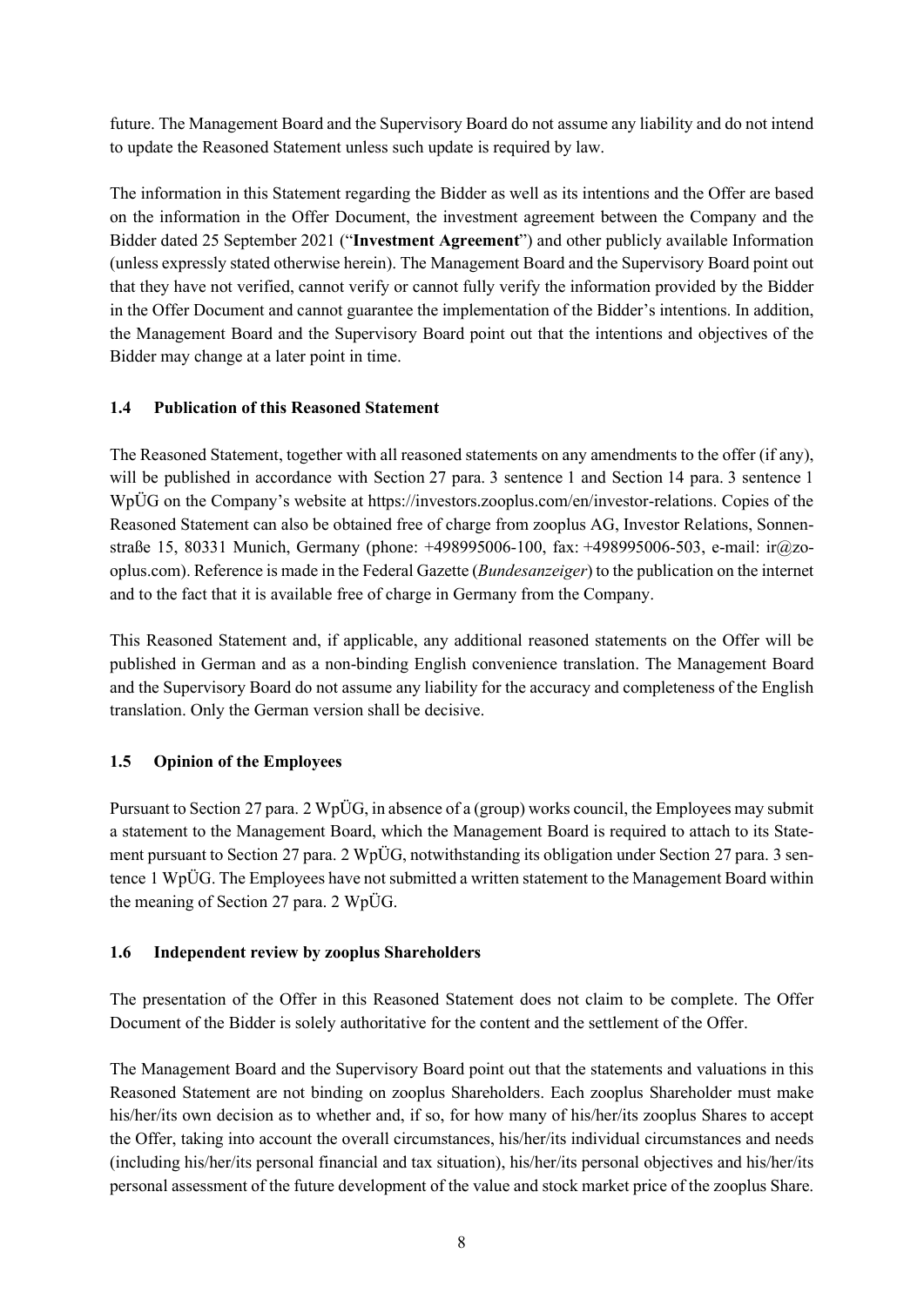When deciding whether or not to accept the Offer, zooplus Shareholders should use all available sources of information and take sufficient account of their personal circumstances. In particular, the specific financial or tax situation of individual zooplus Shareholders may in individual cases lead to valuations different from those presented by the Management Board and the Supervisory Board. The Management Board and Supervisory Board therefore recommend that zooplus Shareholders obtain independent tax and legal advice on their own responsibility where necessary and assume no liability for the decision of any zooplus Shareholder with regard to the Offer.

The Management Board and the Supervisory Board point out that they are unable to verify whether zooplus Shareholders will comply with all legal obligations applicable to them personally when accepting the Offer. In particular, the Management Board and the Supervisory Board recommend that zooplus Shareholders who receive the Offer Document or wish to accept the Offer outside Germany but are subject to securities regulations of jurisdictions other than Germany inform themselves about and comply with these legal requirements.

## **1.7 Dissemination of the Offer Document**

According to Section 1.5 of the Offer Document, publication, dispatch, distribution or dissemination of the Offer Document or other documents related to the Offer outside Germany, the member states of the EU and the EEA and the United States may be subject to legal restrictions. According to the information in Section 1.5 of the Offer Document, the Offer Document as well as other documents related to the Offer may not be dispatched to, or disseminated, distributed or published by third parties in countries in which this would be illegal.

The Bidder points out in Section 1.5 of the Offer Document that it has not given its permission for the dispatch, publication, distribution or dissemination of the Offer Document by third parties outside Germany, the member states of the EU and the EEA and the United States. Therefore, custodian investment service providers may not publish, dispatch, distribute or disseminate the Offer Document outside Germany, the member states of the EU and the EEA and the United States unless in compliance with all applicable domestic and foreign statutory provisions.

### **1.8 Instructions for acceptance of the Offer outside Germany**

According to the Offer Document in Section 1.6, the Offer may be accepted by all domestic and foreign zooplus Shareholders in accordance with the terms outlined in the Offer Document and the applicable statutory provisions. However, the Bidder points out in Section 1.6 of the Offer Document that acceptance of the Offer outside Germany, the member States of the EU and the EEA and the United States may be subject to legal restrictions. zooplus Shareholders who come into possession of the Offer Document outside Germany, the member states of the EU and the EEA or the United States, who wish to accept the Offer outside Germany, the member states of the EU and the EEA or the United States and/or who are subject to statutory provisions other than those of Germany, the member states of the EU and the EEA or the United States, are advised in the Offer Document to inform themselves of the relevant applicable statutory provisions and to comply with them. The Bidder assumes no responsibility under the Offer Document for acceptance of the Offer outside Germany, the member states of the EU and the EEA and the United States being permissible under the relevant applicable statutory provisions.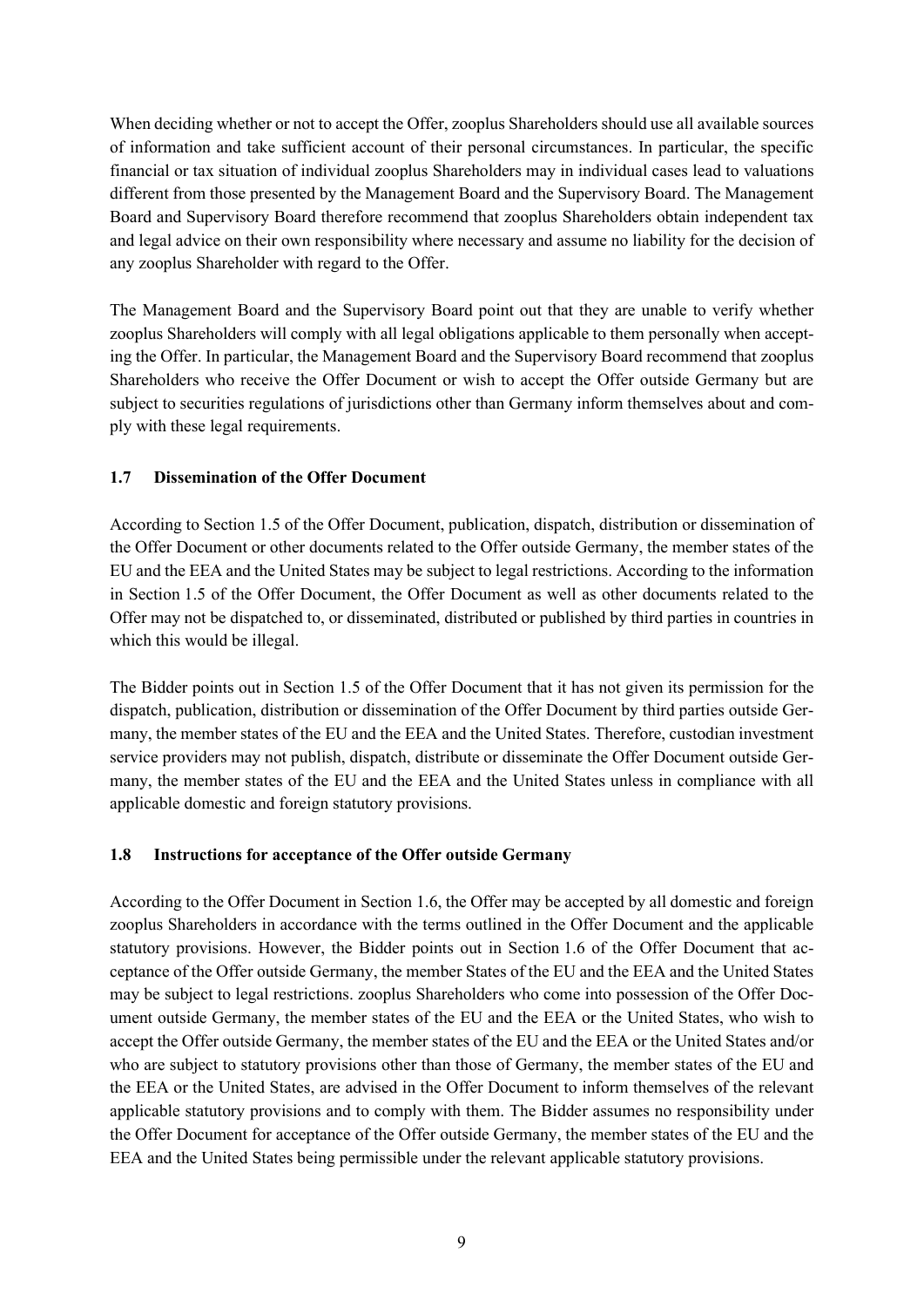## **1.9 H&F Offer - Competing offer within the meaning of Section 22 WpÜG**

On 13 August 2021, Zorro Bidco S.à r.l., a limited liability company (*société à responsabilité limitée*) established under the laws of the Grand Duchy of Luxembourg, with registered office in Luxembourg, Grand Duchy of Luxembourg, registered in the trade and companies register (*Registre de Commerce et des Sociétés*) of Luxembourg under B257849, an entity controlled by funds advised by Hellman & Friedman LLC ("**H&F**"), published its decision to make a voluntary public takeover offer to the zooplus Shareholders with an offer consideration of EUR 390.00 per zooplus Share (the "**H&F Offer**"). On 12 September 2021, H&F increased its offer consideration from EUR 390.00 by EUR 70.00 to EUR 460.00. On September 14, 2021, H&F has published the offer document relating to the H&F Offer (the "**H&F Offer Document**"). The H&F Offer Document was published on the internet at https://hfoffer.com.

As the Offer is being made during the acceptance period of the H&F Offer, the Offer is a competing offer to the H&F Offer within the meaning of Section 22 WpÜG. This has the following legal effects on the H&F Offer:

- The acceptance period of the H&F Offer is extended and ends on the same day as the Acceptance Period of the Offer, i.e., on 3 November 2021, 24 hrs. (German local time).
- zooplus Shareholders who have already accepted the H&F Offer prior to the publication of the Offer Document may, pursuant to Section 22 para. 3 WpÜG, during the Acceptance Period of the Offer withdraw from the agreements entered into by the acceptance of the H&F Offer. However, a withdrawal from the agreements entered into by the acceptance of the H&F Offer is excluded if the H&F Offer is accepted after the publication of the Offer Document. zooplus Shareholders may exercise their right to withdraw from the H&F Offer in accordance with the provisions of the offer document for the H&F Offer.

By notification dated 7 October 2021, H&F publicly announced to increase the offer price per zooplus Share of the H&F Offer from EUR 460.00 by EUR 10.00 to EUR 470.00 (the "**Increased H&F Offer Price**"). The notification dated 7 October 2021, as well as a non-binding English convenience translation of the notification, are also available at http://www.hf-offer.com. The corresponding amendment of the H&F Offer (the "**H&F Offer Amendment**") pursuant to Section 21 para. 1 sentence 1 no. 1 WpÜG was published by H&F in accordance with Section 21 para. 2, 14 para. 3 sentence 1 WpÜG on the internet at http://www.hf-offer.com on 8 October 2021.

The H&F Offer Amendment does not cause a (further) extension of the Acceptance Period, as it was not made within the last two weeks of the Acceptance Period. Therefore, the Acceptance Period – for both the Offer and the H&F Offer – will end on 3 November 2021, 24 hrs. (local German time), subject to potential extensions for other reasons pursuant to statutory provisions of the WpÜG.

## **2. DESCRIPTION OF THE COMPANY AND THE ZOOPLUS GROUP**

## **2.1 Legal basis**

The Company is a stock corporation (*Aktiengesellschaft*) established under German law, with registered office in Munich, Germany, registered in the commercial register of the local court of Munich under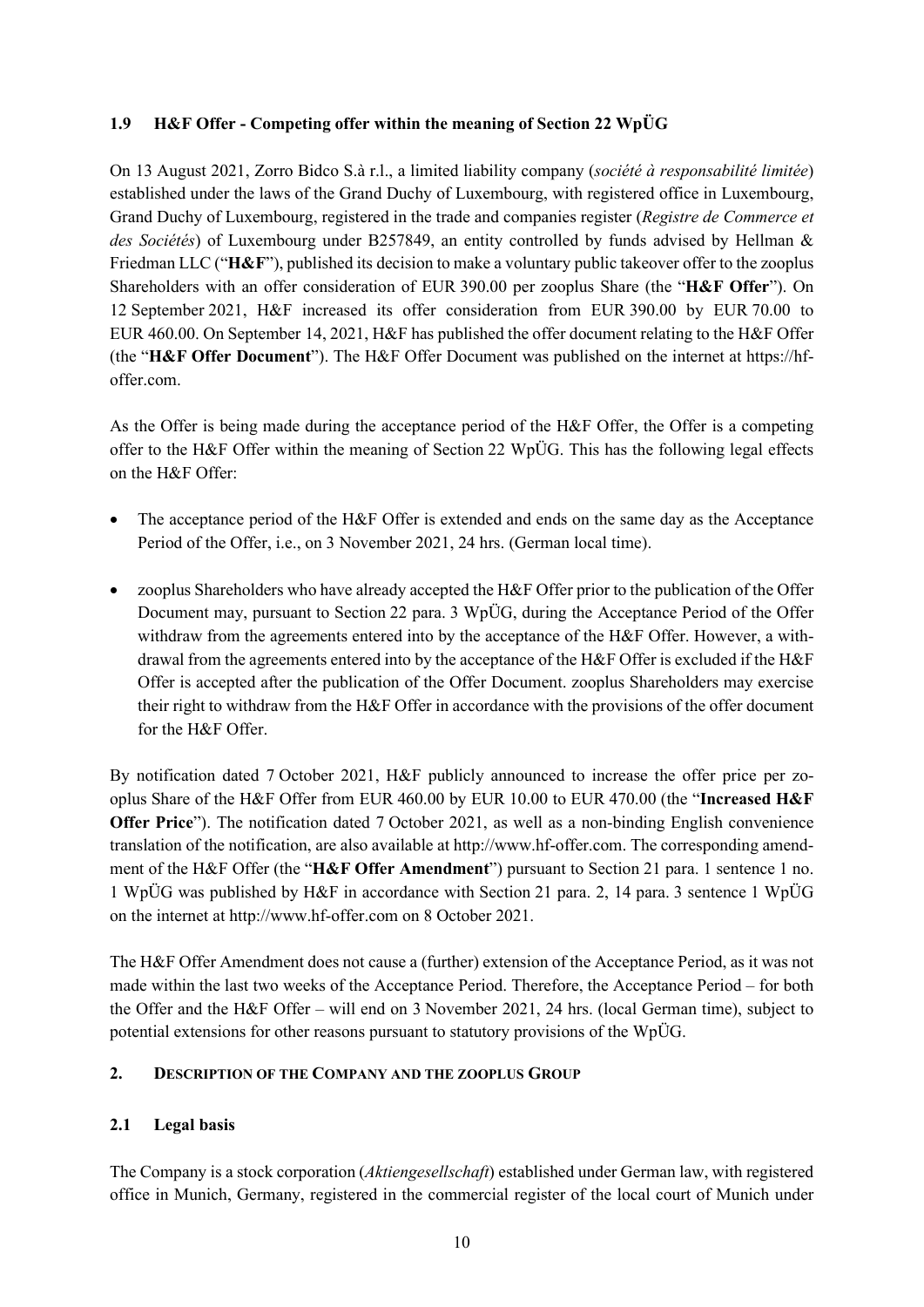HRB 125080. The administrative headquarter of the Company is located at Sonnenstraße 15, 80331 Munich, Germany. The Company's financial year corresponds to the calendar year.

Pursuant to Section 2 para. 1 of the Company's articles of association, the purpose (*Unternehmensgegenstand*) of the Company is trading pet supplies in Germany and abroad, particularly via the internet. The object of trading activity is all items of pet supplies, particularly food and accessories. The purpose of the Company also includes the purchase and manufacture of pet supplies and other associated items. Furthermore, the purpose of the Company covers the planning, development and implementation of internet-specific services and associated services, as well as the trading of IT-specific goods and items, including those outside of the pet supplies sector. The purpose of the Company also includes the trading of other goods via the internet.

According to Section 2 para. 2 of the Company's articles of association, the Company is entitled to set up subsidiaries and branches in Germany and abroad; to establish other companies with the same, similar or associated corporate purposes in Germany and abroad; to acquire, dispose of or hold participations in such companies; to trade in other products and to expand its activities to similar sectors of business. The Company may manage companies, conclude affiliation agreements with them, or restrict itself to the management of shareholdings. It may achieve its purpose indirectly, either fully or partially.

Pursuant to Section 2 para. 3 of the Company's articles of association, the Company is authorized to execute any transactions suitable for promoting the purpose of the Company, either directly or indirectly.

On 8 July 2021, the Company announced that the Management Board and the Supervisory Board resolved to prepare for a conversion into a European stock corporation (*Societas Europaea* – SE) in accordance with Article 2 para. 4 in conjunction with Article 37 of the Council Regulation (EC) No. 2157/2001 of 8 October 2001 on the Statute for a European company (SE) ("**SE-Conversion**"). According to the Company's announcement of 8 July 2021, the Company's existing dual management structure, consisting of the Management Board as the management body and the Supervisory Board as the supervisory body, shall continue under the new legal form of the SE. The implementation of the SE-Conversion requires, among others, the approval of the Company's general meeting (*Hauptversammlung*). According to the Company's announcement of 8 July 2021, a corresponding extraordinary general meeting shall presumably resolve on the SE-Conversion in the second half of 2021.

### **2.2 Stock market listing of zooplus Shares**

The zooplus Shares are admitted to trading on the regulated market (*regulierter Markt*) with additional post-admission obligations (*Prime Standard*) of the Frankfurt Stock Exchange under ISIN DE0005111702 and are tradable via the Exchange Electronic Trading system ("**XETRA**") of Deutsche Börse AG, Frankfurt am Main, Germany ("**Deutsche Börse**"). In addition, the zooplus Shares are traded on the Berlin Stock Exchange in the sub-segment Berlin Second Regulated Market and on the open market (*Freiverkehr*) of the stock exchanges in Dusseldorf, Hamburg, Hanover, Munich and Stuttgart, as well as via Tradegate. The zooplus Shares are included, as of 20 September 2021, in the MDAX (and previously in the SDAX), an index calculated by Deutsche Börse, which consists of the 50 largest issuers by market capitalization and stock exchange turnover below the DAX traded on the Frankfurt Stock Exchange.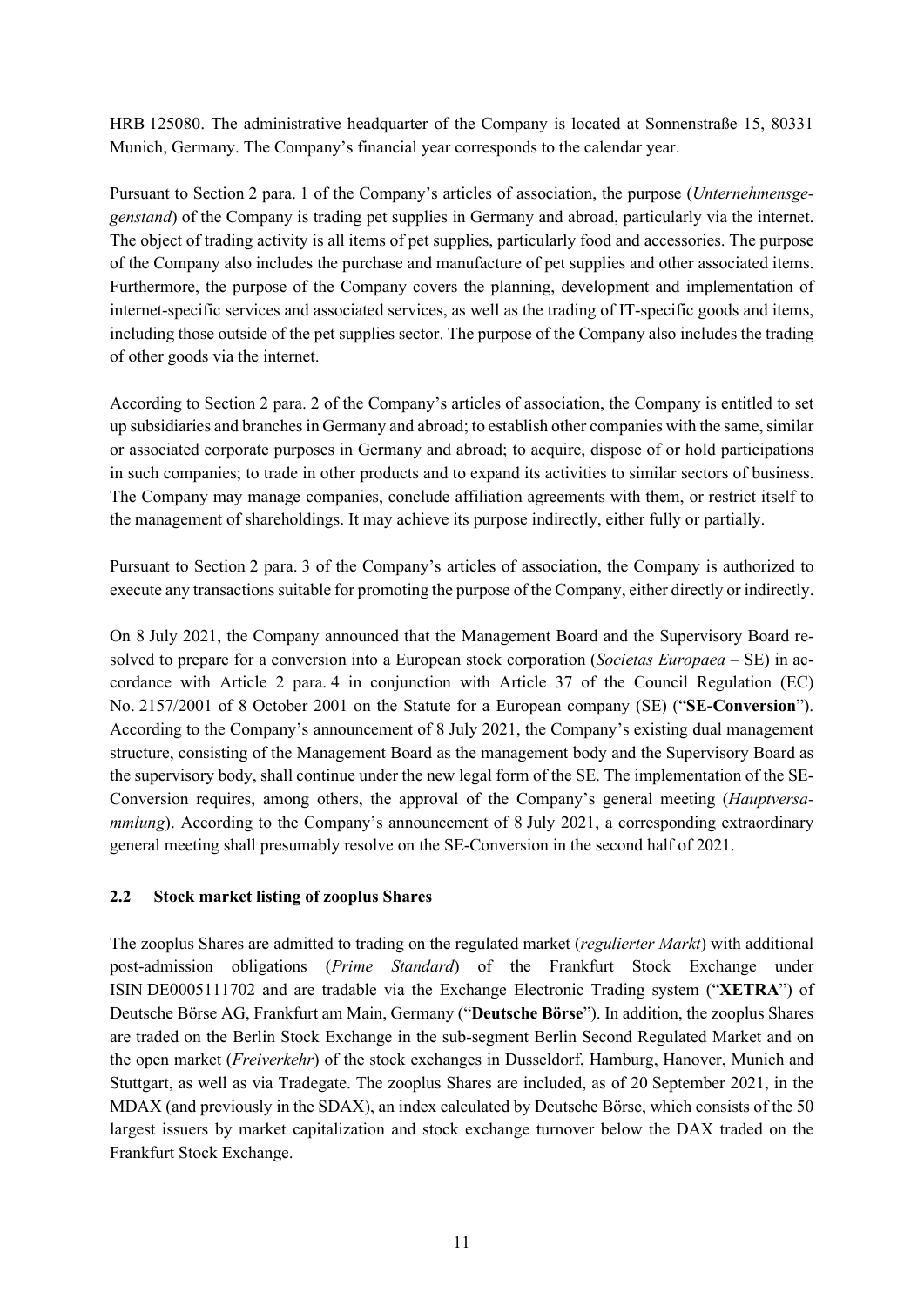## <span id="page-11-0"></span>**2.3 Persons acting jointly with the Company**

A list of all subsidiaries of the Company is attached to this Statement as **Anne[x 2.3](#page-11-0)**. Pursuant to Section 2 para. 5 sentence 3 WpÜG, these subsidiaries are deemed to be acting jointly with the Company and among themselves.

## **2.4 Capital structure**

## **a. Share capital**

The share capital of the Company amounts to EUR 7,149,178.00 and is divided into 7,149,178 non-par value bearer shares with a proportionate amount of EUR 1.00 per share of the share capital. There are no different classes of shares. Each share entitles to one vote and has full voting and dividend rights. The Company currently does not hold any treasury shares.

## **b. Authorized Capital 2021**

The Management Board, with the approval of the Supervisory Board, is authorized pursuant to Section 5 para. 6 of the Company's articles of association to increase the share capital of the Company in one or several tranches up until (and including) 19 May 2024, by issuing new non-par value bearer shares with a proportionate amount of EUR 1.00 per share against contributions in cash by an amount of up to EUR 1,429,835 in total ("**Authorized Capital 2021**"). In this regard, the shareholders shall generally be granted a subscription right. The Management Board is, however, authorized to exclude the shareholders' subscription right in whole or in part with the approval of the Supervisory Board in the cases listed in Section 5 para. 6 of the Company's articles of association.

## **c. Conditional Capital 2016 and SOP 2016**

According to Section 5 para. 4 of the Company's articles of association, the Company's share capital is conditionally increased by up to EUR 75,000 by issuance of up to 75,000 non-par value bearer shares with a proportionate amount of EUR 1.00 per share of the share capital ("**Conditional Capital 2016**"). The Conditional Capital 2016 serves to ensure the fulfilment of subscription rights from stock options issued by the Company based on the authorization of the annual general meeting of 31 May 2016 under agenda item 6 lit. a).

Pursuant to such authorization, the Management Board has been authorized to grant, with the consent of the Supervisory Board, stock options to selected executives of zooplus Group, and the Supervisory Board has been authorized to grant stock options to members of the Management Board, in each case in accordance with the provisions set out in the authorization of 31 May 2016 ("**SOP 2016**"). Each stock option grants to the beneficiaries the right to acquire one zooplus Share with a proportionate amount of EUR 1.00 in accordance with the terms and conditions of the SOP 2016. The conditional capital increase will be carried out only to the extent that stock options are issued under the SOP 2016 and the holders of such stock options exercise their option right and the Company does not make use of its substitution right to meet its obligation by delivering treasury shares (if any) or pay the value of shares in cash in accordance with the terms and conditions of the SOP 2016. The Management Board and the Supervisory Board, when members of the Management Board are concerned, are authorized to determine additional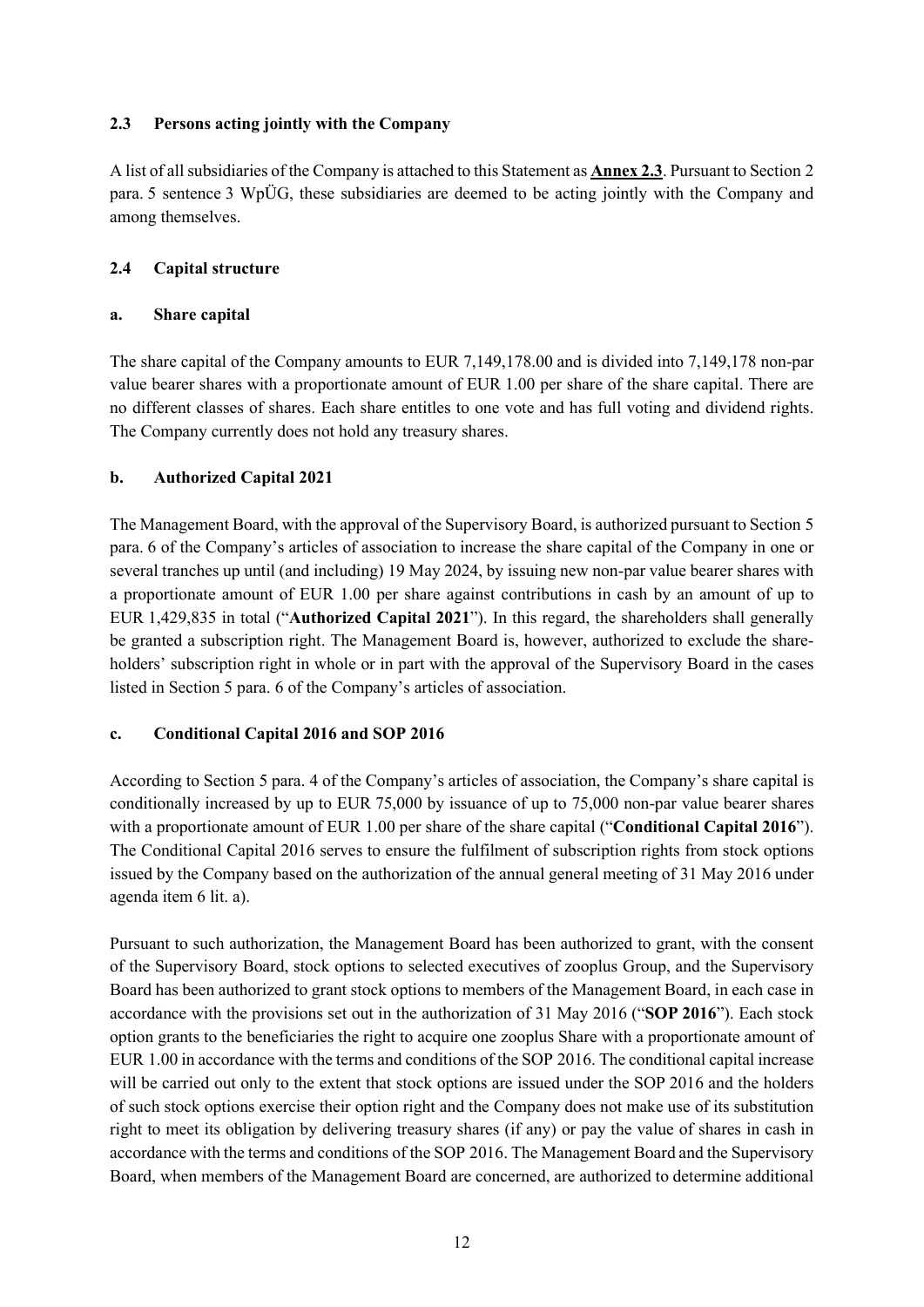details with respect to granting and meeting the obligations of stock options, for the issue of shares from the Conditional Capital 2016 and further terms and conditions of the SOP 2016.

The Company has granted 68,400 stock options under the SOP 2016 as of this Statement. These 68,400 stock options were issued on 16 April 2018. The current terms and conditions of the SOP 2016 stipulate that such stock options can only be exercised after the expiry of a waiting period of four years from their respective issuance, i.e. at the earliest on 16 April 2022. For this reason, exercise of the stock options and a corresponding issuance of the zooplus Shares under the Conditional Capital 2016 is excluded until the expiry of the put right period pursuant to Section 39c WpÜG.

## **d. Conditional Capital 2018/I and SOP 2018**

According to Section 5 para. 8 of the Company's articles of association, the Company's share capital is also conditionally increased by up to EUR 365,000 by issuance of up to 365,000 non-par value bearer shares with a proportionate amount of EUR 1.00 per share of the share capital ("**Conditional Capital 2018/I**"). The Conditional Capital 2018/I serves to ensure the fulfilment of subscription rights from stock options issued by the Company based on the authorization of the annual general meeting of 13 June 2018 under agenda item 6 lit. a).

Pursuant to such authorization, the Management Board has been authorized to grant, with the consent of the Supervisory Board, stock options to selected executives of zooplus Group, and the Supervisory Board has been authorized to grant stock options to members of the Management Board, in each case in accordance with the provisions set out in the authorization of 13 June 2018 ("**SOP 2018**"). Each stock option grants to the beneficiaries the right to acquire one zooplus Share with a proportionate amount of EUR 1.00 in accordance with the terms and conditions of the SOP 2018. The conditional capital increase will be carried out only to the extent that stock options are issued under the SOP 2018 and the holders of such stock options exercise their option right and the Company does not make use of its substitution right to meet its obligation by delivering treasury shares (if any) or pay the value of shares in cash in accordance with the terms and conditions of the SOP 2018. The Management Board and the Supervisory Board, when members of the Management Board are concerned, are authorized to determine additional details with respect to granting and meeting the obligations of stock options, for the issue of shares from the Conditional Capital 2018/I and further terms and conditions of the SOP 2018.

The Company has granted 354,200 stock options under the SOP 2018 as of this Statement. These 354,200 stock options were issued in several tranches in the period from 29 August 2018 to 9 December 2020. The current terms and conditions of the SOP 2018 stipulate that such stock options can only be exercised after the expiry of a waiting period of four years from their respective issuance, i.e. at the earliest on 29 August 2022 for the first tranche and on 9 December 2024 for the last tranche. For this reason, exercise of the stock options and a corresponding issuance of the zooplus Shares under the Conditional Capital 2018/I is excluded until the expiry of the put right period pursuant to Section 39c WpÜG.

## **e. Conditional Capital 2020/I and SOP 2020**

According to Section 5 para. 9 of the Company's articles of association, the Company's share capital is also conditionally increased by up to EUR 70,000 by issuance of up to 70,000 non-par value bearer shares with a proportionate amount of EUR 1.00 per share of the share capital ("**Conditional Capital 2020/I**"). The Conditional Capital 2020/I serves to ensure the fulfilment of subscription rights from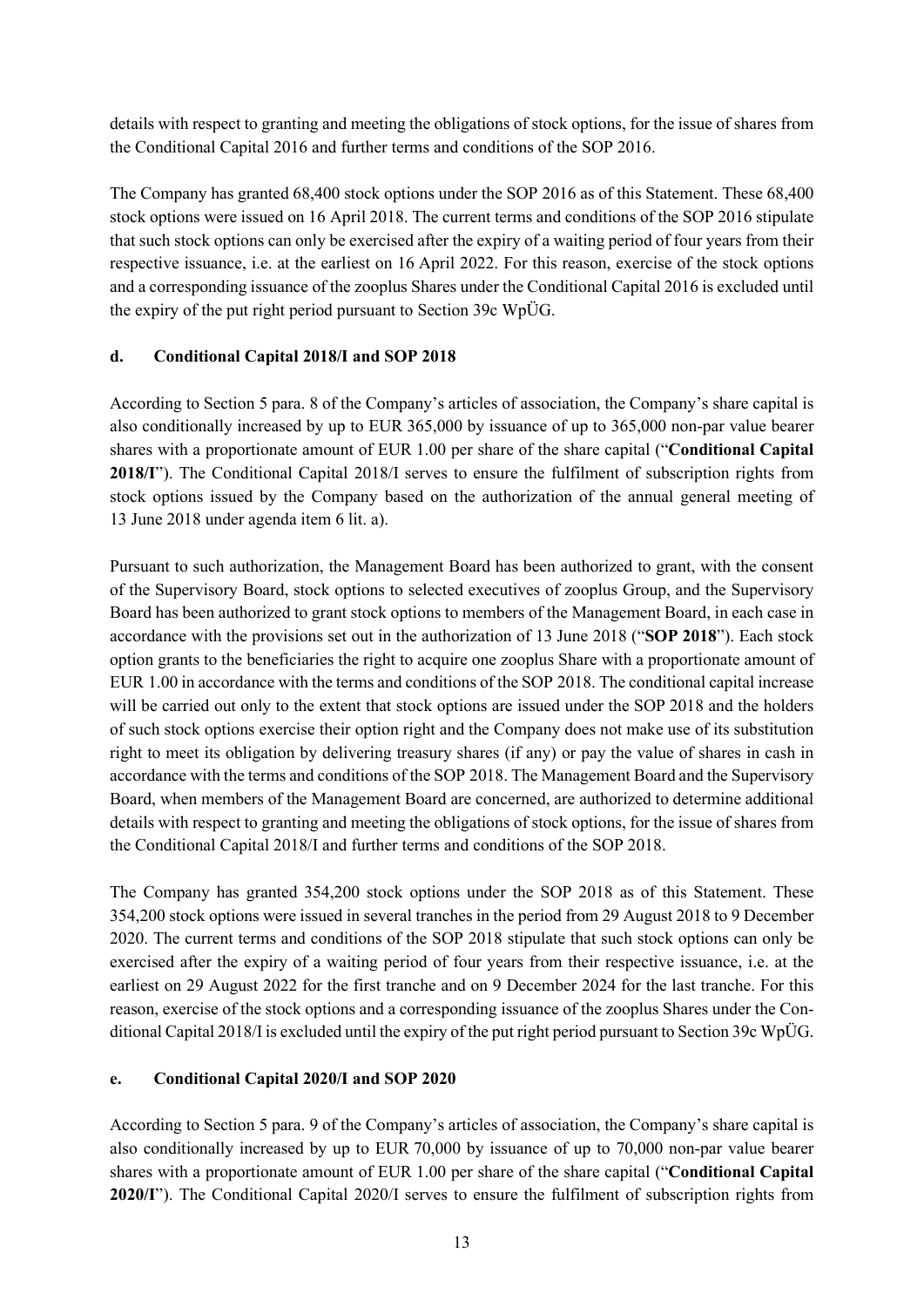stock options issued by the Company based on the authorization of the annual general meeting of 25 June 2020 under agenda item 6 lit. b).

Pursuant to such authorization, the Supervisory Board has been authorized to grant stock options to members of the Management Board in accordance with the provisions set out in the authorization of 25 June 2020 ("**SOP 2020**"). Each stock option grants to the beneficiaries the right to acquire one zooplus Share with a proportionate amount of EUR 1.00 in accordance with the terms and conditions of the SOP 2020. The conditional capital increase will be carried out only to the extent that stock options are issued under the SOP 2020 and the holders of such stock options exercise their option right and the Company does not make use of its substitution right to meet its obligation by delivering treasury shares (if any) or pay the value of shares in cash in accordance with the terms and conditions of the SOP 2020. The Supervisory Board is authorized to determine additional details with respect to granting and meeting the obligations of stock options, for the issue of shares from the Conditional Capital 2020/I and further terms and conditions of the SOP 2020.

The Company has granted 63,250 stock options under the SOP 2020 as of this Statement. These 63,250 stock options were issued on 21 August 2020. The current terms and conditions of the SOP 2020 stipulate that such stock options can only be exercised after the expiry of a waiting period of four years from their respective issuance, i.e. at the earliest on 21 August 2024. For this reason, exercise of the stock options and a corresponding issuance of the new zooplus Shares under the Conditional Capital 2020/I is excluded until the expiry of the put right period pursuant to Section 39c WpÜG.

#### **f. Conditional Capital 2021 and SOP 2021**

According to Section 5 para. 10 of the Company's articles of association, the Company's share capital is also conditionally increased by up to EUR 200,000 by issuance of up to 200,000 non-par value bearer shares with a proportionate amount of EUR 1.00 per share of the share capital ("**Conditional Capital 2021**"). The Conditional Capital 2021 serves to ensure the fulfilment of subscription rights from stock options issued by the Company based on the authorization of the annual general meeting of 20 May 2021 under agenda item 9 lit. a). Pursuant to such authorization, the Management Board has been authorized to grant, with the consent of the Supervisory Board, stock options to selected executives of the zooplus Group, and the Supervisory Board has been authorized to grant stock options to members of the Management Board, in each case in accordance with the provisions set out in the authorization of 20 May 2021 ("**SOP 2021**"). Each stock option grants to the beneficiaries the right to acquire one zooplus Share with a proportionate amount of EUR 1.00 in accordance with the terms and conditions of the SOP 2021. The conditional capital increase will be carried out only to the extent that stock options are issued under the SOP 2021 and the holders of such stock options exercise their option right and the Company does not make use of its substitution right to meet its obligation by delivering treasury shares (if any) or pay the value of shares in cash in accordance with the terms and conditions of the SOP 2021. The Management Board and the Supervisory Board, when members of the Management Board are concerned, are authorized to determine additional details with respect to granting and meeting the obligations of stock options, for the issue of shares from the Conditional Capital 2021 and further terms and conditions of the SOP 2021.

The Company did not grant any stock options under the SOP 2021 as of this Statement. Even if stock options were granted under the SOP 2021 until the end of the Additional Acceptance Period, these can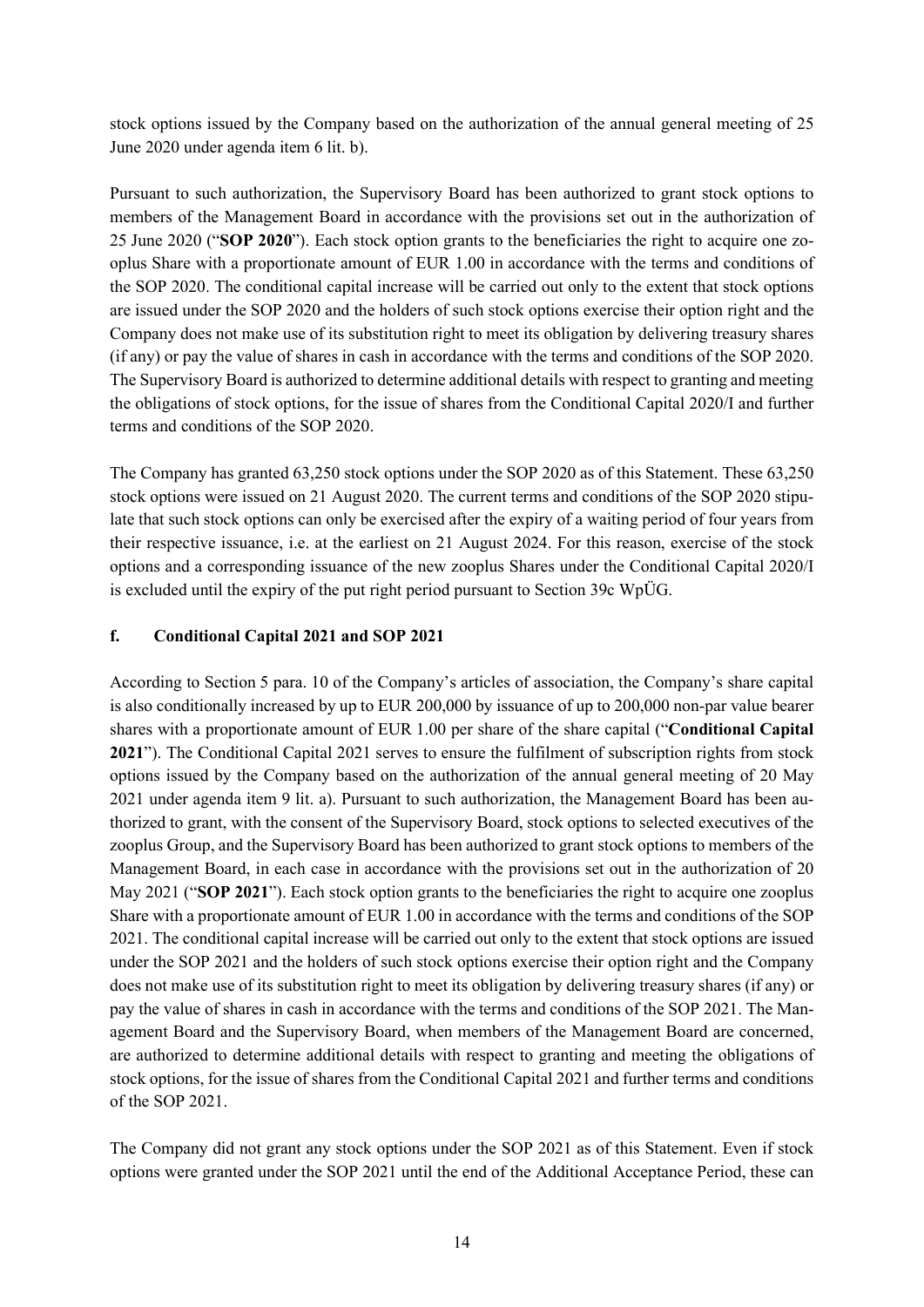only be exercised after the expiry of a waiting period of four years from their respective issuance according to the current terms and conditions of the SOP 2021. For this reason, an exercise of the stock options and a corresponding issuance of new zooplus Shares under the Conditional Capital 2021 are excluded until the expiry of the put right period pursuant to Section 39c WpÜG.

## **g. Treasury shares**

By resolution of the annual general meeting of shareholders of the Company on 25 June 2020, the Management Board has been authorized until 24 June 2025 pursuant to Section 71 para. 1 no. 8 AktG, to acquire treasury shares of the Company in the amount of up to 10 % of the share capital existing as of the date of the authorization or – if this value is lower – as of the date of the exercise of the authorization. The share capital as of the date of the authorization amounted to EUR 7,149,178.00. The treasury shares may be purchased (i) on the stock exchange, (ii) by way of a public purchase offer or (iii) a public invitation to make such an offer.

As of the date of this Reasoned Statement, the Management Board has not made use of this authorization and does not intend to do so until the expiry of the Acceptance Period.

## **h. No authorization to issue bonds**

There is no authorization on the part of the annual general meeting to issue convertible bonds, bonds with warrants, profit participation rights and/or participating bonds or combinations of these instruments (Section 221 AktG).

### **2.5 Shareholder structure**

Information on shareholders who directly or indirectly hold 3 % or more of the voting rights in the Company or 3 % or more of the voting rights are attributable to each of them can be derived from the voting rights notifications pursuant to the German Securities Trading Act ("**WpHG**") as published by the Company on the website https://www.dgap.de/dgap/Companies/zooplus-ag/?companyId=10284, relating to the shareholding of the respective zooplus Shareholder as of the date the voting rights notification referred to. Further information on the shareholder structure of the Company is also available at the Company's website https://investors.zooplus.com/en/investor-relations/the-share/shareholder-structure/.

### **2.6 Members of the Management Board and the Supervisory Board**

The Management Board currently consists of Dr. Cornelius Patt (Chief Executive Officer), Andreas Maueröder (Chief Financial Officer) and Dr. Mischa Ritter (Chief Operating Officer). Dr. Cornelius Patt was last reappointed as a member of the Management Board and Chief Executive Officer by resolution of the Supervisory Board on 23 March 2020 for the period ending 31 December 2023; Andreas Maueröder was appointed as a member of the Management Board by resolution of the Supervisory Board on 26 November 2019 for the period ending 31 December 2022; Dr. Mischa Ritter was last reappointed as a member of the Management Board by resolution of the Supervisory Board on 7 December 2020 for the period ending 30 November 2024.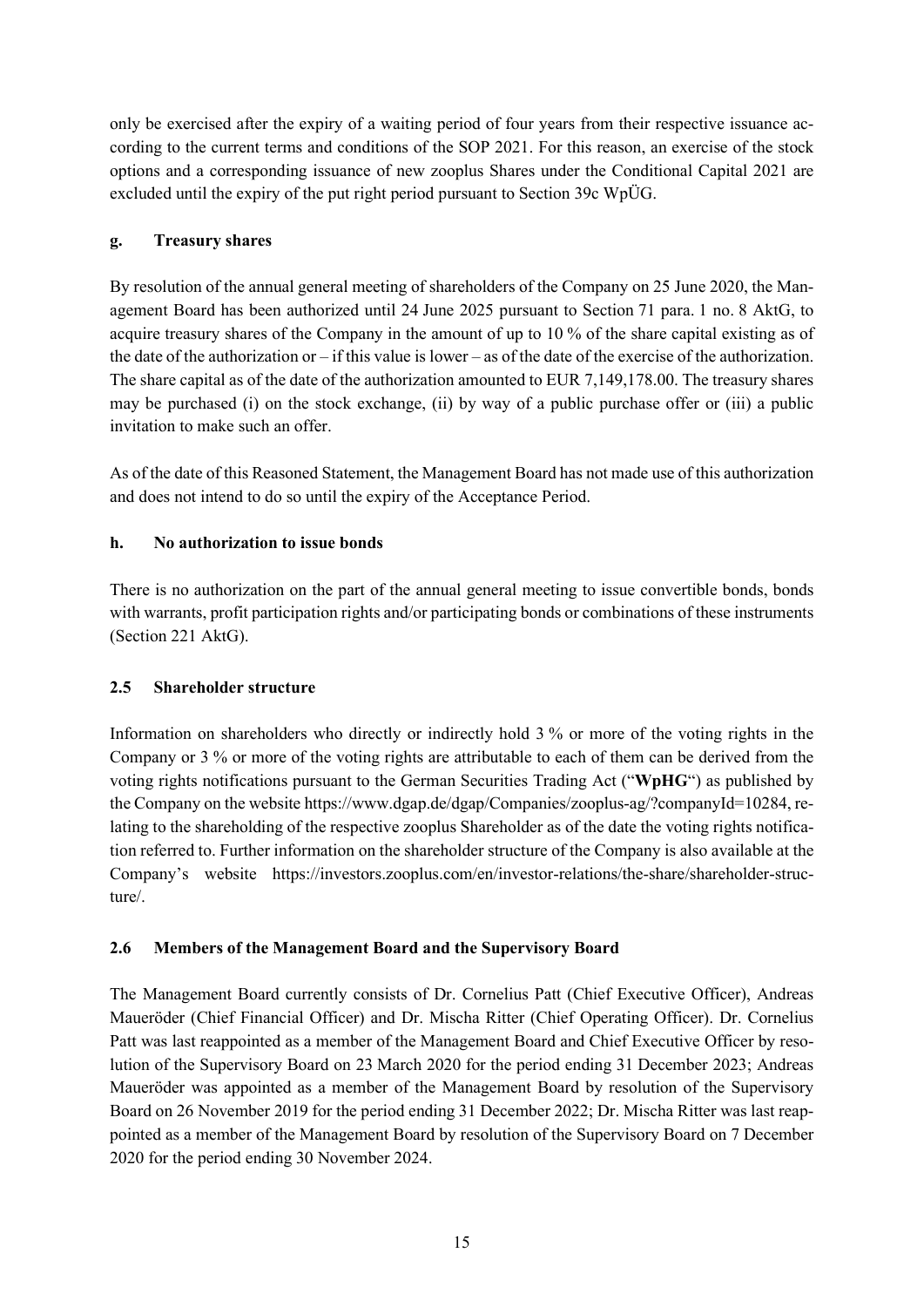In accordance with Section 10 para. 1 sentence 1 of the Company's articles of association, the Supervisory Board consists of six members who are elected by the annual general meeting. The current members of the supervisory board are Karl-Heinz Holland (Chairman), Moritz Greve (Deputy Chairman), Christine Cross, David Shriver, Tjeerd Jegen and Dr. Norbert Stoeck. Karl-Heinz Holland, Moritz Greve, David Shriver and Dr. Norbert Stoeck were elected as members of the Supervisory Board by resolution of the annual general meeting of the Company on 20 May 2021 for the period until the end of the annual general meeting which resolves on the formal approval of their actions for the financial year 2025; Christine Cross and Tjeerd Jegen were elected as members of the Supervisory Board by resolution of the annual general meeting of the Company on 25 June 2020 for the period until the end of the annual general meeting which resolves on the formal approval of their actions for the financial year 2024.

#### **2.7 Structure and business activities of the zooplus Group**

The Company is the leading e-commerce retailer in the pet supplies sector in Germany and Europe. The Company serves customers across 30 countries in Europe with offerings in 24 languages. The Company is the only online retailer for pet supplies with a Europe-wide presence. The zooplus Group sells products under the shop brands "zooplus" and "bitiba". With an assortment of approx. 8,000 products, the Company sells via its shops supplies for dogs, cats, birds, horses, small animals and aquatic. The product range includes in particular pet food (dry and wet feed, feed additives and snacks) as well as accessories (such as scratch trees, transport baskets and toys) in all price categories. The majority of sales are generated from products for dogs and cats. The Company also offers free content and information on its websites, including veterinary and other animal-related advice, as well as interactive features such as discussion forums and blogs.

The zooplus Group sources its goods primarily in Europe. Other procurement markets include North America, Thailand and China. In addition to well-known, internationally distributed food and accessory brands, the product portfolio is supplemented by national brands that are of particular interest to customers. Since 2004, the Company has also been retailing products from its own brand portfolio, which are sold exclusively in the zooplus Group shops. The best-known exclusive brands include Wolf of Wilderness, Purizon and Concept for Life. With its exclusive brand "zoolove", zooplus also operates a charity brand under the motto "Simply do good": 10 % of the sales of every zoolove product are donated to selected animal welfare associations.

As of March 2021, the zooplus Group operated a total of 25 localized web shops under the zooplus store brand. In addition to the high-volume markets of Germany, France, the United Kingdom, the Netherlands, Spain, Italy and Poland, the markets also include Belgium, Denmark, Finland, Ireland, Croatia, Austria, Romania, Slovakia, Switzerland, Slovenia, Sweden, the Czech Republic, Hungary, Portugal, Bulgaria, Norway and Greece. Under the bitiba brand, which is designed as a discount concept with a narrower product range, the zooplus Group operates in 14 countries alongside the zooplus brand.

The zooplus Group generates its sales from merchandise sold within the scope of its online retail activities. The goods are prepared for shipment to customers from the central logistics centers in Hörselgau (Germany); Tilburg (the Netherlands); Wroclaw and Krosno Odrzanskie (Poland); Chalon-sur-Saône (France); Antwerp (Belgium) and Coventry (Great Britain). These locations are complemented by medium-sized, more specialized logistics centres in Mühldorf (Germany); Cabanillas del Campo (Spain); Stradella (near Milan, Italy); and Jirikov (Czech Republic), which take on certain types of orders for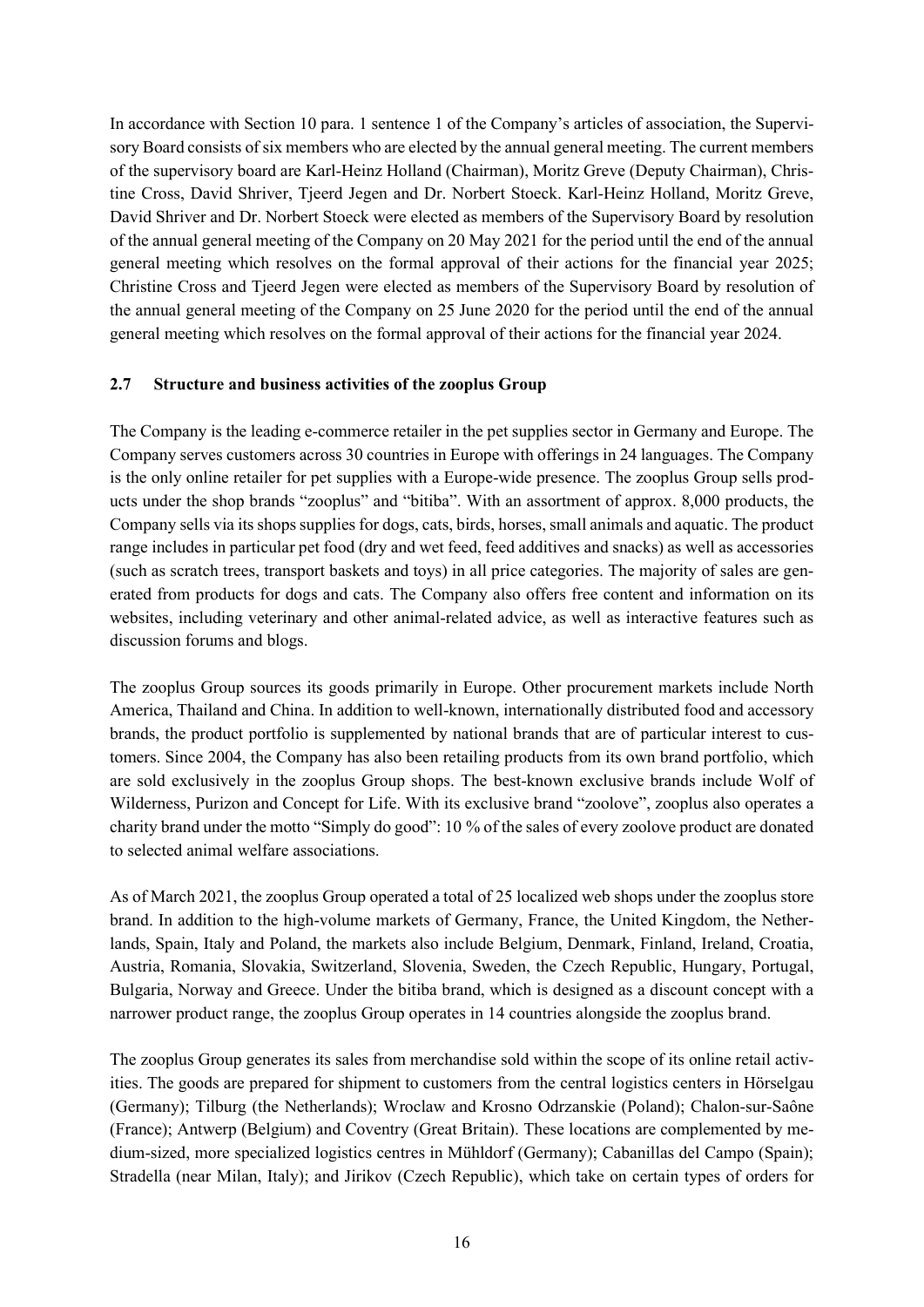individual markets. Goods are shipped to customers in cooperation with national and international parcel service providers.

The Company is the parent company of the zooplus Group with its 100 % subsidiaries MATINA GmbH (Germany); BITIBA GmbH (Germany); zooplus Services Ltd. (United Kingdom); zooplus Italia s.r.l. (Italy); zooplus Polska sp. z o.o. (Poland); zooplus Services ESP S.L. (Spain); zooplus France s.a.r.l. (France); zooplus Nederland B.V. (the Netherlands); zooplus Austria GmbH (Austria); zoolog Services Sp. z o.o. (Poland); MATINA Services Ltd. (United Kingdom); zooplus Pet Supplies Import and Trade ltd. (Turkey; in liquidation); Tifuve GmbH (Germany; dormant company); zooplus EE TOV (Ukraine; dormant company); zooplus d.o.o. (Croatia; dormant company).

Further information on the structure and business activities of the zooplus Group is provided in the current financial reports; these can be viewed on the Company's website at https://investors.zooplus.com under "*Investor Relations" / "Reports and Publications" / "Financial Reports"*.

## **2.8 Summarized financial information of the zooplus Group**

In the financial year 2020, the zooplus Group achieved consolidated (IFRS reported) revenues of approx. EUR 1,801.5 million (previous year: approx. EUR 1,523.7 million). The consolidated earnings after taxes in the financial year 2020 amounted to approx. EUR 18.7 million (previous year: approx. EUR - 2.1 million).

In 2020, the average number of employees of the zooplus Group was 768 (excluding the members of the Management Board).

Further financial information is available on the Company's website at https://investors.zooplus.com under "*Investor Relations" / "Reports and Publications" / "Financial Reports"*.

## **3. DESCRIPTION OF THE BIDDER**

The following description has been published by the Bidder in the Offer Document, unless otherwise indicated. The information could not or not completely be verified by the Management Board and the Supervisory Board. Therefore, the Management Board and the Supervisory Board do not assume any liability for its correctness.

## **3.1 Legal basis and share capital**

The Offer Document contains the following information regarding the legal basis of the Bidder under Section 6.1:

The Bidder, Pet Bidco GmbH, is a limited liability company (*Gesellschaft mit beschränkter Haftung*) under the laws of Germany, with registered office in Munich, Germany, registered with the commercial register (*Handelsregister*) of the local court (*Amtsgericht*) of Munich under HRB 268384. The Bidder's current business address is: c/o Milbank LLP, Maximilianstraße 15, 80539 Munich. The share capital of the Bidder amounts to EUR 25,000.00 which is divided into 25,000 shares with a nominal amount of EUR 1.00 each. The Bidder was established on 9 July 2021 and registered with the commercial register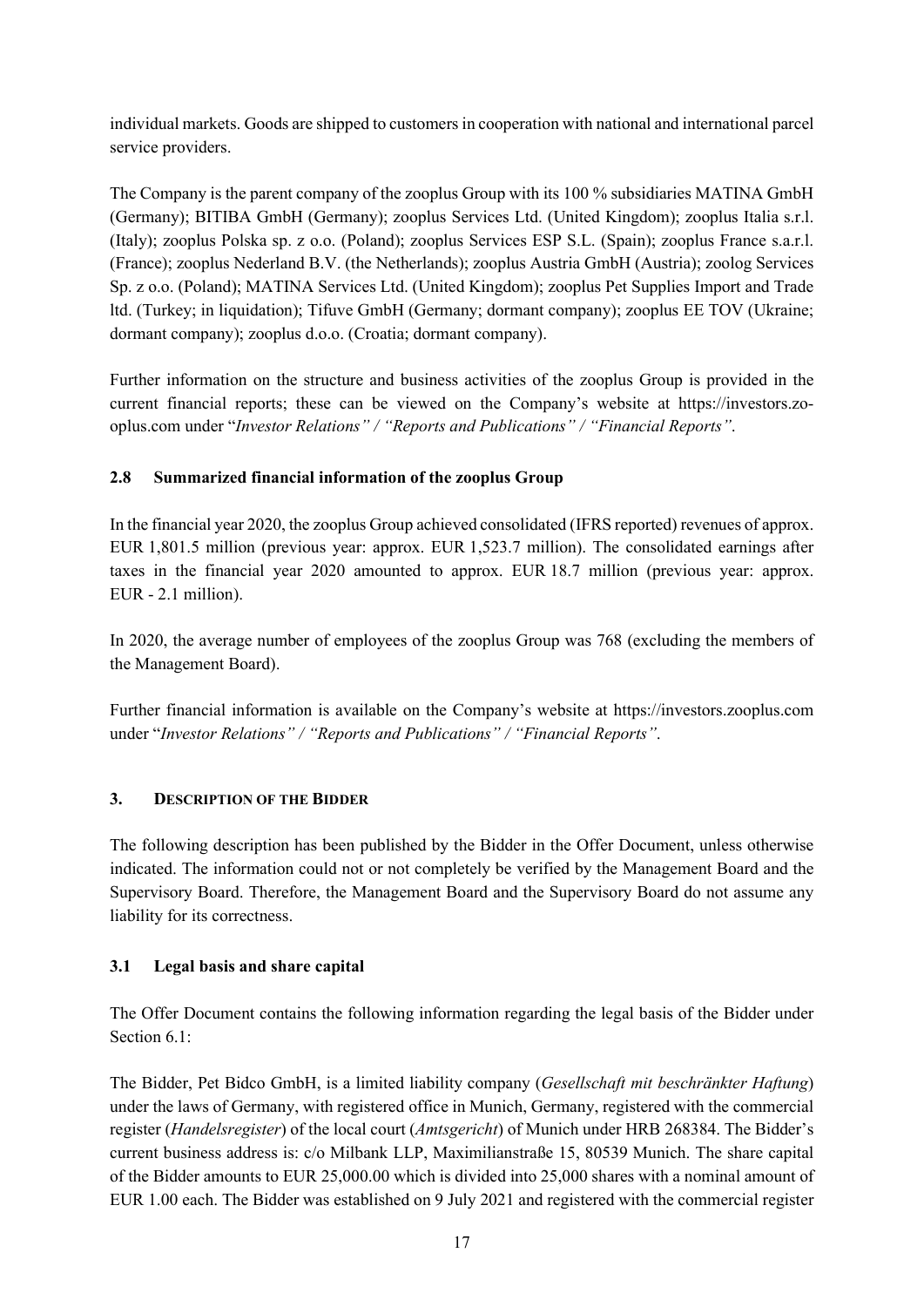(*Handelsregister*) on 4 August 2021. The corporate purpose of the Bidder pursuant to its articles of association is the administration of its assets, the acquisition, holding, management and disposal of participations of any kind, in particular participations in other companies, in its own name and at its own account, as well as the provision of services to entities affiliated with the Bidder and the financing of (direct/indirect) subsidiaries with equity and/or loans.

The managing directors (*Geschäftsführer*) of the Bidder are Mr. Roman Dominik Brück, Ms. Marie Louise van Dam and Mr. Adi Bikic. Each managing director has the power to jointly represent the Bidder together with another managing director or an authorized officer (*Prokurist*). The financial year of the Bidder is the calendar year.

The Bidder currently holds no shares in other undertakings and has no employees.

## **3.2 Shareholder structure**

Section 6.2 of the Offer Document contains the following detailed description of the shareholder structure of the Bidder, i.e., a description of the persons and various companies that directly or indirectly hold shares in the Bidder (together the "**Bidder Parent Shareholders**"):

Except to the extent explicitly stated otherwise, EQT Fund Management S.à r.l., a limited liability company (*société à responsabilité limitée*) under the laws of the Grand Duchy of Luxembourg with its registered office in Luxembourg, Grand Duchy of Luxembourg, registered with the Luxembourg Trade and Companies Register (*Registre de Commerce et des Sociétés, Luxembourg*) under number B 167.972, wholly-owned by EQT AB (as defined below), is the manager (*gérant*) of (i) all Bidder Parent Shareholders in the legal form of a special limited partnership (*société en commmandite spéciale*) under the laws of the Grand Duchy of Luxembourg and (ii) of EQT IX S.à r.l. SICAV-RAIF, which is further described in Section 6.2.1(i) of the Offer Document and Section [3.2a\(1\)](#page-18-0) of this Statement. EQT Fund Management S.à r.l. itself is not a shareholder of the respective Bidder Parent Shareholders and merely acts in its capacity as manager (*gérant*).

The sole shareholder of the Bidder is 9BP24 S.à r.l., a limited liability company (*société à responsabilité limitée*) under the laws of the Grand Duchy of Luxembourg with its registered office in Luxembourg, Grand Duchy of Luxembourg, registered with the Luxembourg Trade and Companies Register (*Registre de Commerce et des Sociétés Luxembourg*) under number B 256.253

The sole shareholder of 9BP24 S.à r.l. is 9BP23 S.à r.l., a limited liability company (*société à responsabilité limitée*) under the laws of the Grand Duchy of Luxembourg with its registered office in Luxembourg, Grand Duchy of Luxembourg, registered with the Luxembourg Trade and Companies Register (*Registre de Commerce et des Sociétés Luxembourg*) under number B 256.257.

The sole shareholder of 9BP23 S.à r.l. is EQT IX Investments S.à r.l., a limited liability company (*société à responsabilité limitée*) under the laws of the Grand Duchy of Luxembourg with its registered office in Luxembourg, Grand Duchy of Luxembourg, registered with the Luxembourg Trade and Companies Register (*Registre de Commerce et des Sociétés Luxembourg*) under number B 244.074.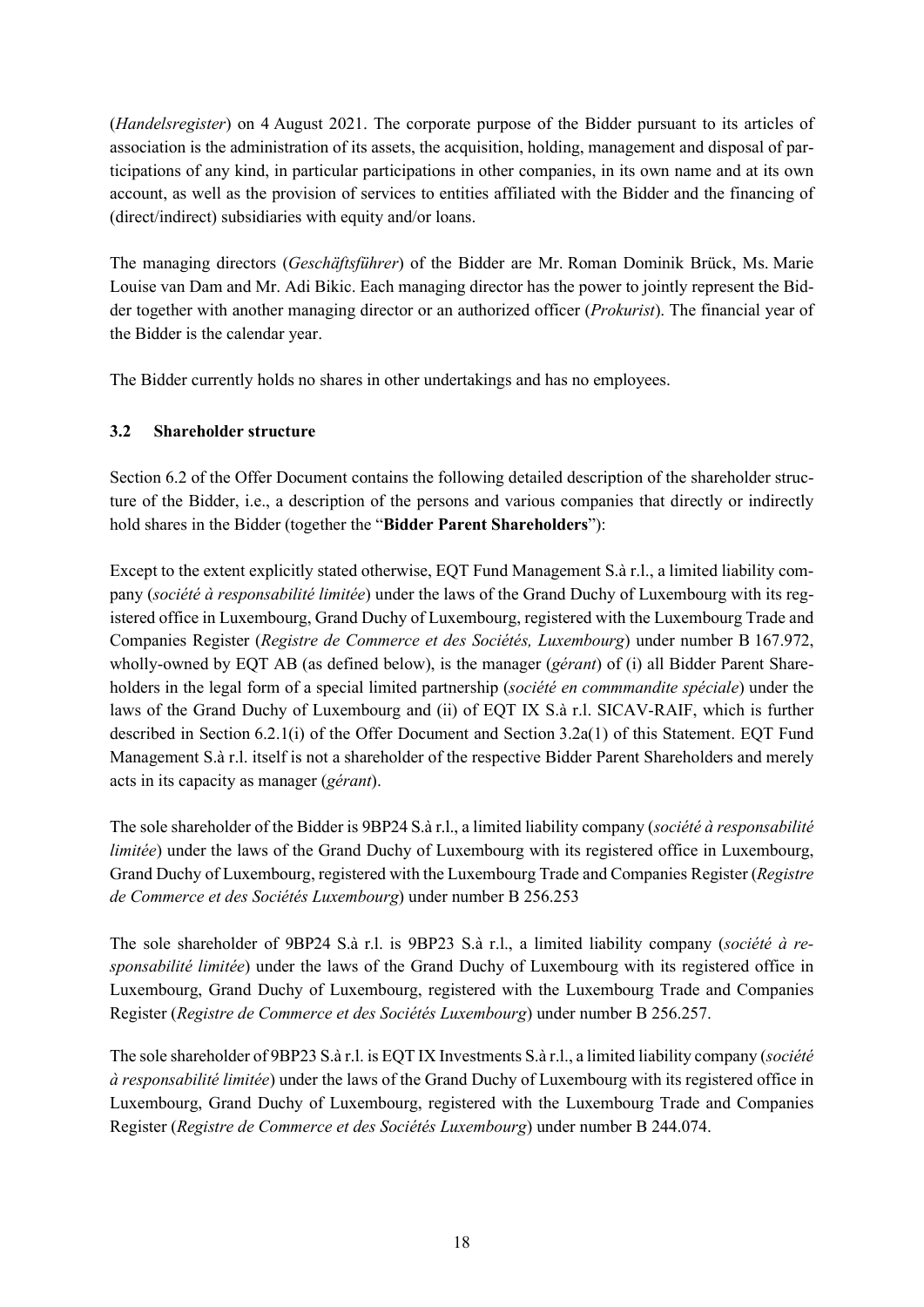#### **a. Control structure of EQT IX Investments S.à r.l.**

EQT IX Investments S.à r.l. has three shareholders:

- <span id="page-18-0"></span>(1) EQT IX S.à r.l. SICAV-RAIF, a limited liability company (*société à responsabilité limitée*) under the laws of the Grand Duchy of Luxembourg with its registered office in Luxembourg, Grand Duchy of Luxembourg, registered with the Luxembourg Trade and Companies Register (*Registre de Commerce et des Sociétés Luxembourg*) under number B 244.012, holding a participation of approx. 99.21 % in the capital of EQT IX Investments S.à r.l.;
- (2) EQT IX Employee SCSp, a special limited partnership (*société en commandite spéciale*) under the laws of the Grand Duchy of Luxembourg with registered office in Luxembourg, Grand Duchy of Luxembourg, registered with the Luxembourg Trade and Companies Register (*Registre de Commerce et des Sociétés Luxembourg*) under number B 243.944, holding a participation of approx. 0.62 % in the capital of EQT IX Investments S.à r.l.; and
- (3) EQT IX Leveraged Employee Co-Invest I SCSp, a special limited partnership (*société en commandite spéciale*) under the laws of the Grand Duchy of Luxembourg with registered office in Luxembourg, Grand Duchy of Luxembourg, registered with the Luxembourg Trade and Companies Register (*Registre de Commerce et des Sociétés Luxembourg*) under number B 244.007, holding a participation of approx. 0.17 % in the capital of EQT IX Investments S.à r.l.

All shareholders of EQT IX Investments S.à r.l. jointly control, by way of a joint parent control (*Mehrmütterherrschaft*), EQT IX Investments S.à r.l.

### **b. Control structure of EQT IX S.à r.l. SICAV-RAIF and its shareholders**

#### **(1) Control structure of EQT IX S.à r.l. SICAV-RAIF**

EQT IX S.à r.l. SICAV-RAIF has three shareholders:

- (a) EQT IX Collect EUR SCSp, a special limited partnership (*société en commandite spéciale*) under the laws of the Grand Duchy of Luxembourg with registered office in Luxembourg, Grand Duchy of Luxembourg, registered with the Luxembourg Trade and Companies Register (*Registre de Commerce et des Sociétés Luxembourg*) under number B 239.741 (the "**EQT IX Collect EUR Fund**"), holding a participation of approx. 77.09 % in the capital of EQT IX S.à r.l. SICAV-RAIF;
- (b) EQT IX Collect USD SCSp, a special limited partnership (*société en commandite spéciale*) under the laws of the Grand Duchy of Luxembourg with registered office in Luxembourg, Grand Duchy of Luxembourg, registered with the Luxembourg Trade and Companies Register (*Registre de Commerce et des Sociétés Luxembourg*) under number B 239.744 (the "**EQT IX Collect USD Fund**", and collectively with the EQT IX Collect EUR Fund, the "**EQT IX Collect Funds**"), holding a participation of approx. 22.91 % in the capital of EQT IX S.à r.l. SICAV-RAIF; and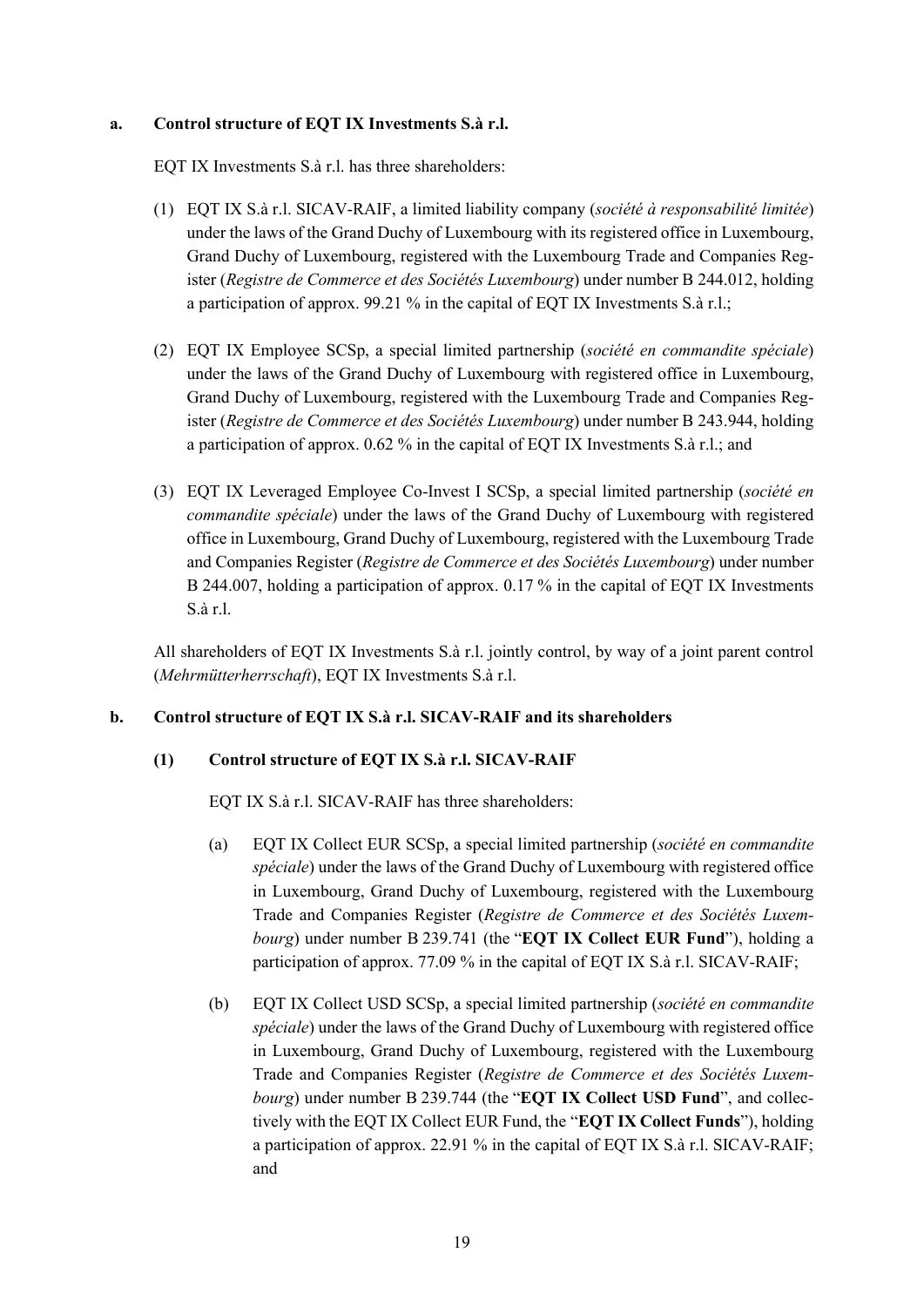(c) EQT IX (General Partner) S.à r.l., a limited liability company (*société à responsabilité limitée*) under the laws of the Grand Duchy of Luxembourg with its registered office in Luxembourg, Grand Duchy of Luxembourg, registered with the Luxembourg Trade and Companies Register (*Registre de Commerce et des Sociétés Luxembourg*) under number B 238.938 (the "**Master GP**"), holding a participation of approx. 0.003 % in the capital of EQT IX S.à r.l. SICAV-RAIF.

All shareholders of EQT IX S.à r.l. SICAV-RAIF jointly control, by way of a joint parent control (*Mehrmütterherrschaft*), EQT IX S.à r.l. SICAV-RAIF.

### **(2) Control structure of the EQT IX Collect Funds**

Each of the EQT IX Collect Funds has two general partners, the Master GP controlling both, the EQT IX Collect EUR Fund and the EQT IX Collect USD Fund, and a further general partner which has no controlling influence.

EQT IX Collect EUR Fund has the following limited partners:

- (a) EQT IX Network SCSp, a special limited partnership (*société en commandite spéciale*) under the laws of the Grand Duchy of Luxembourg with registered office in Luxembourg, Grand Duchy of Luxembourg, registered with the Luxembourg Trade and Companies Register (*Registre de Commerce et des Sociétés Luxembourg*) under number B 239.316, holding a participation of approx. 0.76 % in the capital of EQT IX Collect EUR Fund;
- (b) EQT IX (No. 1) EUR SCSp, a special limited partnership (*société en commandite spéciale*) under the laws of the Grand Duchy of Luxembourg with registered office in Luxembourg, Grand Duchy of Luxembourg, registered with the Luxembourg Trade and Companies Register (*Registre de Commerce et des Sociétés Luxembourg*) under number B 239.327, holding a participation of approx. 79.79 % in the capital of EQT IX Collect EUR Fund;
- (c) EQT IX (No. 2) EUR SCSp, a special limited partnership (*société en commandite spéciale*) under the laws of the Grand Duchy of Luxembourg with registered office in Luxembourg, Grand Duchy of Luxembourg, registered with the Luxembourg Trade and Companies Register (*Registre de Commerce et des Sociétés Luxembourg*) under number B 239.317, holding a participation of approx. 16.67 % in the capital of EQT IX Collect EUR Fund;
- (d) EQT IX (No. 3) EUR SCSp, a special limited partnership (*société en commandite spéciale*) under the laws of the Grand Duchy of Luxembourg with registered office in Luxembourg, Grand Duchy of Luxembourg, registered with the Luxembourg Trade and Companies Register (*Registre de Commerce et des Sociétés Luxembourg*) under number B 239.310, holding a participation of approx. 1.81 % in the capital of EQT IX Collect EUR Fund; and
- (e) EQT IX Holding SCSp, a special limited partnership (*société en commandite spéciale*) under the laws of the Grand Duchy of Luxembourg with registered office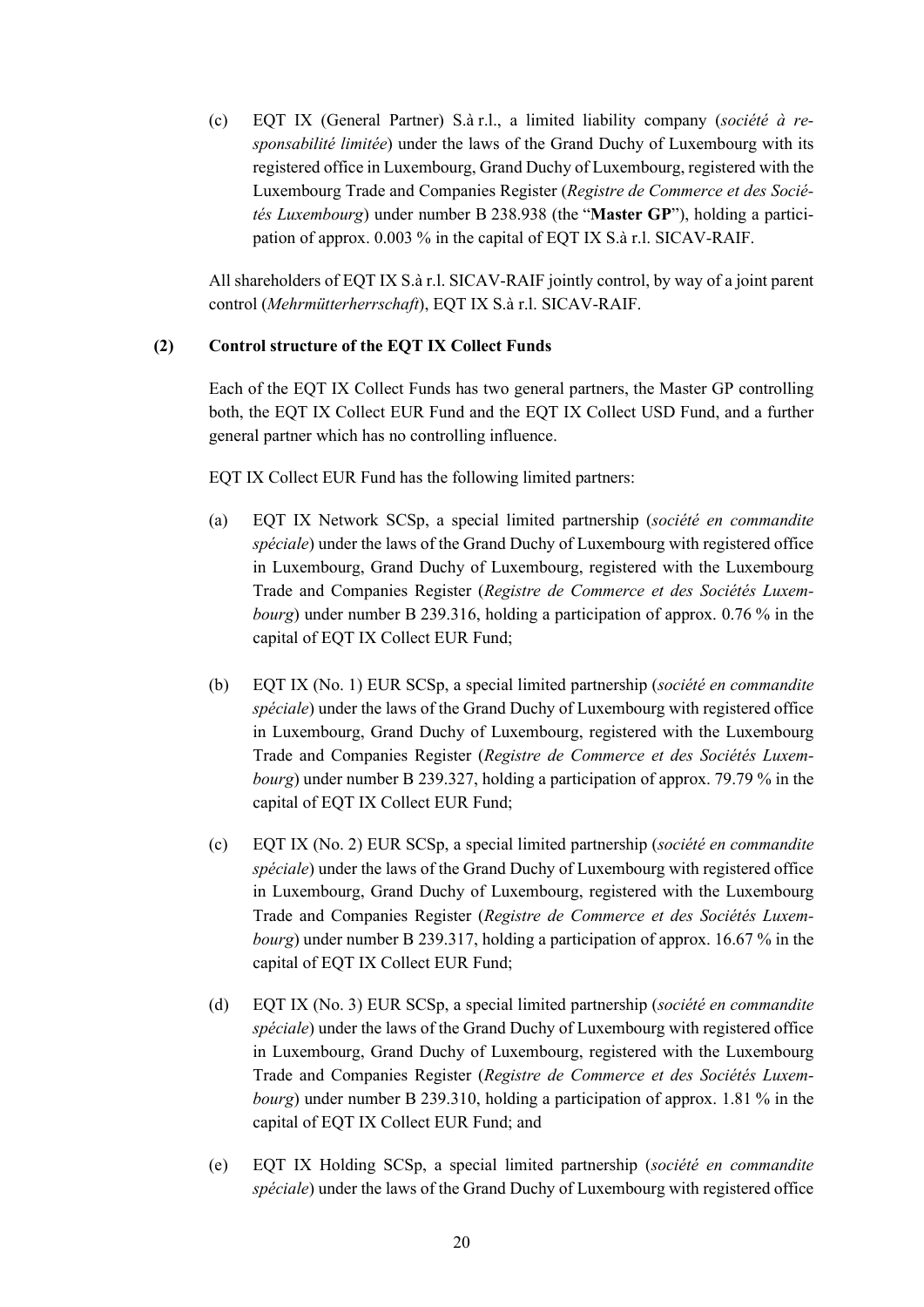in Luxembourg, Grand Duchy of Luxembourg, registered with the Luxembourg Trade and Companies Register (*Registre de Commerce et des Sociétés Luxembourg*) under number B 243.133, holding a participation of approx. 0.96 % in the capital of EQT IX Collect EUR Fund.

All limited partners of EQT IX Collect EUR Fund jointly control, by way of a joint parent control (*Mehrmütterherrschaft*), EQT IX Collect EUR Fund in addition to the Master GP.

EQT IX Collect USD Fund has the following limited partners:

- (a) EQT IX (No. 1) USD SCSp, a special limited partnership (*société en commandite spéciale*) under the laws of the Grand Duchy of Luxembourg with registered office in Luxembourg, Grand Duchy of Luxembourg, registered with the Luxembourg Trade and Companies Register (*Registre de Commerce et des Sociétés Luxembourg*) under number B 239.309, holding a participation of approx. 44.58 % in the capital of EQT IX Collect USD Fund;
- (b) EQT IX (No. 2) USD SCSp, a special limited partnership (*société en commandite spéciale*) under the laws of the Grand Duchy of Luxembourg with registered office in Luxembourg, Grand Duchy of Luxembourg, registered with the Luxembourg Trade and Companies Register (*Registre de Commerce et des Sociétés Luxembourg*) under number B 239.308, holding a participation of approx. 54.41 % in the capital of EQT IX Collect USD Fund; and
- (c) EQT IX Holding SCSp, holding a participation of approx. 1.00 % in the capital of EQT IX Collect USD Fund.

All limited partners of EQT IX Collect USD Fund jointly control, by way of a joint parent control (*Mehrmütterherrschaft*), EQT IX Collect USD Fund in addition to the Master GP.

### **(3) Control structure of the Master GP**

The sole shareholder of the Master GP is EQT Holdings S.à r.l., a limited liability company (*société à responsabilité limitée*) under the laws of the Grand Duchy of Luxembourg with its registered office in Luxembourg, Grand Duchy of Luxembourg, registered with the Luxembourg Trade and Companies Register (*Registre de Commerce et des Sociétés Luxembourg*) under number B 244.018.

The sole shareholder of EQT Holdings S.à r.l. is EQT Treasury AB, a limited liability company under the laws of Sweden with registered office in Stockholm, Sweden, and registered with the Swedish Companies Register under number 559227-5647.

The sole shareholder of EQT Treasury AB is EQT AB, a public limited liability company under the laws of Sweden with registered office in Stockholm, Sweden, and registered with the Swedish Companies Register under number 556849-4180 ("**EQT AB**" and together with its affiliates "**EQT**").

EQT AB is publicly listed and does not have a controlling shareholder.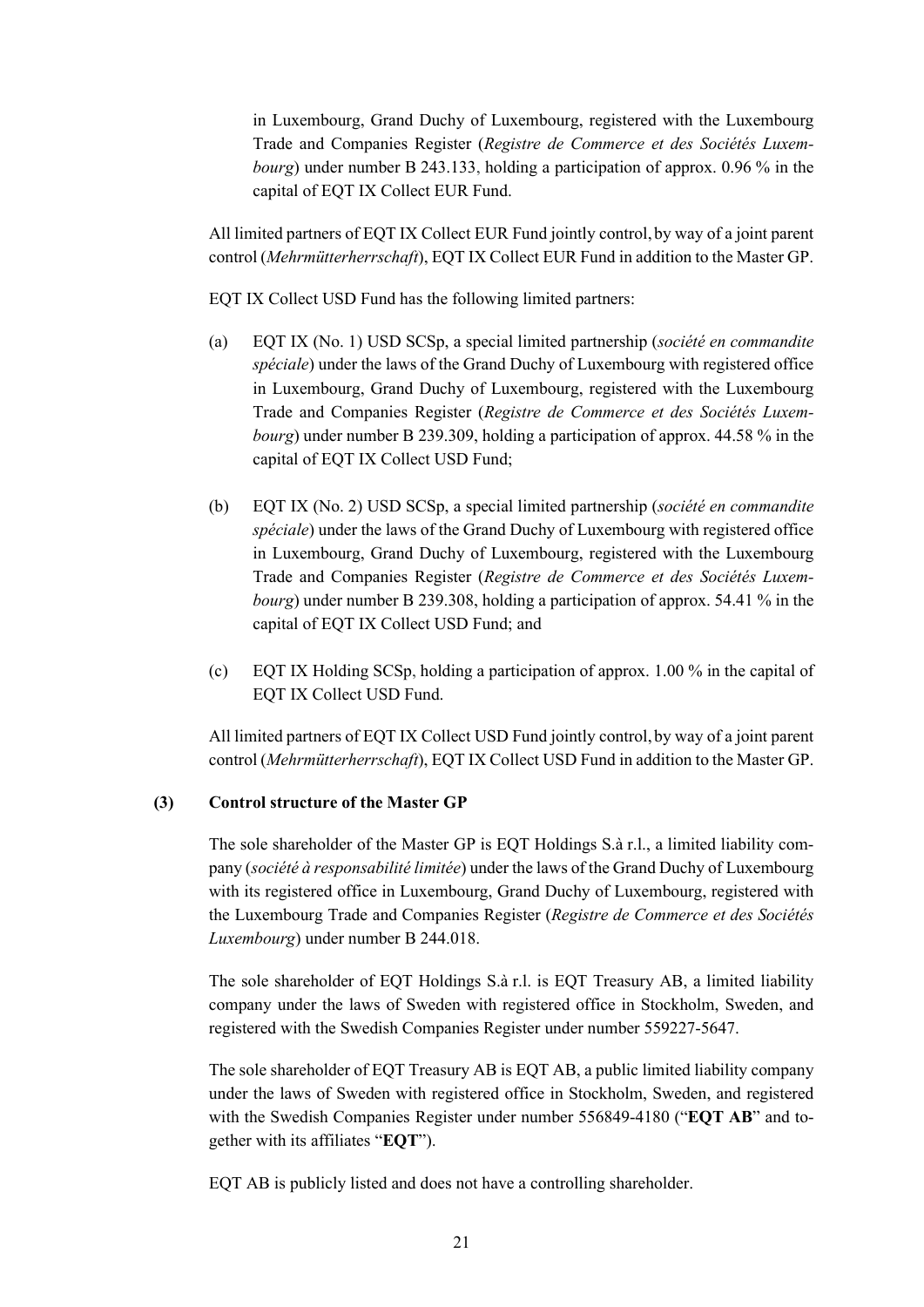#### **(4) Control structure of the limited partners of the EQT IX Collect Funds**

Except for EQT IX (No. 3) EUR SCSp and EQT IX Holding SCSp, each of the limited partners of the EQT IX Collect Funds have two general partners, the Master GP which controls the respective partnership and a further general partner which has no controlling influence, and several limited partners, none of which have a controlling influence over the respective partnership.

EQT IX (No. 3) EUR SCSp is controlled by the Master GP as its sole general partner. EQT IX (No. 3) EUR SCSp has several limited partners, none of which have a controlling influence over the partnership.

The control structure of EQT IX Holding SCSp deviates from the control structure of the other limited partners of the EQT IX Collect Funds and is described below under Section [\(5\).](#page-21-0)

#### <span id="page-21-0"></span>**(5) Control structure of EQT IX Holding SCSp and its limited partners**

(a) Control structure of EQT IX Holding SCSp

EQT IX Holding SCSp has two general partners, EQT Equity Employee GP S.à r.l., a limited liability company (*société à responsabilité limitée*) under the laws of the Grand Duchy of Luxembourg with registered office in Luxembourg, Grand Duchy of Luxembourg, registered with the Luxembourg Trade and Companies Register (*Registre de Commerce et des Sociétés Luxembourg*) under number B 221.907 (the "**Employee GP**") which controls EQT IX Holding SCSp and a further general partner which has no controlling influence.

EQT IX Holding SCSp has two limited partners:

- (i) EQT IX FC RFA SCSp, a special limited partnership (*société en commandite spéciale*) under the laws of the Grand Duchy of Luxembourg with registered office in Luxembourg, Grand Duchy of Luxembourg, registered with the Luxembourg Trade and Companies Register (*Registre de Commerce et des Sociétés Luxembourg*) under number B 244.025, holding a participation of approx. 65.78 % in the capital of EQT IX Holding SCSp; and
- (ii) EQT Holdings S.à r.l., holding a participation of approx. 34.22 % in the capital of EQT IX Holding SCSp.

All limited partners of EQT IX Holding SCSp jointly control, by way of a joint parent control (*Mehrmütterherrschaft*), EQT IX Holding SCSp in addition to the Employee GP.

(b) Control structure of the limited partners of EQT IX Holding SCSp

### *EQT Holdings S.à r.l.*

The sole shareholder of EQT Holdings S.à r.l. is EQT Treasury AB.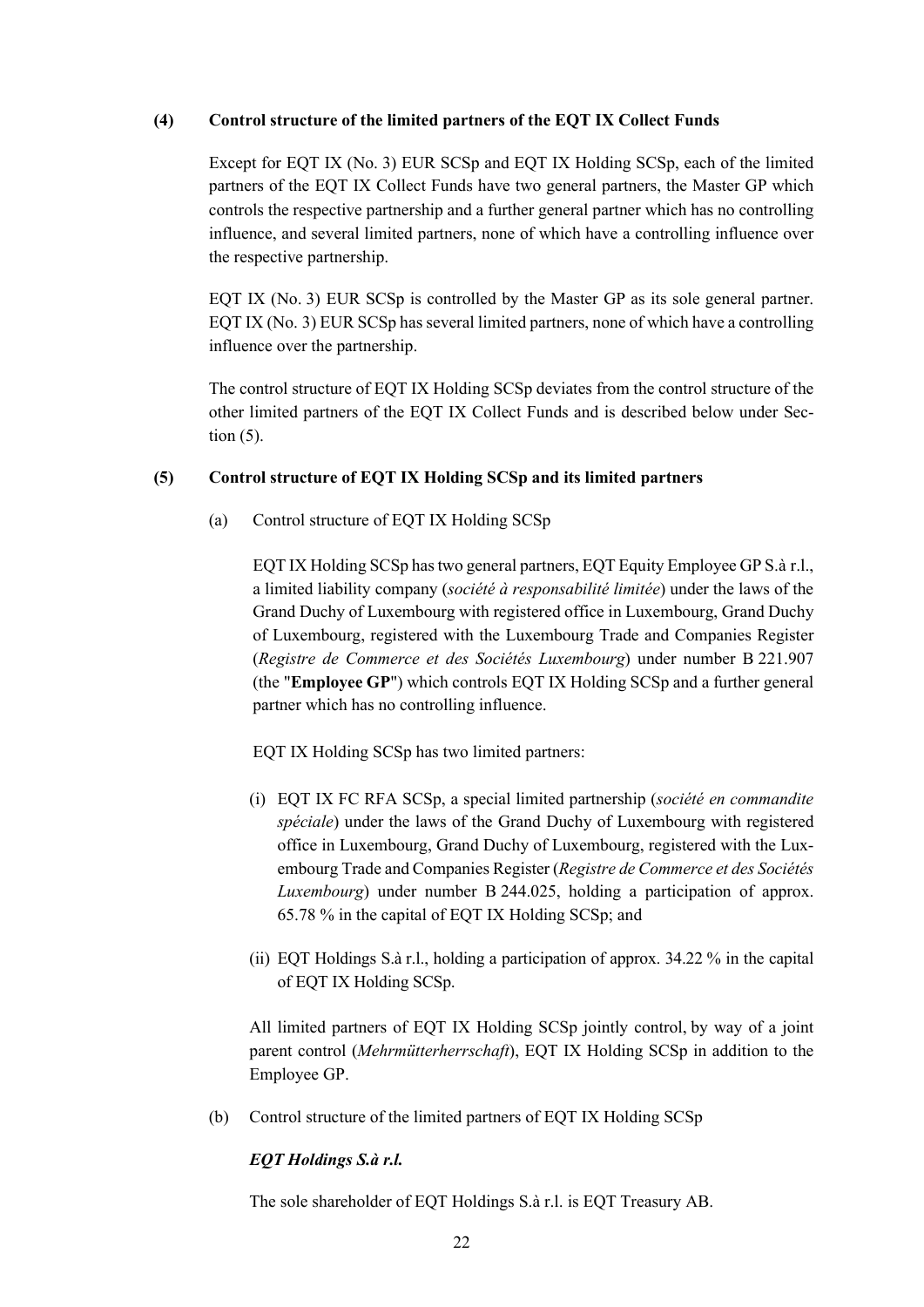The sole shareholder of EQT Treasury AB is EQT AB.

#### *EQT IX FC RFA SCSp*

EQT IX FC RFA SCSp has two general partners, the Employee GP which controls EQT IX FC RFA SCSp and a further general partner which has no controlling influence.

In addition to the Employee GP, EQT IX FC RFA SCSp is controlled by its sole limited partner, EQT IX FC I SCSp, a special limited partnership (*société en commandite spéciale*) under the laws of the Grand Duchy of Luxembourg with registered office in Luxembourg, Grand Duchy of Luxembourg, registered with the Luxembourg Trade and Companies Register (*Registre de Commerce et des Sociétés Luxembourg*) under number B 243.883.

EQT IX FC I SCSp has two general partners, the Employee GP which controls EQT IX FC I SCSp and a further general partner which has no controlling influence.

EQT IX FC I SCSp has, among others, the following limited partners:

- (i) EQT IX FC II SCSp, a special limited partnership (*société en commandite spéciale*) under the laws of the Grand Duchy of Luxembourg with registered office in Luxembourg, Grand Duchy of Luxembourg, registered with the Luxembourg Trade and Companies Register (*Registre de Commerce et des Sociétés Luxembourg*) under number B 243.881, holding a participation of approx. 48.69 % in the capital of EQT IX FC I SCSp;
- (ii) EQT IX FC (EUR) S.à r.l., a limited liability company (*société à responsabilité limitée*) under the laws of the Grand Duchy of Luxembourg with its registered office in Luxembourg, Grand Duchy of Luxembourg, registered with the Luxembourg Trade and Companies Register (*Registre de Commerce et des Sociétés Luxembourg*) under number B 244.056, holding a participation of approx. 15.01 % in the capital of EQT IX FC I SCSp; and
- (iii) EQT IX FC (USD) S.à r.l., a limited liability company (*société à responsabilité limitée*) under the laws of the Grand Duchy of Luxembourg with its registered office in Luxembourg, Grand Duchy of Luxembourg, registered with the Luxembourg Trade and Companies Register (*Registre de Commerce et des Sociétés Luxembourg*) under number B 244.062, holding a participation of approx. 4.63 % in the capital of EQT IX FC I SCSp.

The above-mentioned limited partners of EQT IX FC I SCSp jointly control, by way of a joint parent control (*Mehrmütterherrschaft*), EQT IX FC I SCSp in addition to the Employee GP. EQT IX FC I SCSp has further limited partners without controlling influence.

EQT IX FC II SCSp is controlled by the Employee GP as its sole general partner. In addition to the Employee GP, EQT IX FC II SCSp is controlled by its limited partner, EQT IX FC (EUR) S.à r.l., holding a participation of approx. 53.02 % in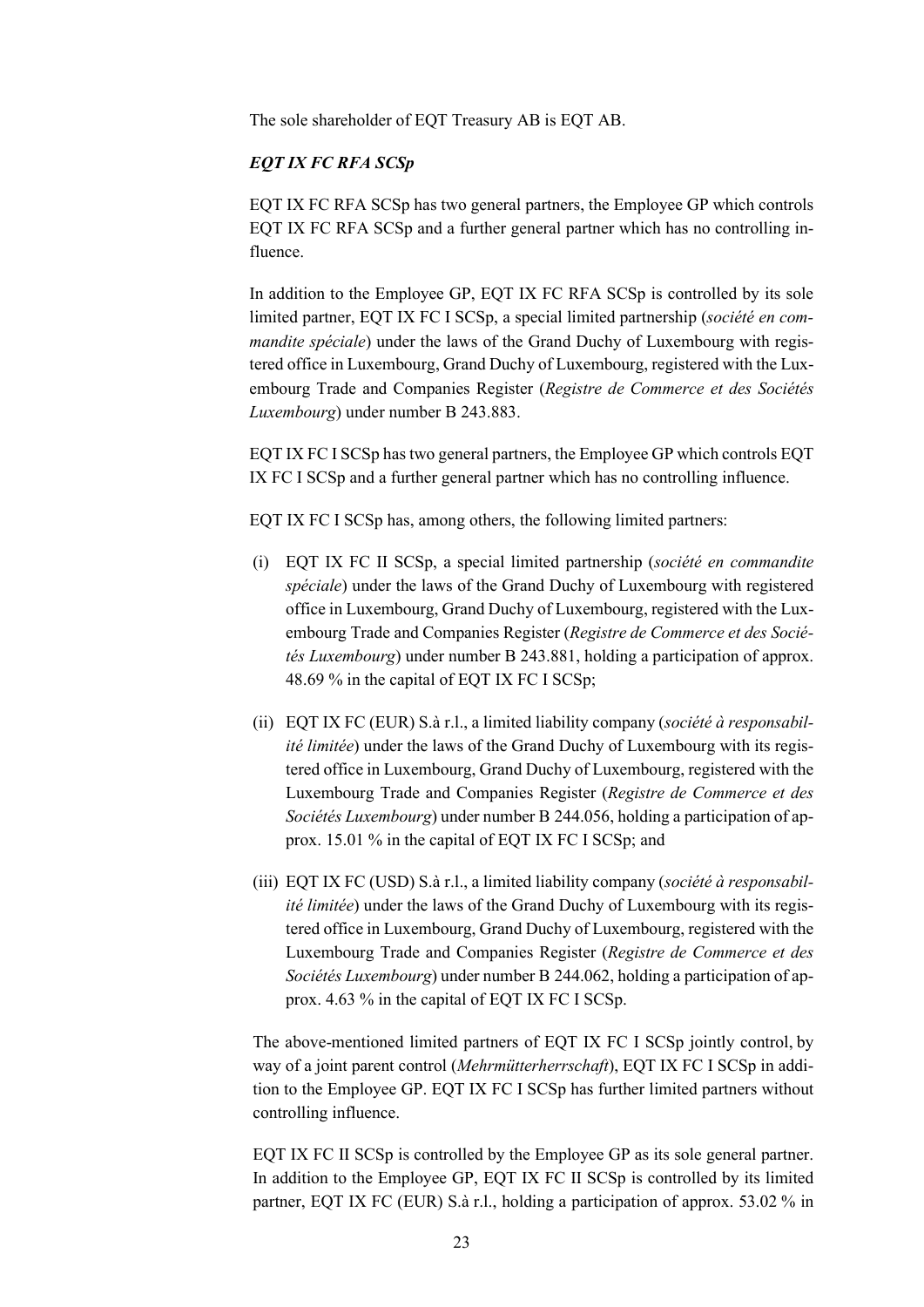the capital of EQT IX FC II SCSp. EQT IX FC II SCSp has further limited partners without controlling influence.

Each of EQT IX FC (EUR) S.à r.l. and EQT IX FC (USD) S.à r.l. have the following two shareholders:

- (i) EQT IX FC IV SCSp, a special limited partnership (*société en commandite spéciale*) under the laws of the Grand Duchy of Luxembourg with registered office in Luxembourg, Grand Duchy of Luxembourg, registered with the Luxembourg Trade and Companies Register (*Registre de Commerce et des Sociétés Luxembourg*) under number B 243.885, holding a participation of approx. 82.53 % in the capital of each of EQT IX FC (EUR) S.à r.l. and EQT IX FC (USD) S.à r.l.; and
- (ii) EQT IX FC IV P SCSp, a special limited partnership (*société en commandite spéciale*) under the laws of the Grand Duchy of Luxembourg with registered office in Luxembourg, Grand Duchy of Luxembourg, registered with the Luxembourg Trade and Companies Register (*Registre de Commerce et des Sociétés Luxembourg*) under number B 245.101, holding a participation of approx. 17.46 % in the capital of each of EQT IX FC (EUR) S.à r.l. and EQT IX FC (USD) S.à r.l.

Both shareholders of each of EQT IX FC (EUR) S.à r.l. and EQT IX FC (USD) S.à r.l. jointly control, by way of a joint parent control (*Mehrmütterherrschaft*), each of EQT IX FC (EUR) S.à r.l. and EQT IX FC (USD) S.à r.l.

EQT IX FC IV SCSp is controlled by the Employee GP as its sole general partner.

EQT IX FC IV P SCSp is controlled by its sole general partner, EQT Equity FC SP GP S.à r.l., a limited liability company (*société à responsabilité limitée*) under the laws of the Grand Duchy of Luxembourg with its registered office in Luxembourg, Grand Duchy of Luxembourg, registered with the Luxembourg Trade and Companies Register (*Registre de Commerce et des Sociétés Luxembourg*) under number B 245.049. Deviating from the other Bidder Parent Shareholders in the legal form of a special limited partnership (*société en commandite spéciale*) under the laws of the Grand Duchy of Luxembourg, the manager (*gérant*) of EQT IX FC IV P SCSp is not EQT Fund Management S.à r.l., but its general partner EQT Equity FC SP GP S.à r.l.

Each of EQT IX FC IV SCSp and EQT IX FC IV P SCSp have several limited partners, none of which have a controlling influence over the respective partnership.

(c) Control structure of the Employee GP and of EQT Equity FC SP GP S.à r.l.

The sole shareholder of each of Employee GP and EQT Equity FC SP GP S.à r.l. is Stichting de Leeuwenkoning, a foundation (*Stichting*) under the laws of the Netherlands with registered office in Amsterdam, Netherlands, registered with the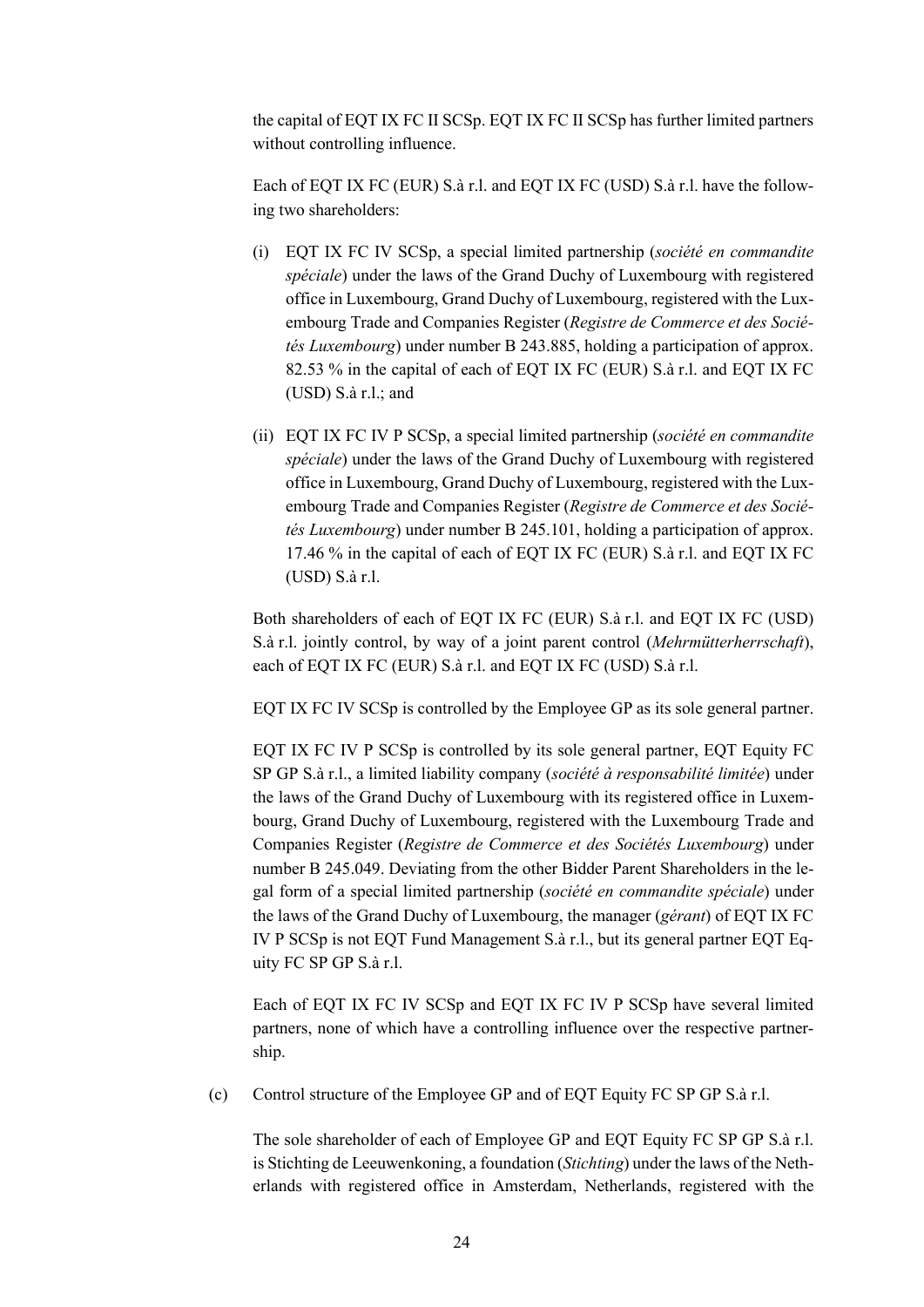Dutch Trade Register under number 75750708. Stichting de Leeuwenkoning as a foundation does not have shareholders and is also not controlled by any third party.

#### **c. Control structure of the other shareholders of EQT IX Investments S.à r.l.**

#### **(1) EQT IX Employee SCSp**

EQT IX Employee SCSp has two general partners, the Employee GP which controls EQT IX Employee SCSp and a further general partner which has no controlling influence.

EQT IX Employee SCSp has several limited partners, none of which has a controlling influence.

#### **(2) EQT IX Leveraged Employee Co-Invest I SCSp**

EQT IX Leveraged Employee Co-Invest I SCSp is controlled by the Employee GP as its sole general partner.

In addition to the Employee GP, EQT IX Leveraged Employee Co-Invest I SCSp is controlled by its sole limited partner, EQT IX Leveraged Employee Co-Invest II SCSp, a special limited partnership (*société en commandite spéciale*) under the laws of the Grand Duchy of Luxembourg with registered office in Luxembourg, Grand Duchy of Luxembourg, registered with the Luxembourg Trade and Companies Register (*Registre de Commerce et des Sociétés Luxembourg*) under number B 243.915.

EQT IX Leveraged Employee Co-Invest II SCSp is controlled by the Employee GP as its sole general partner.

In addition to the Employee GP, EQT IX Leveraged Employee Co-Invest II SCSp is controlled by its limited partner, EQT Holdings III AB, a limited liability company under the laws of Sweden with registered office in Stockholm, Sweden, and registered with the Swedish Companies Register under number 559289-1864, holding a participation of approx. 70 % in the capital of EQT IX Leveraged Employee Co-Invest II SCSp. EQT IX Leveraged Employee Co-Invest II SCSp has further limited partners without controlling influence.

The sole shareholder of EQT Holdings III AB is EQT Treasury AB.

The sole shareholder of EQT Treasury AB is EQT AB.

#### **3.3 Information on EQT**

Section 6.3 of the Offer Document contains the following information on EQT:

EQT is a differentiated global investment organization with a 27-year history of investing in, developing and owning companies across the business segments Private Capital (incl Ventures, Growth, Private Equity, Public Value) and Real Assets (Infrastructure and EQT Exeter).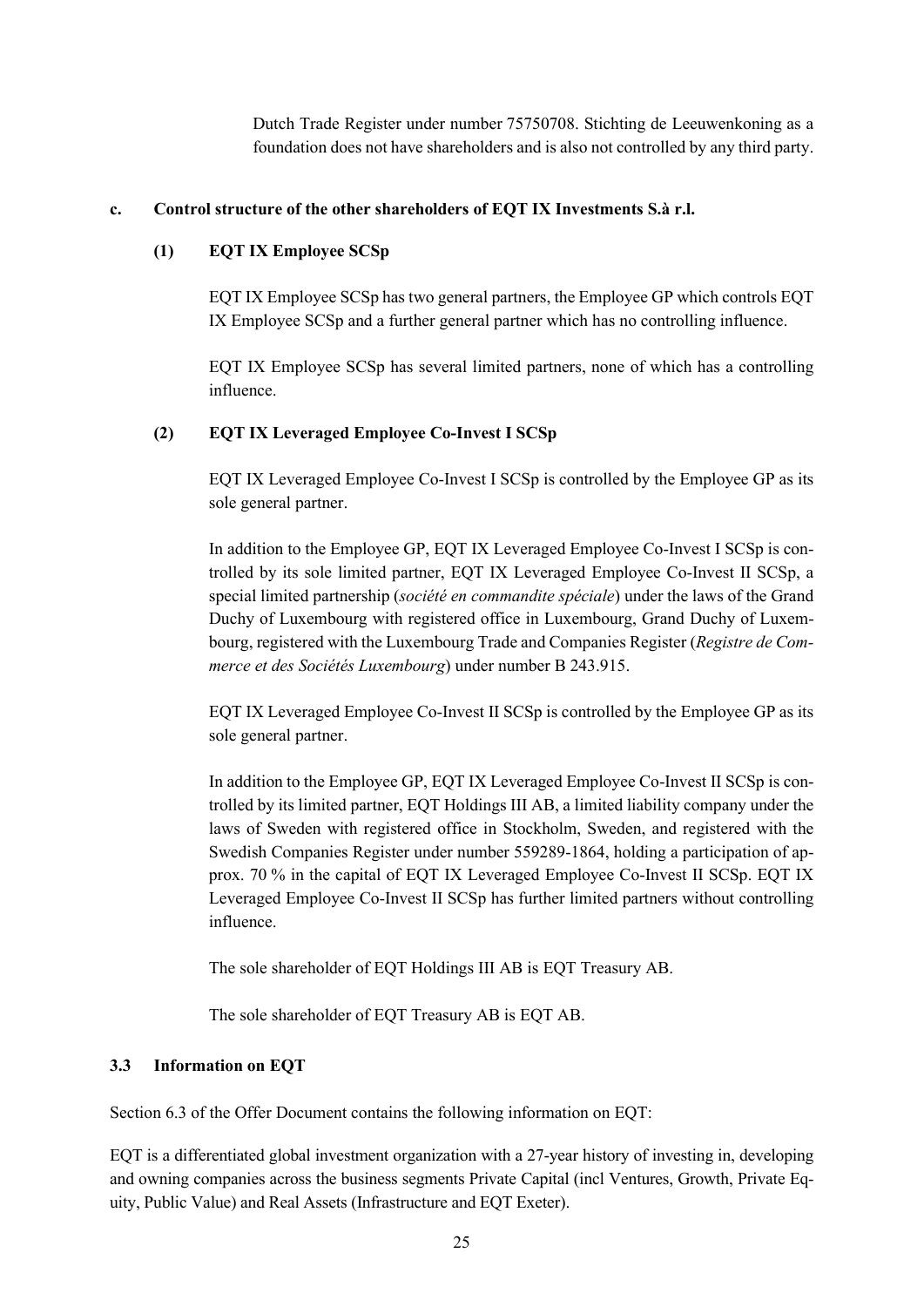EQT was founded in Sweden in 1994 by Investor AB, Scandinavia's largest industrial holding which was established by the Wallenberg family more than a century ago. EQT's approach to private equity combines the industrial heritage and Nordic investment philosophy of the Wallenberg family with financial expertise to advance the development of businesses EQT invests in. This strategy is focused on supporting the longterm development of portfolio companies through an active entrepreneurial ownership approach based on the proven governance model of the Wallenberg Group. EQT invests in growth to "future-proof" companies and to achieve market-leading returns.

Over the course of the last 27 years, EQT developed from a Nordic-focused private equity firm to becoming a differentiated European leader within private markets, with a global focus.

Today, EQT conducts its businesses with approximately 900 employees through offices across 24 countries, including in Munich, Germany. EQT believes that teams with local know-how and long-standing relationships to various stakeholder groups are essential to effectively support portfolio companies and to build credibility in a market.

Since its inception, EQT has raised more than EUR 84 billion in capital across numerous investment strategies and currently manages approximately EUR 681 billion in assets.

## **3.4 Persons acting jointly with the Bidder**

With regard to the persons acting jointly with the Bidder within the meaning of Section 2 para. 5 sentence 1 and sentence 3 WpÜG, the Offer Document contains the following information under Section 6.4:

The entities listed in Part 1 of Annex 2 to the Offer Document are the Bidder Parent Shareholders.

The entities listed in Part 2 of Annex 2 to the Offer Document are (direct or indirect) subsidiaries of the Bidder Parent Shareholders which, in each case, are not entities which control the Bidder. None of the entities listed in Part 2 of Annex 2 actually co-ordinate their conduct with the Bidder, directly or indirectly, with regard to the acquisition of zooplus Shares or with regard to their exercise of voting rights resulting from zooplus Shares on the basis of an agreement or in any other manner within the meaning of Section 2 para. 5 sentence 1 WpÜG.

Beyond this, there are no other persons acting jointly with the Bidder within the meaning of Section 2 para. 5 WpÜG.

## **3.5 zooplus Shares currently held by the Bidder and by persons acting jointly with the Bidder and their subsidiaries; attribution of voting rights**

With regard to zooplus Shares currently held by the Bidder or by persons acting jointly with the Bidder and their subsidiaries, the Offer Document contains the following information under Section 6.5:

At the time of the publication of the Offer Document, neither the Bidder nor persons acting jointly with the Bidder within the meaning of Section 2 para. 5 WpÜG nor their subsidiaries hold zooplus Shares or voting rights based on zooplus Shares and no voting rights based on zooplus Shares are attributable to them pursuant to Section 30 WpÜG.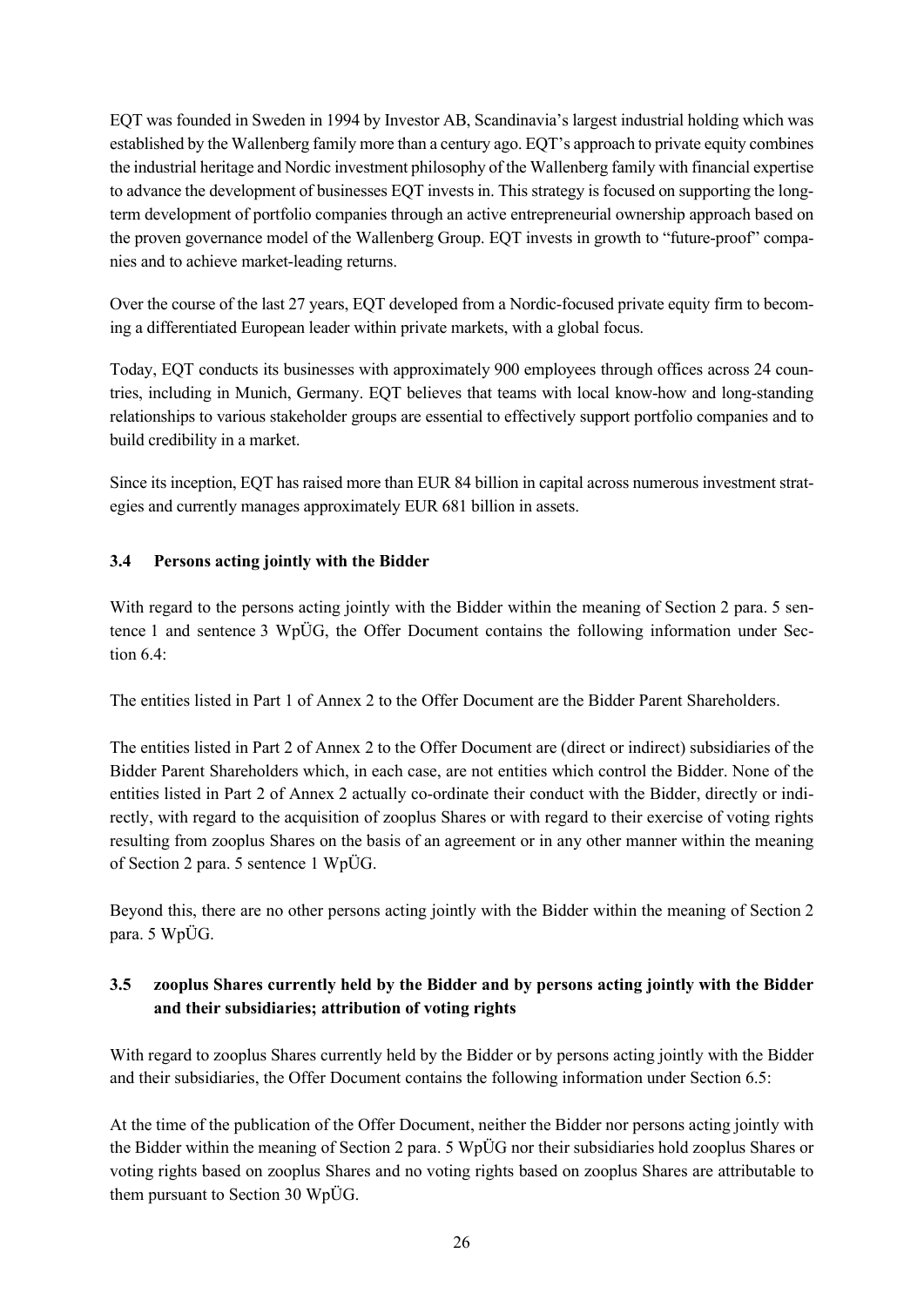Neither the Bidder nor persons acting jointly with the Bidder within the meaning of Section 2 para. 5 WpÜG nor their subsidiaries directly or indirectly hold instruments or voting rights in relation to zooplus that have to be notified pursuant to Section 38 and Section 39 WpHG.

## **3.6 Information on securities acquisitions**

With regard to securities transactions, the Offer Document contains the following information under Section 6.6:

In the six-month period prior to the date of the announcement of the Bidder's decision to launch the Offer pursuant to Section 10 para. 1 sent. 1 WpÜG until the date of the publication of the decision to launch the Offer, *i.e.,* 25 September 2021, or thereafter until 6 October 2021 (the day of the publication of the Offer Document), neither the Bidder nor any persons acting jointly with the Bidder within the meaning of Section 2 para. 5 WpÜG, nor any of their subsidiaries have acquired zooplus Shares or entered into any agreement within the meaning of Section 31 para. 6 sentence 1 WpÜG as a result of which the transfer of ownership in zooplus Shares may be demanded.

## **3.7 Reservation regarding future acquisitions of zooplus Shares**

In Section 6.7 of the Offer Document, the Bidder states that it reserves the right, within the limits of the law, to acquire, directly or indirectly, zooplus Shares outside of the Offer on or off the stock exchange. Any such purchases or arrangements to purchase zooplus Shares will be made outside the United States and in compliance with applicable laws.

To the extent such acquisitions should occur, information about them, including the number and price of the acquired zooplus Shares, will be published in accordance with the applicable statutory provisions, especially Section 23 para. 2 WpÜG in conjunction with Section 14 para. 3 sentence 1 WpÜG, in the Federal Gazette (*Bundesanzeiger*) and on the internet at https:/[/www.eqt-offer.com.](https://protect-us.mimecast.com/s/WnZkClYvDAT6Yrw6s9KI8C?domain=eqt-offer.com) In this case, corresponding information will also be published by way of a non-binding English translation on the internet at https:/[/www.eqt-offer.com.](https://protect-us.mimecast.com/s/WnZkClYvDAT6Yrw6s9KI8C?domain=eqt-offer.com)

### **4. INVESTMENT AGREEMENT**

The Investment Agreement signed between the Company and the Bidder on 25 September 2021 contains the key conditions and the joint intentions as well as the common understanding with a view to the Offer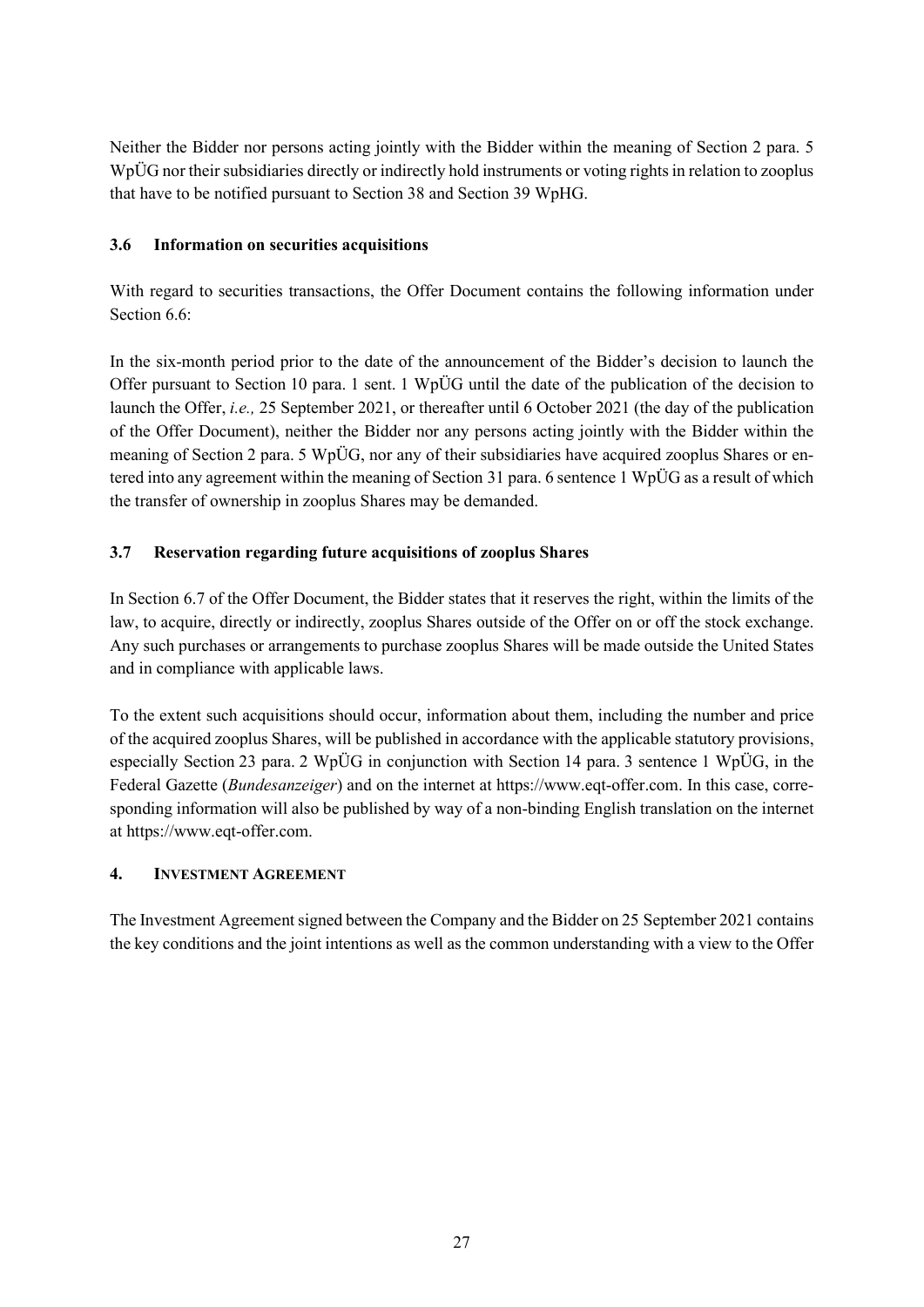(including the entering into a Strategic Partnership as defined in Section 9.1.1 of the Offer Document). The key provisions of the Investment Agreement may be summarized as follows:

## **4.1 Material terms of the Offer**

In the Investment Agreement, the Bidder agreed to submit a voluntary public cash takeover offer for a consideration in the amount of EUR 470.00 and subject to the Offer Conditions as set forth (and as defined) in Section 12.1 of the Offer Document.

## **4.2 Support of the Offer**

According to the Investment Agreement, the Management Board and the Supervisory Board will, subject to applicable law following a diligent and thorough review of the Offer Document, support the Offer and recommend to the shareholders of the Company to accept it.

Such support and recommendation is subject to certain requirements agreed to in the Investment Agreement. In case of a competing offer providing for an offer consideration that is higher than the Offer Price and, which the Management Board and the Supervisory Board acting in good faith with due regard to their duties, determine to be in the best interest of zooplus and more beneficial for the Company and the zooplus Shareholders than the Offer (the "**Superior Offer**"), neither the Management Board nor the Supervisory Board remain obliged to support the Offer, unless the Bidder has exceeded the amount of the respective offer consideration of the Superior Offer. When deciding whether or not a competing offer provides for more beneficial terms than the Offer, the Company shall take into account the overall terms and conditions of such competing offer and the Offer, including among others, the transaction certainty, the third party's ability to fund the competing offer and strategic and operational benefits and risks for the Company. Such support and recommendation is further subject to applicable law and the fiduciary duties of the Management Board and the Supervisory Board, in particular with a view to the H&F Offer and the related support and recommendation commitments.

In the Investment Agreement, the Company, among others, has agreed to carry on its business in all material respects in the ordinary course and in consistency with past practice. However, the Investment Agreement stipulates that its provisions shall not prevent the Company or the Management Board or the Supervisory Board or any of their members from:

- providing information duly requested or required by a regulatory authority;
- taking any steps the Company or the Management Board or the Supervisory Board reasonably deems to be required in case of any *bona fide* proposal or approach by a third party which would, if announced, qualify as a Superior Offer (including communicating and negotiating with such third party and granting such third party access to due diligence); or
- acting in accordance with their contractual and statutory duties, in particular the fiduciary duty and duty of care pursuant to Sections 76, 93 and 116 AktG and pursuant to Sections 27 and 33 WpÜG.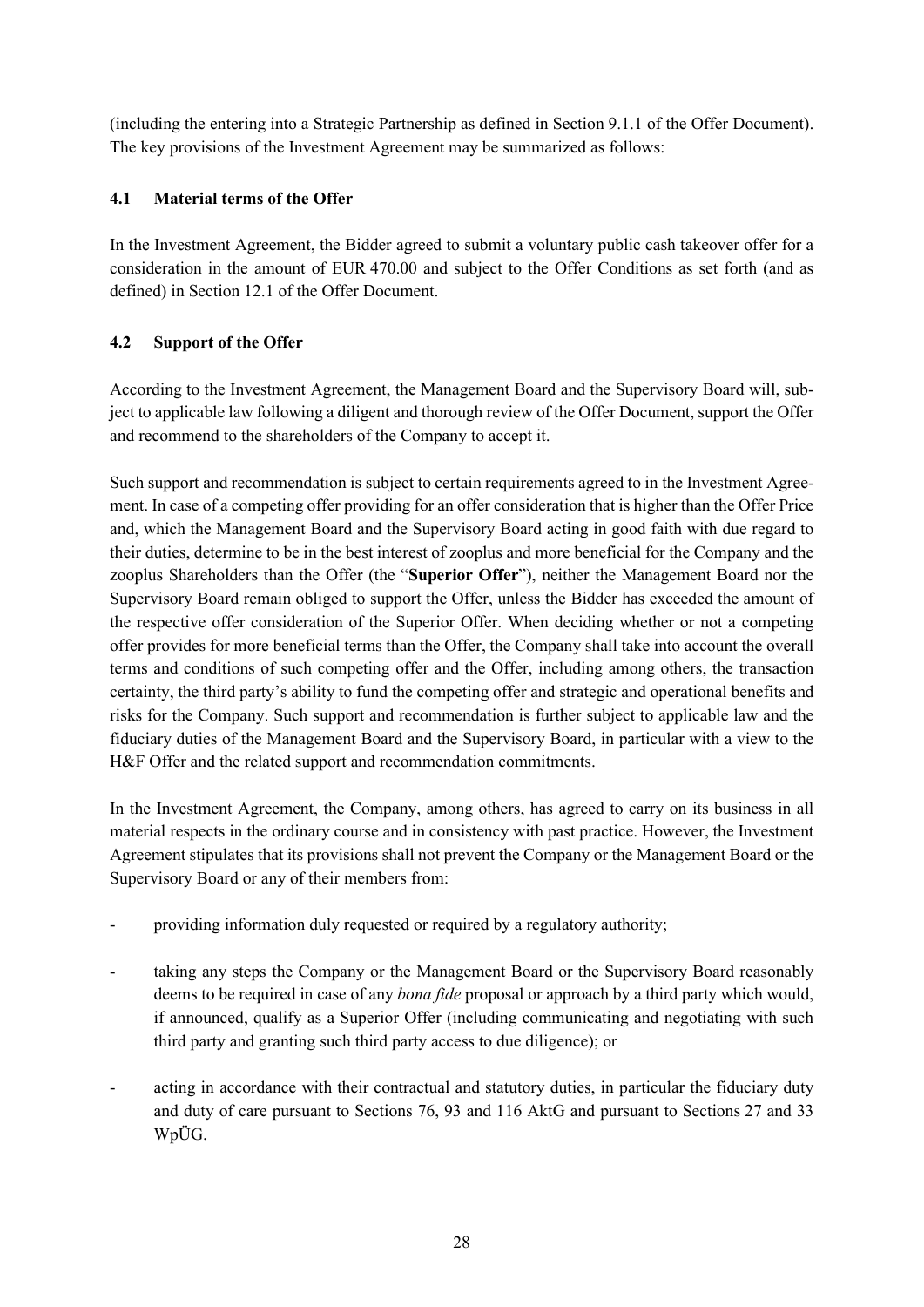## **4.3 Future cooperation**

The Company and the Bidder also agreed on certain guiding principles in relation to their proposed cooperation going forward, namely the establishment of a Strategic Partnership, as further detailed (and defined) in Section 9 of the Offer Document. Please see Section [8.1b](#page-43-0) of this Statement for further information on the Bidder's intentions regarding the envisaged cooperation.

## **4.4 Employees**

Please also see Section 9.2 and 9.3 of the Offer Document for further details on the Bidder's obligations in relation to the registered office of the Company as well as workforce and Employees as stipulated in the Investment Agreement. Thereunder, the Bidder, in particular,

- will respect the rights of the Employees;
- does not intend any terminations of employment relationships due to operational reasons (*betriebsbedingte Kündigungen)* as a consequence of the Strategic Partnership;
- does not intend to effect any material changes in zooplus Group's workforce or the overall working conditions of the Employees or the existing employees' representations following the settlement of the Offer: and
- supports the adequate participation of the management and the Employees in the success of the Company by supporting the Company's intention to uphold the existing stock option programs and to implement further equity-based stock option programs and/or virtual stock option programs or comparable employee participation programs for a comparable group of beneficiaries.

### **4.5 Financing**

With respect to the Bidder's financing reference is made to Section [6.2](#page-34-0) of this Statement.

### **4.6 Term of the Investment Agreement**

The Investment Agreement has a fixed term ending 36 months after the date on which the Bidder published its decision to launch the Offer. In addition, the Investment Agreement may be terminated by each party with immediate effect under certain circumstances defined in the Investment Agreement.

### **5. INFORMATION ABOUT THE OFFER**

### **5.1 Authoritative nature of the Offer Document**

In the following, some selected information from the Offer Document is presented. For further information and details (in particular details with regard to the Offer Conditions, the Acceptance Period, the Additional Acceptance Period (each as defined in the Offer Document) and the withdrawal rights), the zooplus Shareholders are referred to the statements in the Offer Document. The following information merely summarizes the information contained in the Offer Document.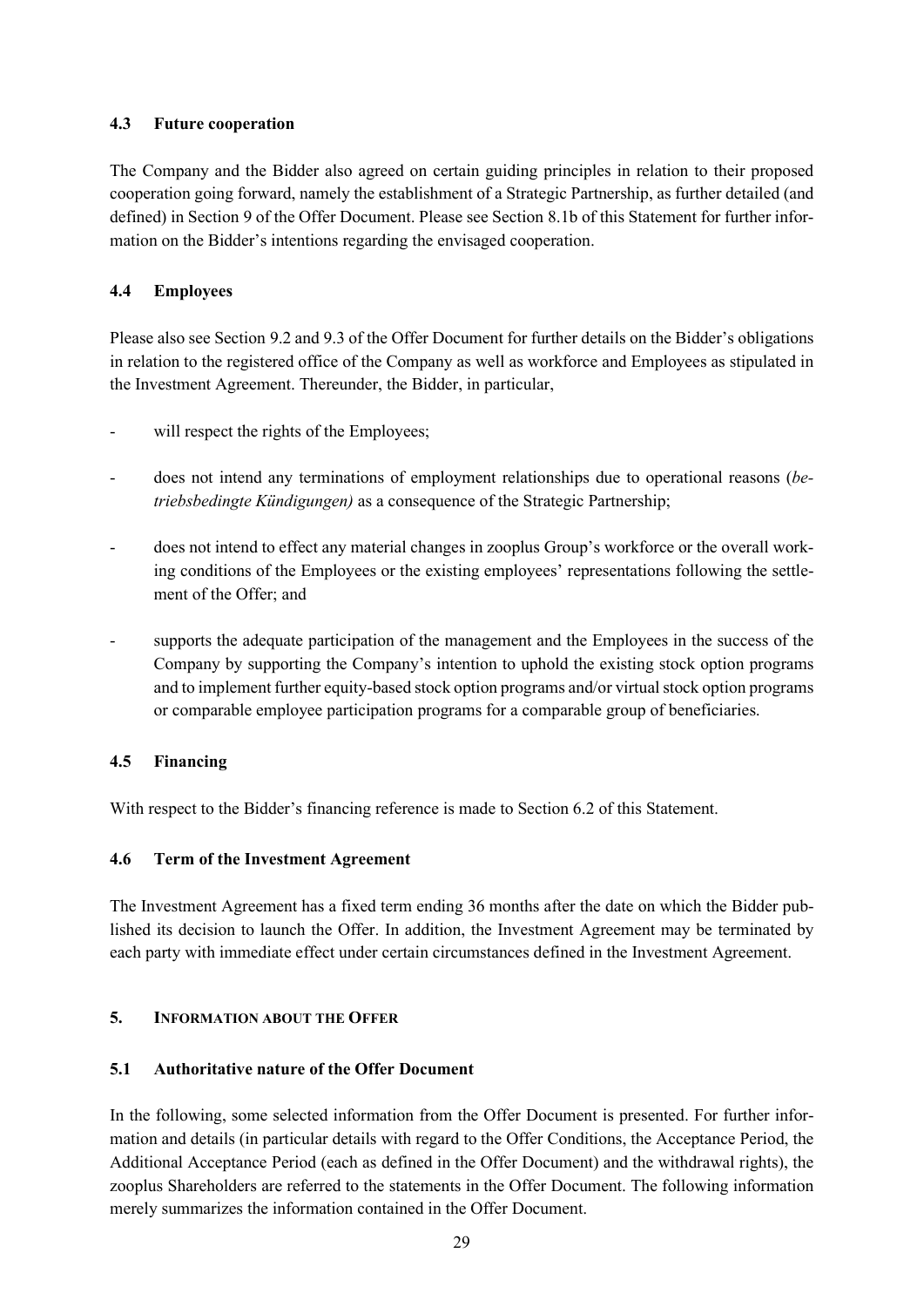The Management Board and the Supervisory Board point out that the description of the Offer in this Reasoned Statement does not claim to be complete and that only the provisions of the Offer Document are authoritative for the content and settlement of the Offer. It is the responsibility of each zooplus Shareholder to take note of the Offer Document and to take the measures that make sense for him//her/it. The Offer Document is published on the internet at https://www.eqt-offer.com and in the Federal Gazette (*Bundesanzeiger*). Free copies of the Offer Document will be available for distribution at Deutsche Bank Aktiengesellschaft, Trust and Agency Services, Post-IPO Services, Taunusanlage 12, 60325 Frankfurt am Main, Germany (Central Settlement Agent) (inquiries by fax to +49 69 910-38794 or by e-mail to dct.tender-offers@db.com). For details, please refer to the Offer Document.

### **5.2 Implementation of the Offer**

The Offer is being made as a voluntary public takeover offer exclusively in accordance with the laws of Germany, in particular the WpÜG and the WpÜG-AngebotsVO.

The Management Board and the Supervisory Board have not conducted their own review of the Offer with regard to compliance with the relevant statutory provisions.

## **5.3 Subject of the Offer and Offer Price**

Pursuant to the terms and conditions of the Offer Document, the Bidder offers to purchase from the zooplus Shareholders all zooplus Shares (ISIN DE0005111702 / WKN 511170) not already held directly by the Bidder, each with a proportionate amount of EUR 1.00 in the Company's share capital, in each case including all ancillary rights existing at the time of settlement of the Offer, against payment of a cash consideration amounting to

## **EUR 470.00 per zooplus Share**  (the "**Offer Price**").

## **5.4 Acceptance Period and Additional Acceptance Period**

### **a. Acceptance period**

The period for acceptance of the Offer (including any extensions - see in more detail below - hereinafter referred to as the "**Acceptance Period**") commenced with the publication of the Offer Document on 6 October 2021 and ends on 3 November 2021, 24:00 hours (local time in Frankfurt am Main) / 19:00 hours (local time in New York). Under the following circumstances, the Acceptance Period shall be automatically extended as follows (see also Section 5.2 of the Offer Document):

 The Bidder may amend the Offer in accordance with Section 21 para. 1 WpÜG at any time prior to one working day (*Werktag*) before expiry of the Acceptance Period. If an amendment to the Offer is published within the last two weeks prior to the expiry of the Acceptance Period, the Acceptance Period shall be extended by two weeks and shall then end on 17 November 2021, 24:00 hours (local time in Frankfurt am Main) / 18:00 hours (local time in New York) (Section 21 para. 5 WpÜG). This also applies if the amended offer violates legal provisions.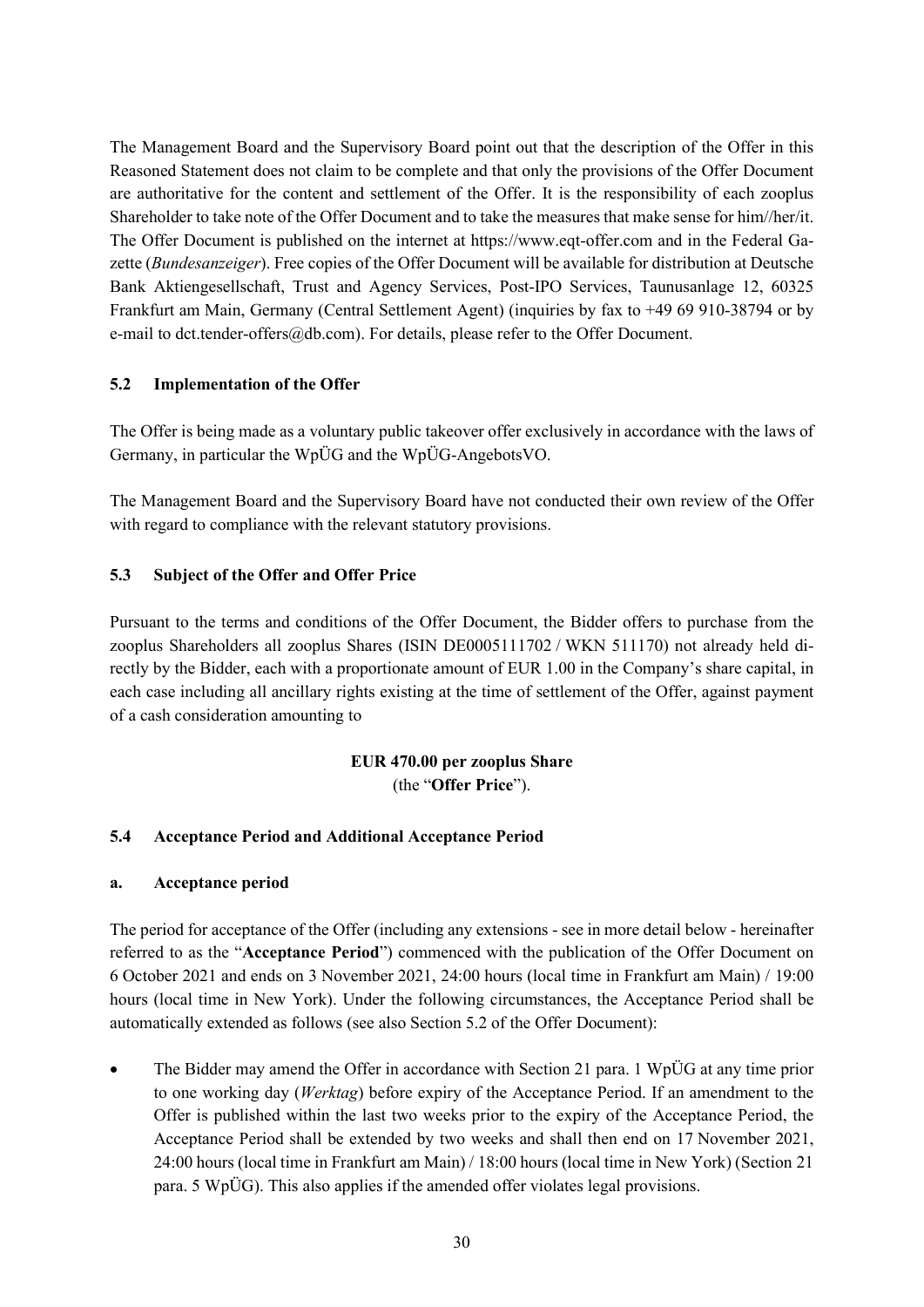- If a competing offer within the meaning of Section 22 para. 1 WpÜG (i.e., a public offer other than the H&F Offer) ("**Competing Offer**") is launched by a third party during the Acceptance Period, the expiry of the Acceptance Period for the Offer shall be determined by the expiry of the acceptance period of the Competing Offer, if the Acceptance Period for the present Offer expires before the expiry of the acceptance period of the Competing Offer (Section 22 para. 2 WpÜG). This shall also apply if the Competing Offer is amended or prohibited or violates any legal provisions.
- In the event of an amendment to the H&F Offer pursuant to Section 21 para. 1 WpÜG during the last two weeks prior to expiration of the acceptance period for the H&F Offer and, resulting therefrom, an extension of the acceptance period of the H&F Offer pursuant to Section 21 para. 5 WpÜG, the Acceptance Period for this Offer will also be extended to correspond to the expiration date of the (extended) acceptance period for the H&F Offer (in analogous application of Section 22 para. 2 WpÜG). This shall also apply if the amended H&F Offer violates legal provisions.
- If, in connection with the Offer, a shareholders' meeting (*Hauptversammlung*) of the Company is convened after the publication of the Offer Document, the Acceptance Period shall be ten weeks from the publication of the Offer Document (Section 16 para. 3 sentence 1 WpÜG). In this case, the acceptance period would run until 15 December 2021, 24:00 hours (local time in Frankfurt am Main) / 18:00 hours (New York local time).

The Bidder will publish any extension of the Acceptance Period on the internet at https://www.eqtoffer.com and, to the extent required by law, in the Federal Gazette (*Bundesanzeiger*) (see Section 21 of the Offer Document).

With regard to the right of withdrawal in the event of an amendment of the Offer or the launch of a Competing Offer, reference is made to the statements under Section 17 of the Offer Document.

## **b. Additional Acceptance Period**

zooplus Shareholders who have not accepted the Offer within the Acceptance Period may, pursuant to Section 16 para. 2 sentence 1 WpÜG, still accept the Offer within two weeks after publication of the result of the Offer by the Bidder pursuant to Section 23 para. 1 sentence 1 no. 2 WpÜG (the "**Additional Acceptance Period**"), provided that the Offer Conditions set out in Section 12.1 of the Offer Document (see also Section [5.5](#page-31-0) of this Reasoned Statement below) have been fulfilled by the expiry of the Acceptance Period or have been effectively waived by the Bidder. This means in particular that an acceptance of the Offer during the Additional Acceptance Period is only possible if the minimum acceptance threshold (see Section 12.1.2 of the Offer Document and Section [5.5](#page-31-0) of this Reasoned Statement below) has been reached by the end of the Acceptance Period.

After the expiry of the Additional Acceptance Period, the Offer may no longer be accepted, unless a right to tender exists pursuant to Section 39c WpÜG (see Section 16(h) of the Offer Document).

Subject to an extension of the Acceptance Period, as explained in Section 5.2 of the Offer Document, the Additional Acceptance Period will start on 9 November 2021 and end on 22 November 2021, 24:00 hours (local time in Frankfurt am Main) / 18:00 hours (local time in New York) (for more details, see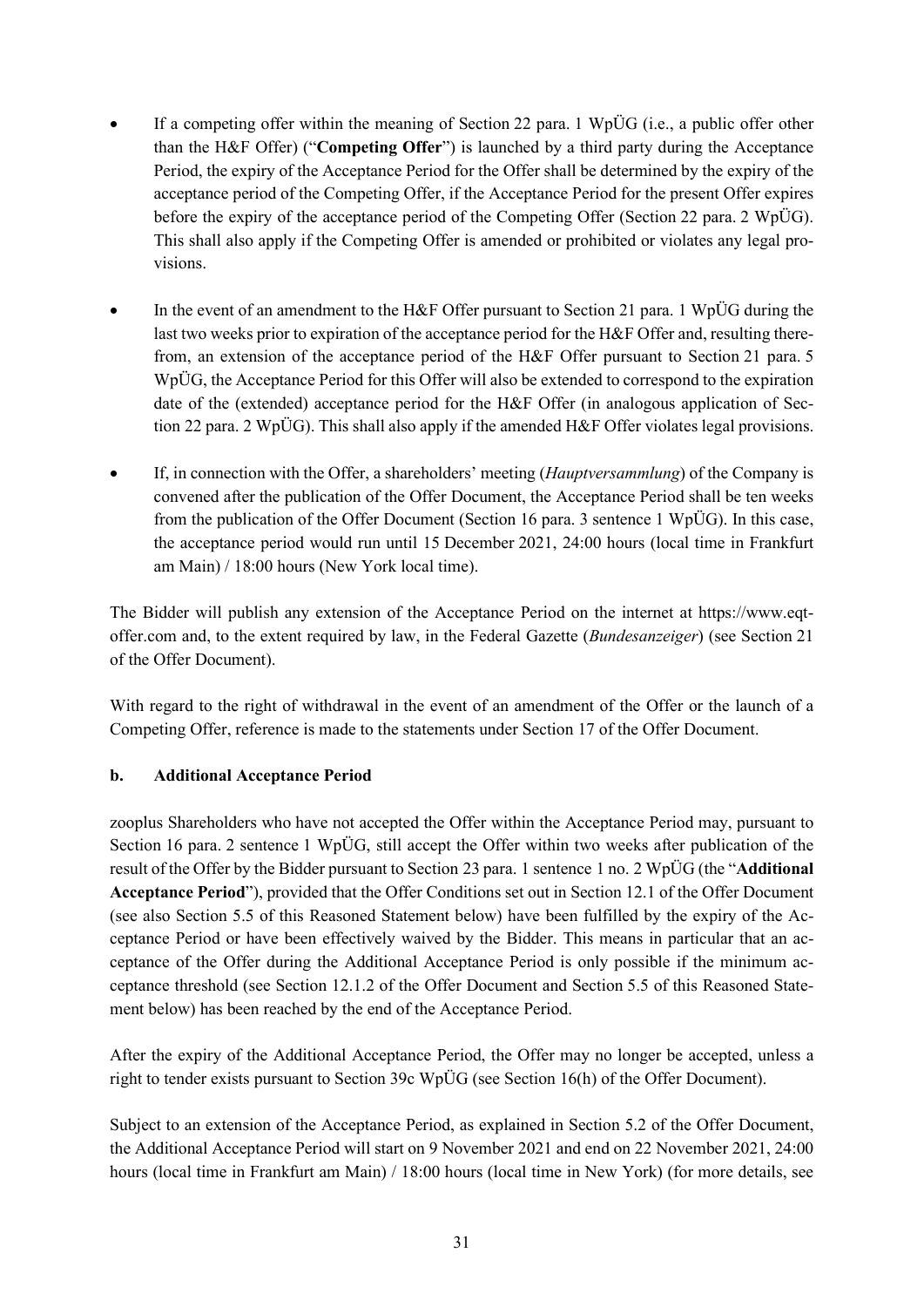Section 5.3 of the Offer Document, also regarding the Bidder's further instructions in connection with the Additional Acceptance Period).

The procedure in case of acceptance of the Offer within the Additional Acceptance Period is described in Section 13.5 of the Offer Document (see also Section [5.8](#page-32-0) of this Reasoned Statement below).

## <span id="page-31-0"></span>**5.5 Offer Conditions**

The Offer and the contracts resulting from its acceptance are subject to the Offer Conditions described in detail in Sections 12.1.1 to 12.1.4 of the Offer Document. The Management Board and the Supervisory Board are of the opinion that these Offer Conditions correspond to what is reasonable in the context of such transactions and adequately take into account legitimate interests of the Bidder and the Company.

The Bidder points out in Section 12.2 of the Offer Document that the Offer Conditions contained in Sections 12.1.1 and 12.1.2 of the Offer Document and in each of the respective subsections of Sections 12.1.3 and 12.1.4 of the Offer Document are each independent and severable from each other. As further set out in Section 12.2 of the Offer Document, the Bidder may waive one or all Offer Conditions in advance or reduce the minimum acceptance threshold up to one working day prior to the expiry of the Acceptance Period. The waiver of the Offer Conditions specified in Section 12.1.1 and 12.1.2 of the Offer Document is, however, subject to the prior consent by the Company according to the provisions of the Investment Agreement.

The waiver will be treated equivalent to the occurrence of the respective Offer Condition. In the event of a waiver of an Offer Condition or a reduction of the minimum acceptance threshold, the Acceptance Period shall be automatically extended by two weeks and shall then end on 17 November 2021, 24:00 hours (Frankfurt am Main local time) / 18:00 hours (New York local time) (Section 21 para. 5 WpÜG).

If and to the extent that the Offer Conditions set forth in Sections 12.1 of the Offer Document have not been fulfilled by the applicable date and the Bidder has not validly waived them beforehand, the Offer shall lapse and the contracts concluded as a result of the acceptance of the Offer shall lapse and not be executed (conditions subsequent, *auflösende Bedingungen*). Further details with regard to any non-occurrence of the Offer Conditions are set out in more detail in Section 12.2 of the Offer Document.

Pursuant to Section 12.3 of the Offer Document, the Bidder shall immediately announce on the internet at https:/[/www.eqt-offer.com](https://protect-us.mimecast.com/s/WnZkClYvDAT6Yrw6s9KI8C?domain=eqt-offer.com) and in the Federal Gazette (*Bundesanzeiger*) if (i) it has validly waived an Offer Condition, (ii) an Offer Condition has been fulfilled, unless it has been validly waived previously, (iii) all Offer Conditions have either been fulfilled or have been validly waived or (iv) the Offer is not executed because an Offer Condition has not been fulfilled. Further, the Bidder will promptly announce at the end of the Acceptance Period, as part of the publication according to Section 23 para. 1 sentence 1 no. 2 WpÜG, which of the Offer Conditions set forth in Section 12.1 of the Offer Document have been fulfilled by such time.

## **5.6 Status of merger control clearance**

According to Section 11.1 of the Offer Document, the acquisition of the zooplus Shares requires merger control clearance by the European Commission pursuant to Article 1 (2), Article 3 (1) of the Regulation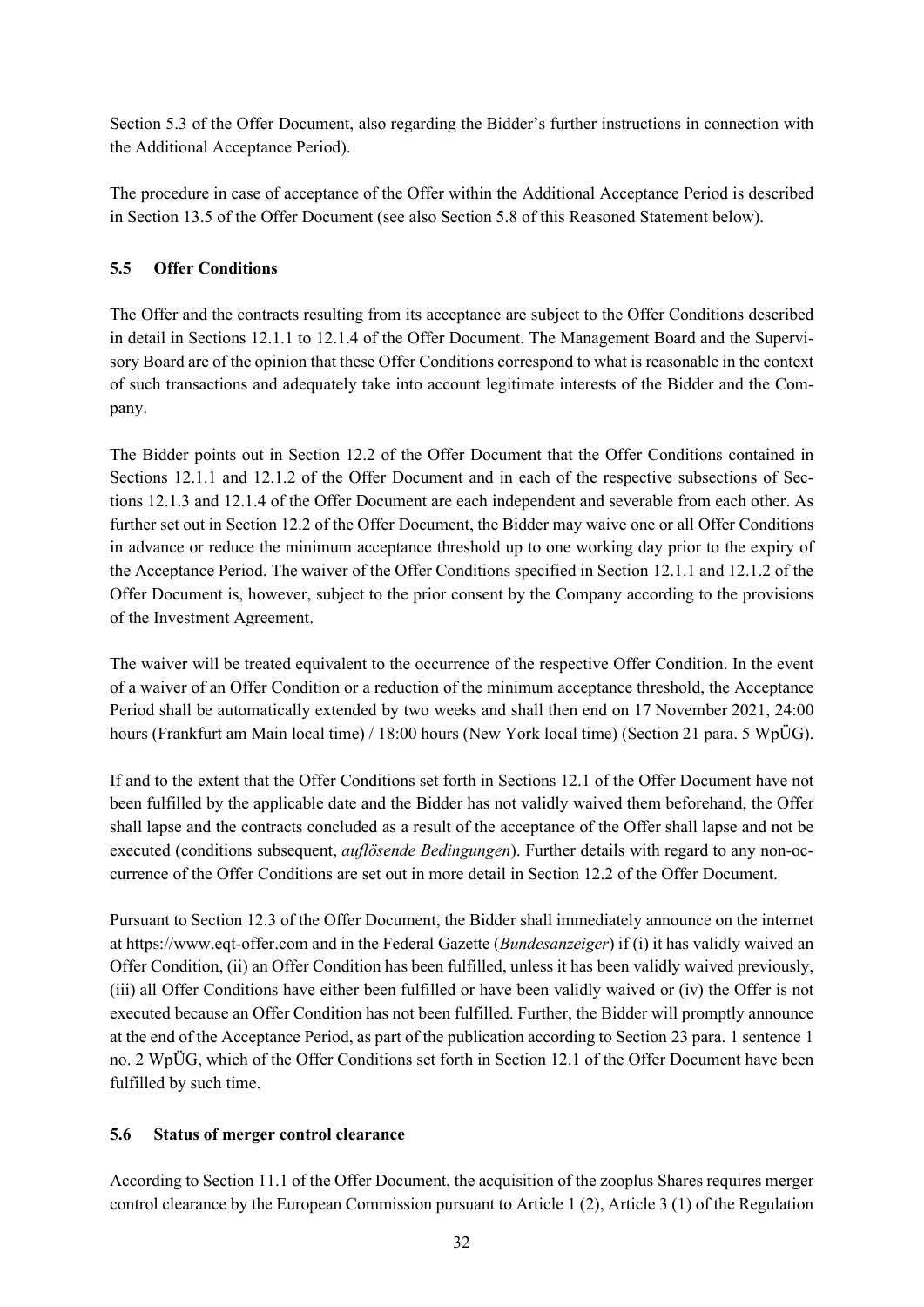(EC) No 139/2004 of 20 January 2004 on the control of concentrations between undertakings ("**EU Merger Regulation**"). From the time of formal submission of the merger control filing, in the socalled Phase I the European Commission generally has 25 working days to decide whether the Transaction is compatible with the common market. In case commitments were to be offered to address concerns by the European Commission, such period would be extended by ten working days to a total of 35 working days. However, if the European Commission deems it necessary to review the transaction more closely because it raises serious concerns as to its compatibility with the common market, the European Commission may initiate a detailed main investigation procedure ("**Phase II**"); in this case, the investigation may take up to an additional 90 working days that can be further extended to up to 105 working days (if commitments are offered). The date on which a formal notification may be submitted to the European Commission depends on the duration of the pre-notification phase, which may take a number of weeks (or months) and is substantially determined by the European Commission.

A full or partial referral of the decision on the transaction to one or more member states of the EU after notification of the transaction to the European Commission could be made after the formal notification of the transaction to the European Commission. However, such a referral may only be considered if the proposed concentration threatens to significantly affect competition in a market within the relevant member state which presents all the characteristics of a distinct market or if the transaction would affect competition in a market within that member state which presents all the characteristics of a distinct market and which does not constitute a substantial part of the common market. The submission of a referral request by a member state is possible until the 15th working day after formal notification and leads to an extension of the duration of the Phase I procedure to 35 working days. The Commission may make a referral up to the 65th working day after formal notification if it has initiated Phase II.

The relevant pre-notification process was commenced on 14 September 2021 and the Bidder will submit the notification of the transaction without undue delay after conclusion of pre-notification contacts. Pursuant to Section 11.2 of the Offer Document, the Bidder does not believe that the European Commission will (i) initiate an in-depth Phase II investigation, (ii) request commitments and/or make a partial or complete referral to authorities in the EU. The Bidder thus assumes to receive clearance no later than by the end of 2021, provided there is no referral, extension or initiation of a Phase II investigation.

### **5.7 Approval of the publication of the offer document by BaFin**

According to Section 11.3 of the Offer Document, BaFin has permitted the publication of the Offer Document on 6 October 2021.

#### <span id="page-32-0"></span>**5.8 Acceptance and settlement of the Offer**

The procedure for acceptance and settlement of the Offer, including the legal consequences of acceptance of the Offer, is described in detail in Section 13 of the Offer Document. Reference is made to this for details.

In Section 13.6 of the Offer Document the Bidder states that, as a result of the merger control procedure, which still needs to be conducted (Sections 11.1 of the Offer Document), settlement of the Offer and payment of the Offer Price to the accepting zooplus Shareholders could be delayed until the tenth Banking Day (as defined in Section 2.1 of the Offer Document) following 28 February 2022 (i.e., until 14 March 2022), or may not take place at all. The Bidder states that the Bidder will seek to complete all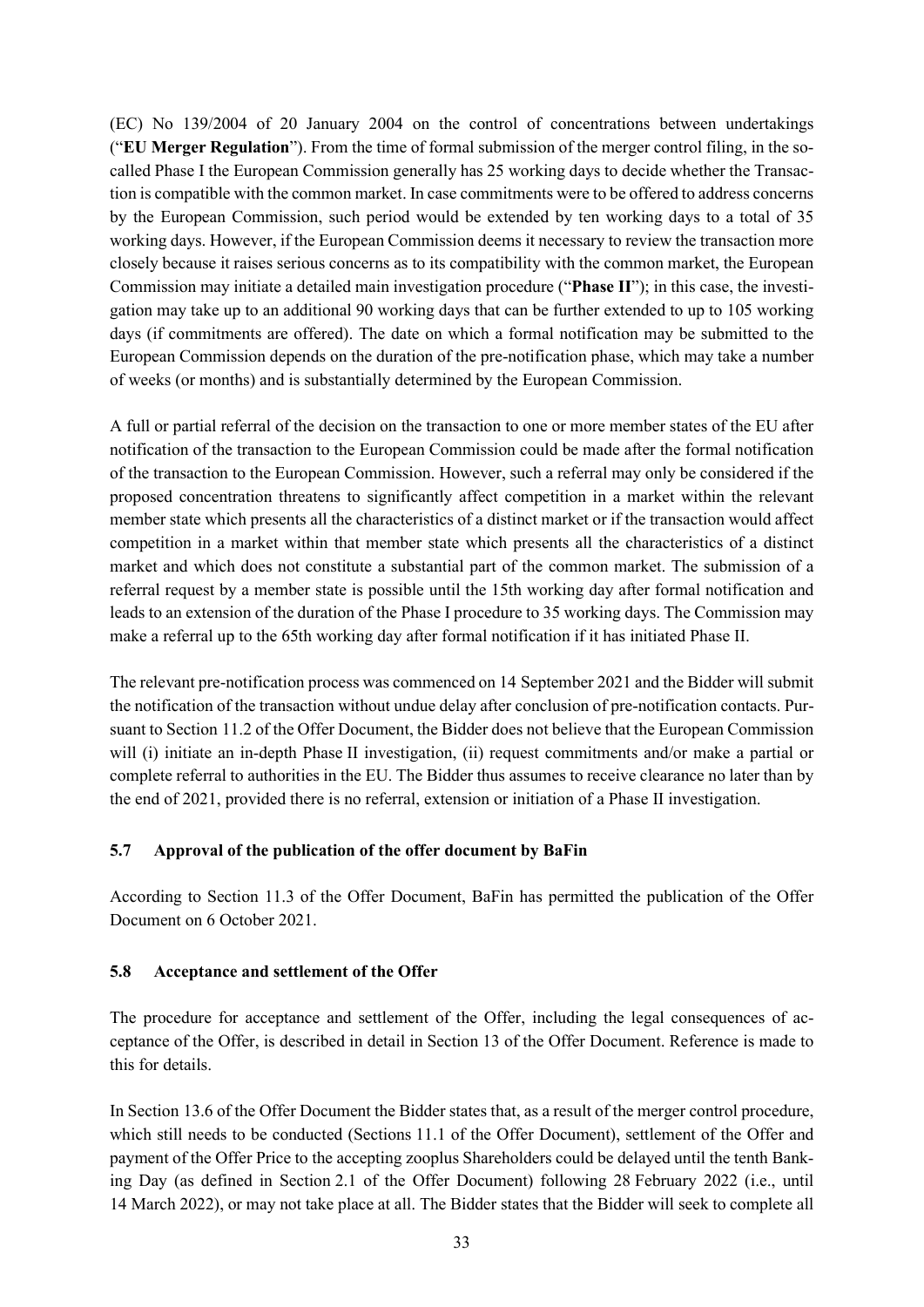merger control procedures by 10 December 2021. However, it is not possible to make a binding forecast about this.

### **5.9 Stock exchange trading in Tendered zooplus Shares**

According to Section 13.8 of the Offer Document, the zooplus Shares for which the Offer has been accepted during the Acceptance Period (the "**Tendered zooplus Shares**") can be traded on the regulated market of the Frankfurt Stock Exchange (*Prime Standard*) under ISIN DE000A3E5E48. Trading will presumably start on the third Banking Day (as defined in Section 2.1 of the Offer Document) after the commencement of the Acceptance Period. Trading with the Tendered zooplus Shares on the regulated market of the Frankfurt Stock Exchange will be discontinued (i) at the end of the last day of the Acceptance Period if all Offer Conditions (as defined in Section 12.1 of the Offer Document) have been met or effectively waived in advance, or (ii) at the end of the third stock exchange trading day directly preceding the settlement or rebooking of the Offer. The Bidder states in the Offer Document that a separate information about this will be published by the Bidder again as part of the publications concerning the satisfaction or non-fulfillment of the Offer Conditions pursuant to Section 12.3 of the Offer Document.

The acquirers of zooplus Shares traded under ISIN DE000A3E5E48 assume all rights and obligations arising from the contracts concluded by accepting the Offer with respect to these zooplus Shares. The Bidder points out that trading volumes and liquidity of the Tendered zooplus Shares depend on the specific acceptance rate and therefore may not exist at all or may be low and may be subject to heavy fluctuations. Therefore, it cannot be ruled out that, in the absence of demand, it will be impossible to sell the Tendered zooplus Shares on the stock exchange.

## **5.10 Information to the holders of American depositary receipts**

According to the Offer Document, the Offer is not addressed to, and not capable of acceptance by, holders of zooplus Shares held in the form of unsponsored American depositary receipts (the "**zooplus ADRs**"). Each zooplus ADR evidences one zooplus American depositary share, which represents 0.25 zooplus Shares deposited with the United States depositary (the "**U.S. Depositary**"). The rights of holders of zooplus ADRs are governed by the applicable documentation governing the zooplus ADRs to which the US Depositary is a party.

In order to accept the Offer, holders of zooplus ADRs must arrange for cancellation of the zooplus ADRs and withdrawal of the zooplus Shares underlying the zooplus ADRs from the deposit facility in accordance with the terms and conditions of such facility (including the payment of any applicable fees, expenses or taxes). Once the former holder of zooplus ADRs has obtained zooplus Shares, these zooplus Shares may then be tendered into the Offer, subject to the terms and conditions of the Offer Document. The process may take several days, and, typically, some costs are imposed on the zooplus ADR holder. Holders of zooplus ADRs should take these additional time and cost considerations into account when making their decision as to whether to participate in the Offer. Holders of zooplus ADRs should contact the U.S. Depositary in case they have any questions regarding the timing, costs or process relating to the withdrawal of zooplus Shares underlying their zooplus ADRs.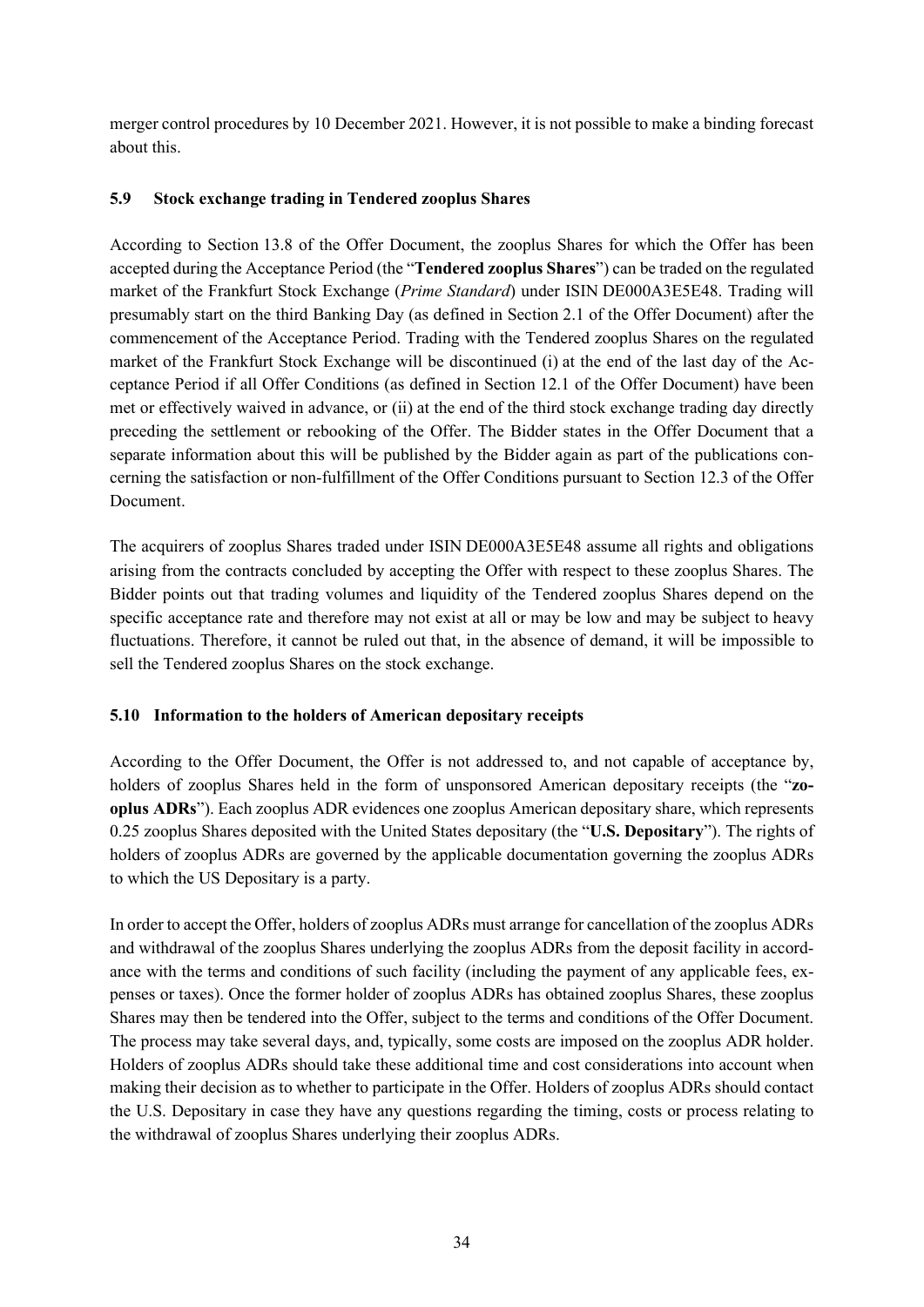Costs and fees incurred in the course of the cancellation of zooplus ADRs will not be reimbursed. The same applies to fees and costs incurred for a re-deposit of zooplus Shares in the ADR facility in the event the Offer should fail.

## **6. OFFER FINANCING**

Pursuant to Section 13 para. 1 sentence 1 WpÜG, the Bidder must take the necessary measures prior to publication of the Offer Document to ensure that the funds required to fully satisfy the Offer are available at the time the claim to the consideration becomes due. According to Section 14.2 of the Offer Document, the Bidder has complied with this obligation.

## **6.1 Maximum offer costs**

According to calculations made by the Bidder at the time of publication of the Offer Document, the aggregate amount, which the Bidder would need for the settlement of the Offer if the Offer were accepted for all zooplus Shares not held directly by the Bidder, would amount to EUR 3,360,113,660.00 ("**Maximum Aggregate Offer Price**") (corresponding to the Offer Price of EUR 470.00 per zooplus Share multiplied by 7,149,178 zooplus Shares).

In addition, the Bidder expects to incur transaction costs in connection with the Offer of an amount equaling up to EUR 30,000,000.00 ("**Transaction Costs**"). Therefore, the maximum financing requirement for the Bidder in connection with the Offer, consisting of the Maximum Aggregate Offer Price and the Transaction Costs, is estimated at a maximum of EUR 3.390.113.660,00 ("**Maximum Offer Costs**") (see also Section 14.1 of the Offer Document).

## <span id="page-34-0"></span>**6.2 Financing measures / financing confirmation**

According to the statements in the Offer Document, the Bidder has taken the necessary measures prior to the publication of the Offer Document to ensure that the financial resources required to fully meet the Maximum Offer Costs will be available to it in a timely manner. Specifically, pursuant to Section 14.2 of the Offer Document, the Bidder has taken the following measures to secure the financing:

On 24 September 2021, the EQT IX Collect Funds undertook to the Bidder to provide to the Bidder, directly or indirectly, in the form of equity and/or on the basis of shareholder loans or similar instruments an aggregate amount of up to EUR 3,150,000,000.00 in cash (the "**Equity Funding**") which may be applied by the Bidder for payment of the Offer Price for Tendered zooplus Shares and to cover the Transaction Costs (the "**Offer Equity Funding**"). As investment funds, the EQT IX Collect Funds are financed by their investors, which are in turn obligated to provide the EQT IX Collect Funds, indirectly through affiliated fund vehicles of the EQT IX Collect Funds, with their committed pro rata contributions upon request. At the time of the undertaking to provide the Equity Funding on 24 September 2021, the remaining capital commitments of the investors of the EQT IX Collect Funds exceeded by far the amount of the Offer Equity Funding; also at the time of the publication of the Offer Document, the total amount of fixed contribution obligations of the investors of the EQT IX Collect Funds exceeded the Offer Equity Funding committed to by the EQT IX Collect Funds (see also Section 15.3 of the Offer Document).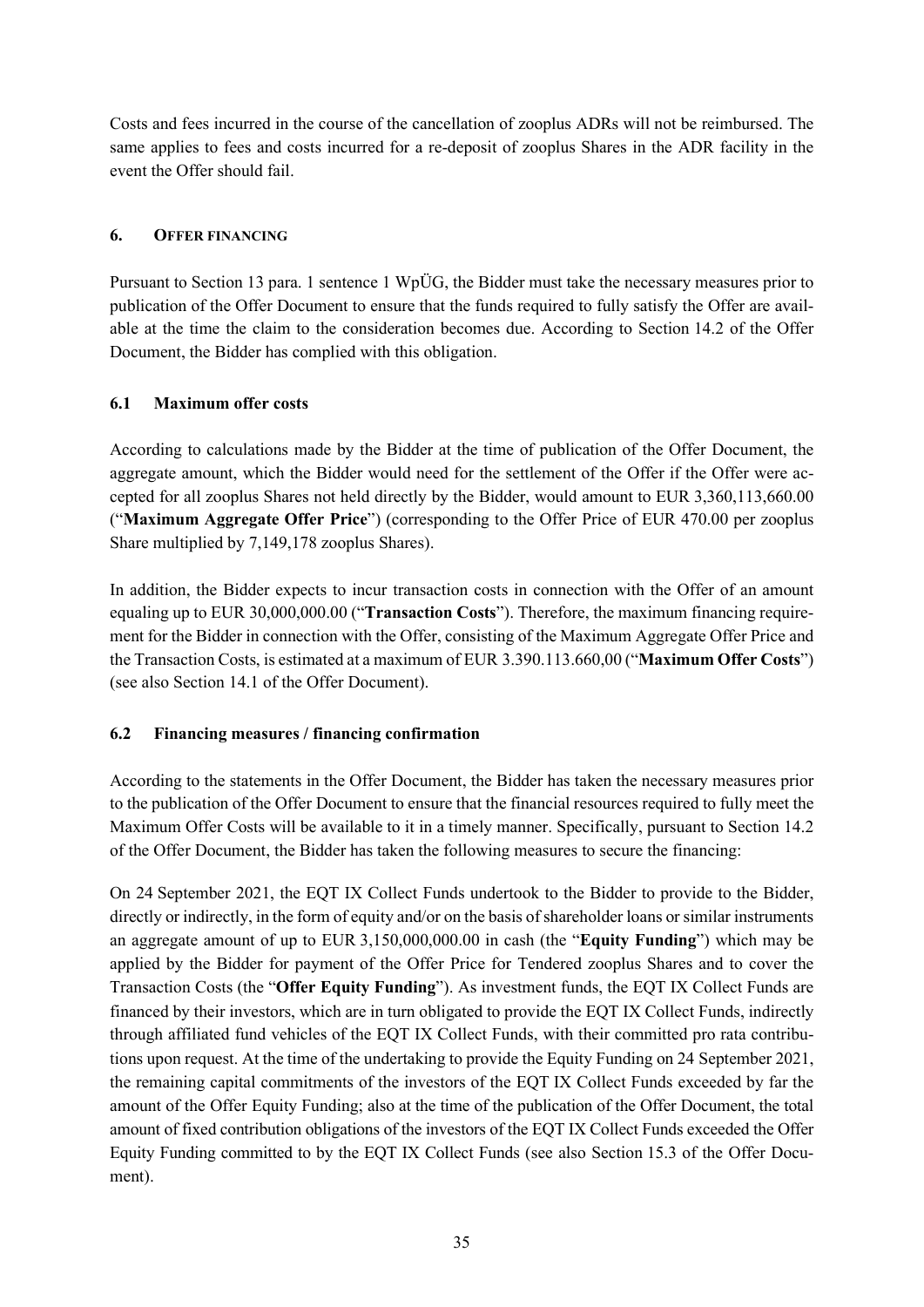In addition, the Bidder has received, under a commitment letter dated 1 October 2021, binding commitments from Deutsche Bank Aktiengesellschaft and Skandinaviska Enskilda Banken AB (PUBL) as arrangers and Deutsche Bank Luxembourg S.A. and Skandinaviska Enskilda Banken AB (PUBL) as underwriters and lenders for the provision, under a pre-agreed interim loan agreement, of an external bridge financing consisting of a senior secured term facility with an amount in excess of EUR 250 million and with a term longer than the latest possible settlement date of the Offer (the "**External Financing**"). The External Financing can be used by the Bidder (i) to finance the payment of the Offer Price for such portion of zooplus Shares to be acquired under the Offer which, together with zooplus Shares otherwise acquired by the Bidder until the settlement of the Offer (if any), exceed 80 % of the total number of zooplus Shares issued and outstanding as per the end of the Acceptance Period (the "**External Financing Threshold**") and (ii) if the External Financing Threshold is exceeded, to also satisfy Transaction Costs. The External Financing, to the extent used for the financing of the Offer, is intended to be refinanced in the short term after the settlement of the Offer through additional equity from co-investments.

At the External Financing Threshold, i.e. if the Offer was accepted for 80 % of the total number of issued zooplus Shares (this corresponds to 5,719,342 zooplus Shares at the time of the publication of the Offer Document), the total maximum amount the Bidder would need for the payment of the Offer Price for Tendered zooplus Shares and for the satisfaction of Transaction Costs equals EUR 2,718,090,740.00 (the "**Funding Requirement at the External Financing Threshold**") being the sum of (i) EUR 2,688,090,740.00 (i.e. the Offer Price of EUR 470.00 per zooplus Share multiplied by 5,719,342 zooplus Shares) and (ii) the maximum Transaction Costs of EUR 30,000,000.00. With a view to the External Financing Threshold, the Funding Requirement at the External Financing Threshold is the maximum amount required for payment of the Offer Price under the Offer and the Transaction Costs that needs to be financed by the Bidder without being able to (also) use the External Financing.

The aggregate amount of the funds to be made available to the Bidder under the Offer Equity Funding and the External Financing for payment of the Offer Price under the Offer and the Transaction Costs exceeds the Maximum Offer Costs. Furthermore, the amount of the funds to be made available to the Bidder under the Offer Equity Funding exceeds by far the Funding Requirement at the External Financing Threshold.

According to the Offer Document, the Bidder has thus taken all necessary measures to ensure that it will, on the relevant date, have available funds in the amount necessary to pay in full the Maximum Offer Costs.

According to Section 14.3 of the Offer Document, Deutsche Bank Aktiengesellschaft with registered office in Frankfurt am Main, Germany, an investment service provider that is independent of the Bidder, has issued the required financing confirmation pursuant to Section 13 para. 1 sentence 2 WpÜG which is attached to the Offer Document as Annex 4.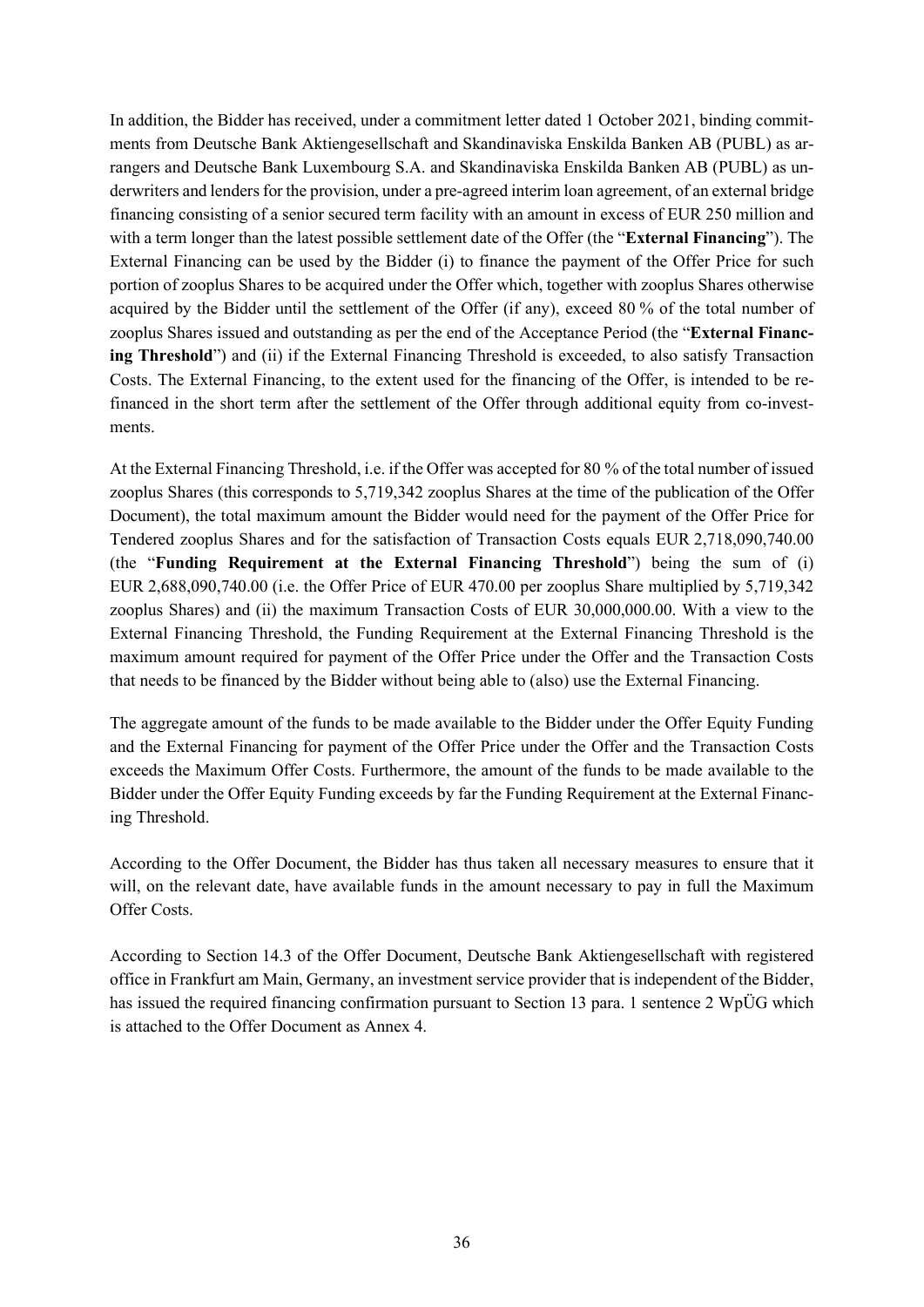#### **7. TYPE AND AMOUNT OF CONSIDERATION**

### **7.1 Type of consideration**

The Offer is a voluntary public takeover offer which provides for consideration in cash only. No consideration in the form of liquid shares is envisaged.

## **7.2 Amount of consideration (Offer Price)**

The Bidder offers the zooplus Shareholders to acquire their zooplus Shares not already held directly by the Bidder, in each case including all ancillary rights, at the time of settlement of the Offer in accordance with the terms and conditions of the Offer Document against payment of a cash consideration in the amount of EUR 470.00 per zooplus Share (Offer Price). The Bidder is therefore offering an Offer Price, i.e. a consideration within the meaning of Section 31 para. 1 sentence 1 WpÜG, of EUR 470.00 in cash per zooplus Share, including all ancillary rights existing at the time of settlement of the Offer.

## **7.3 Statutory minimum consideration**

To the extent that the Management Board and the Supervisory Board are able to verify this on the basis of the available information, the Offer Price of EUR 470.00 in cash per zooplus Share complies with the provisions of Section 31 WpÜG and Sections 3 et seqq. WpÜG-AngebotsVO regarding the statutory minimum price, which is determined on the basis of the higher of the following two thresholds ("**Statutory Minimum Consideration**"):

### **a. Stock market price**

Pursuant to Section 31 para. 7 WpÜG in conjunction with Section 5 WpÜG-AngebotsVO, the Offer Price must correspond to at least the weighted average domestic stock exchange price of the zooplus Shares during the last three months prior to the publication of the Bidder's decision to make the Offer pursuant to Section 10 para. 1 sentence 1 WpÜG on 25 September 2021 ("**Three-Month Average Price**").

According to Section 10.1(a) of the Offer Document, BaFin informed the Bidder by letter dated 4 October 2021 that the Three-Month Average Price of the zooplus Share as of 24 September 2021, the day prior to the publication of the decision pursuant to Section 10 para. 1 sentence 1 WpÜG, equals EUR 391.43 per zooplus Share.

### **b. Previous acquisitions**

Pursuant to Section 31 para. 7 WpÜG in conjunction with Section 4 WpÜG-AngebotsVO, the Offer Price for the zooplus Shares must also be at least equal to the value of the highest consideration granted or agreed by the Bidder, a person acting jointly with the Bidder within the meaning of Section 2 para. 5 sentence 1 and sentence 3 WpÜG or its subsidiaries for the acquisition of zooplus Shares within the last six months prior to the publication of the Offer Document pursuant to Section 14 para. 2 sentence 1 WpÜG on 6 October 2021.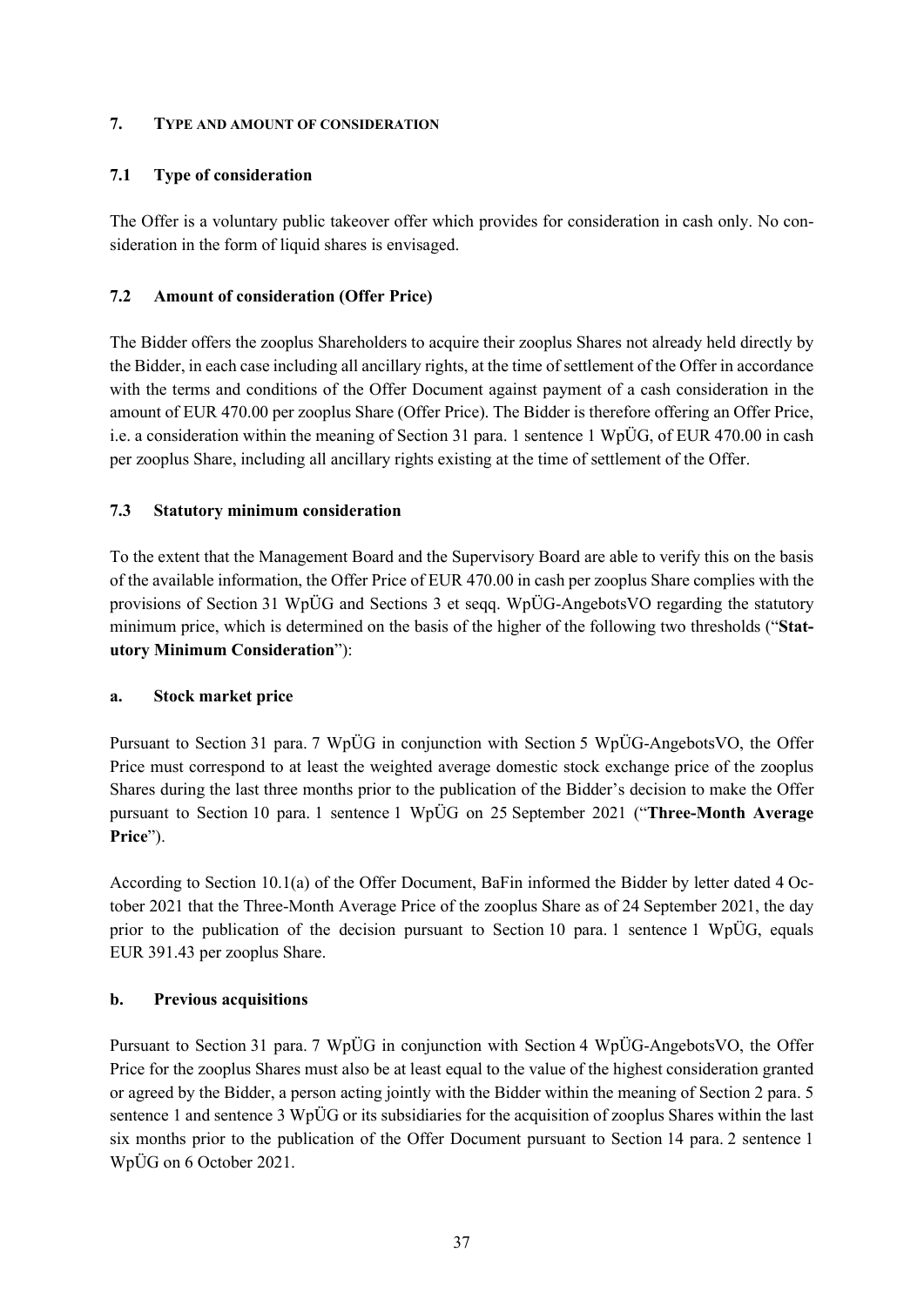According to the information provided by the Bidder in Section 10.1(b) of the Offer Document, neither the Bidder nor any person acting jointly with the Bidder within the meaning of Section 2 para. 5 sentence 1 and sentence 3 WpÜG or their subsidiaries have acquired zooplus Shares and entered into agreements to acquire zooplus Shares within the last six months prior to the publication of the Offer Document on 6 October 2021.

## <span id="page-37-0"></span>**7.4 Assessment of the adequacy of the Offer Price**

The Management Board and the Supervisory Board have carefully and intensively analyzed and assessed the adequacy of the Offer Price of EUR 470.00 per zooplus Share from a financial point of view taking into account the stock market price of the zooplus Share and premia, premia paid in precedent transactions, the share price targets reported by selected brokers of the Company, a discounted cash flow analysis, the current strategy and financial planning of the Company as well as additional assumptions and information with the support of its financial advisor.

According to the Offer Document, the Offer Price amounts to EUR 470.00 per zooplus Share. The Management Board and the Supervisory Board have assessed the adequacy of the offer consideration on the basis of the Offer Price.

The Management Board and the Supervisory Board expressly point out that they have each carried out an independent assessment of the adequacy of the Offer Price.

In connection with their independent review, analysis and evaluation, the Management Board and the Supervisory Board were advised by Goldman Sachs Bank Europe SE (together with its affiliates, "**Goldman Sachs**").

### <span id="page-37-1"></span>**a. Stock market price and premia**

The Management Board and the Supervisory Board are of the opinion that the stock exchange price of the zooplus Share is an essential criterion for examining the adequacy of the Offer Price. The zooplus Shares are admitted to trading in the *Prime Standard* sub-segment of the regulated market of the Frankfurt Stock Exchange and are included, as of 20 September 2021, in the MDAX (and previously in the SDAX). The Management Board and the Supervisory Board are further of the opinion that during the relevant reference period a functioning stock exchange trading with sufficient trading activity for zooplus Shares existed creating a meaningful market price for zooplus Shares.

For the assessment of the adequacy of the Offer Price, the Management Board and the Supervisory Board have therefore also taken into account, among others, the historical stock exchange prices of the zooplus Share which is also reflected in Section 10.2 of the Offer Document.

Based on the stock exchange price of the zooplus Share prior to the publication of the Bidder's decision to make the Offer on 25 September 2021, the Offer Price of EUR 470.00 includes the following premia:

The stock exchange price (XETRA closing price) on 24 September 2021, the last trading day prior to publication of the decision to make the Offer, amounted to EUR 465.80 per zooplus Share. Based on this stock exchange price, the Offer Price of EUR 470.00 includes a premium of EUR 4.20 per zooplus Share or 0.9 %.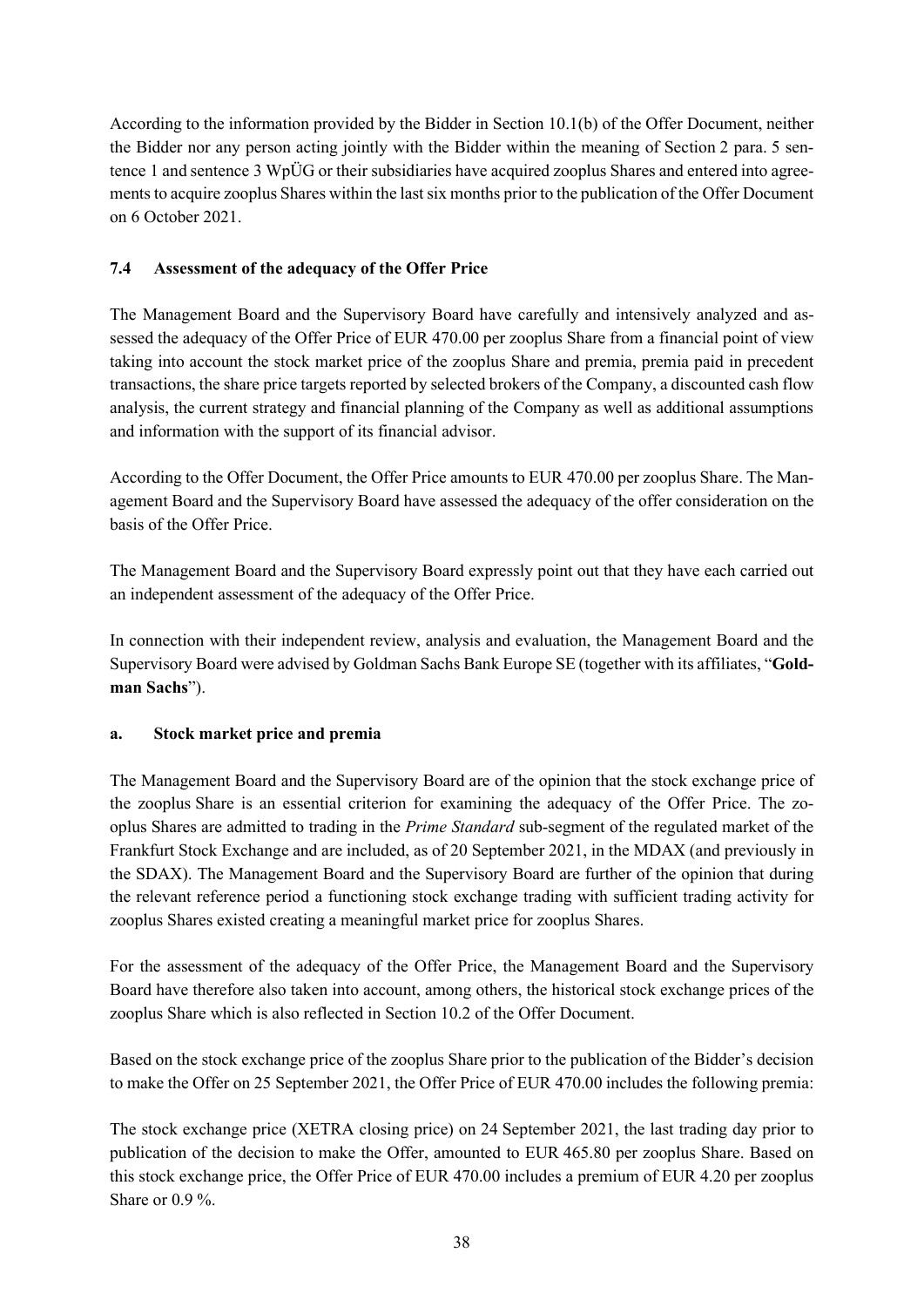However, on 12 August 2021, the last trading day before the publication of the decision by H&F pursuant to Section 10 para. 1 sentence 1 WpÜG to launch the H&F Offer with an announced offer price of EUR 390.00 per zooplus Share on 13 August 2021, the closing stock exchange price of the zooplus Shares amounted to EUR 278.20. Following such publication, the zooplus Shares increased significantly, closing at EUR 392.60 on 13 August 2021, which corresponds to an increase of 41.1 % compared to the closing price of the previous day, and continuously remained on, or above this level, thereafter until the publication of the decision of the Bidder to launch the present Offer on 25 September 2021. Therefore, the Bidder states that it is of the opinion that from 13 August 2021, as a result of the publication of the decision by H&F to launch the H&F Offer, the stock exchange price of the zooplus Share was influenced by the announced H&F Offer. Hence, the Bidder considers 12 August 2021 to be the last trading day of zooplus Shares on which the stock exchange price of zooplus Shares was unaffected by the H&F Offer. The Management Board and the Supervisory Board share this assessment by the Bidder.

In addition, on 2 September 2021 during XETRA trading hours, the Company issued an ad hoc notification in reaction to respective media reports published on 2 September 2021 confirming talks with EQT regarding a potential voluntary public takeover offer. Following publication of the media reports and the ad hoc notification on 2 September 2021, the price of the zooplus Shares significantly increased, closing at EUR 425.00 on 2 September 2021 which corresponds to an increase of 7.1 % compared to the closing price of EUR 397.00 on the previous day.

Furthermore, on 12 September 2021, H&F published a press release announcing an increase of the proposed offer price under the H&F Offer to EUR 460.00 per zooplus Share which was confirmed by an ad hoc announcement of the Company on the same day. On 13 September 2021, the first trading day after such announcements, the price of the zooplus Shares significantly increased, closing at EUR 473.00 on 13 September 2021 which corresponds to an increase of 9.0 % compared to the closing price of EUR 434.00 on 10 September 2021, the last trading day prior to such announcements, and continuously remained above EUR 460.00, the offer price of the H&F Offer, thereafter until the publication of the decision of the Bidder to launch the Offer on 25 September 2021.

The Bidder therefore is of the opinion that, from 2 September 2021 onwards, the development of the share price of the zooplus Shares was affected, in addition to the announced H&F Offer, by market speculations regarding a higher competing takeover offer. This is why, in the view of the Bidder, the premium in relation to the stock exchange price on 24 September 2021, the last trading day before the publication of the decision of the Bidder to launch the Offer, is not conclusive either. The Management Board and the Supervisory Board share this assessment by the Bidder.

Based on the stock exchange prices of the zooplus Shares prior to the publication of the decision by H&F to launch the H&F Offer on 13 August 2021, the Offer Price includes the following premia:

- Based on the closing stock exchange price on 12 August 2021 of EUR 278.20 per zooplus Share, the Offer Price includes a premium of EUR 191.80 per zooplus Share or 68.9 %.
- The volume-weighted average stock exchange price (XETRA closing price) in the last three months prior to (and including) 12 August 2021 amounted to EUR 259.56 per zooplus Share. The Offer Price of EUR 470.00 thus includes a premium of EUR 210.44 or 81.1 % based on this average price.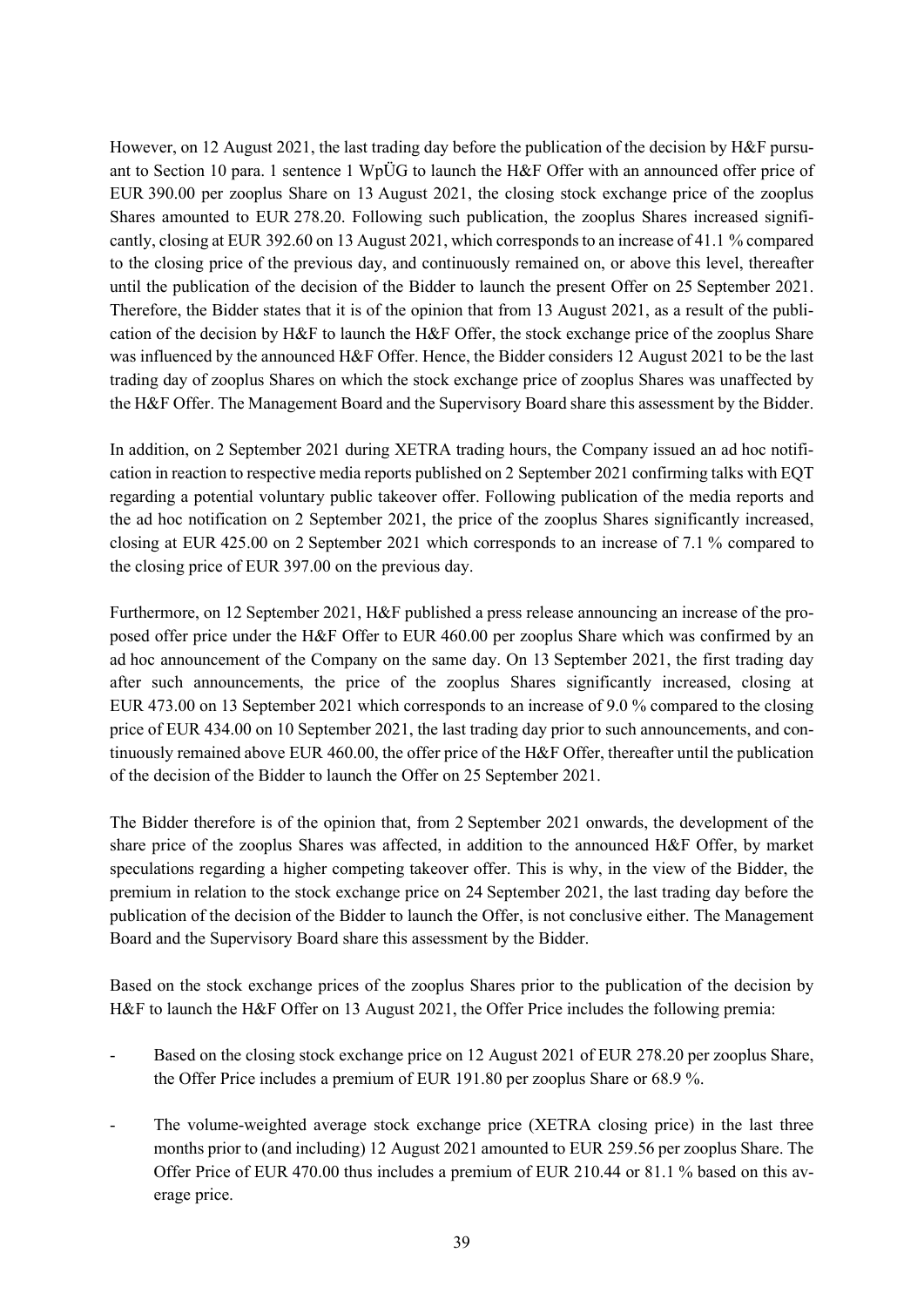The all-time high closing share price prior to the publication of the decision by H&F to make the Offer on 13 August 2021 amounted to EUR 291.40 per zooplus Share (closing share price on 28 July 2021). The Offer Price of EUR 470.00 includes a premium of EUR 178.60 or 61.3 % to such all-time high closing share price.



The zooplus Share was marked by an exceptionally strong performance prior to the announcement of the Offer. The price of the zooplus Share increased by 91.33 % over the last twelve months prior to the announcement of the H&F Offer on 13 August 2021 and by 139.00 % over a twoyear period prior to the announcement. The premia referred to above come on top of this exceptionally strong performance.

### **b. Premia paid in precedent transactions**

- The median of the historical premia paid in the German public takeover transactions compared to the last trading day prior to the publication of the decision to make the takeover offer is approximately 29.8 % (refers to transactions since 2011, excluding real estate transaction and no control offers or certain low-premia offers; only public takeovers with cash considerations considered). The zooplus Share price on 12 August 2021, the last trading day prior to the announcement of the H&F Offer, amounted to EUR 278.20. The Offer Price thus implies a premium of approximately 68.9 % on this closing price. Thus, the premium offered is significantly higher than the historical median of the offer premia of German takeovers.
- The median of the historical premia paid in the German public takeover transactions, which were paid in comparison to the volume-weighted average stock market price of the last three months prior to the announcement of the H&F Offer is approximately 38.0 % (refers to transactions since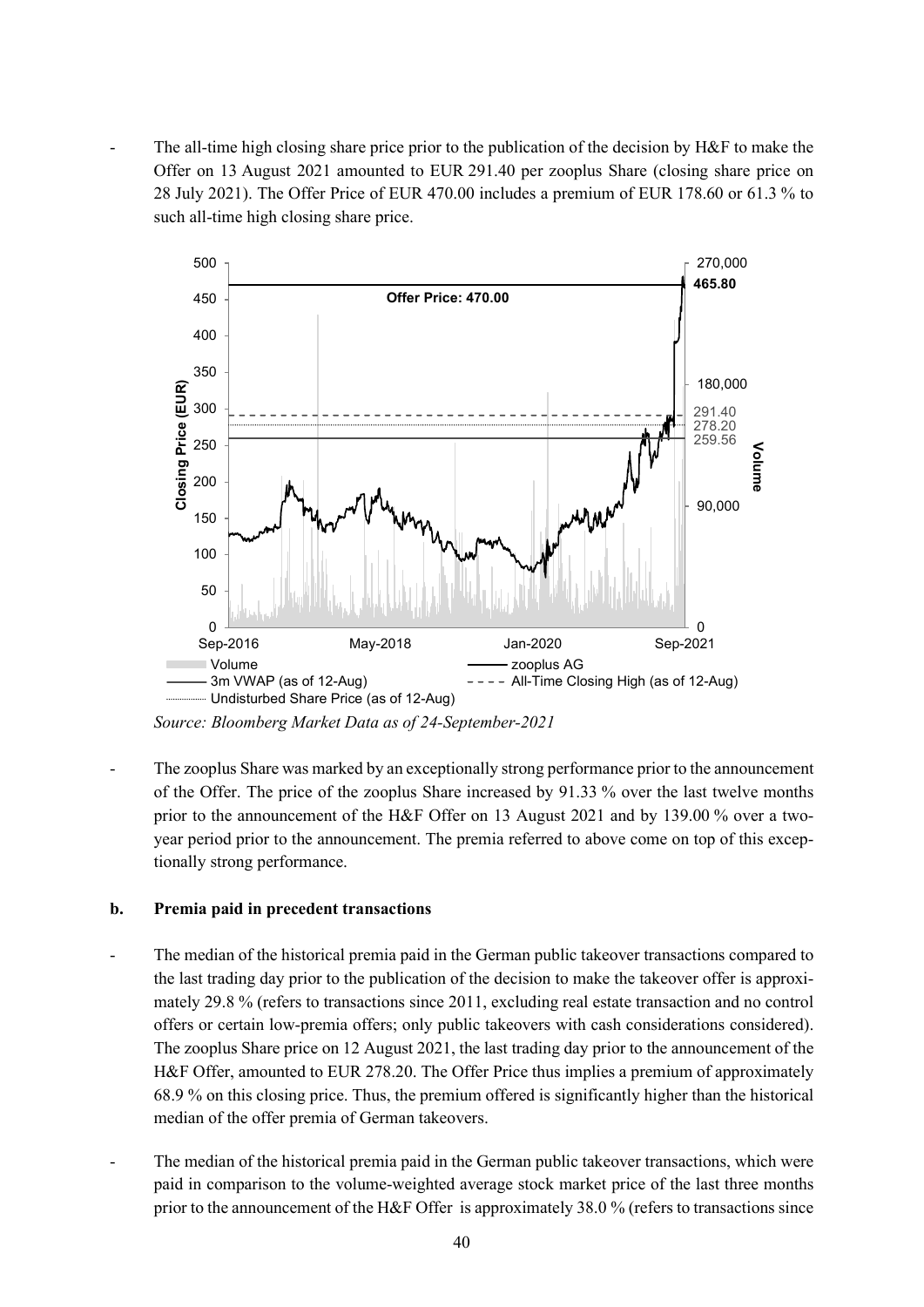2011, excluding real estate transaction and no control offers or certain low-premia offers; only public takeovers with cash considerations considered). The volume-weighted average domestic stock market price of zooplus Shares for the three-month period ending on 12 August 2021 was EUR 259.56 for zooplus Shares. The Offer Consideration therefore implies a premium of approximately 81.1 % on this average stock market price. Thus, the offer premium is significantly higher than the historical median of the offer premia of the comparable transactions.

Therefore, the premia for zooplus Shares implied by the Offer Price significantly exceed historical premia paid in German public takeover situations.

## **c. Assessment by selected brokers**

The Management Board and the Supervisory Board have also analyzed the target share prices which selected brokers have reported for the zooplus Share.

The below table provides an overview of such broker target share prices which were published prior to announcement of the H&F Offer on 13 August 2021. Based on this overview, the median broker targeted price amounted to EUR 231.50 per zooplus Share, whilst the highest broker target price amounted to EUR 368.00. The Offer Price therefore implies a premium of 103.0 % and 27.7 %, respectively to these values.

| <b>Financial Analyst</b>  | <b>Publication date</b> | <b>Target price expectation</b><br>before 13August 2021<br>(in EUR) |
|---------------------------|-------------------------|---------------------------------------------------------------------|
| <b>Credit Suisse</b>      | 04 August 2021          | 368.00                                                              |
| Liberum                   | 01 August 2021          | 270.00                                                              |
| <b>Jefferies</b>          | 01 July 2021            | 260.00                                                              |
| <b>Metzler Equities</b>   | 01 July 2021            | 142.00                                                              |
| <b>Stifel</b>             | 30 June 2021            | 141.00                                                              |
| <b>Baader Helvea</b>      | 29 June 2021            | 320.00                                                              |
| Kepler Cheuvreux          | 20 May 2021             | 233.00                                                              |
| <b>SRH AlsterResearch</b> | 14 May 2021             | 267.00                                                              |
| <b>Barclays</b>           | 13 May 2021             | 185.00                                                              |
| Warburg Research          | 12 May 2021             | 230.00                                                              |
| J.P. Morgan               | 19 April 2021           | 350.00                                                              |
| Quirin Privatbank         | 30 March 2021           | 230.00                                                              |
| Hauck & Aufhaeuser        | 26 March 2021           | 225.00                                                              |
| Berenberg                 | 03 December 2020        | 155.00                                                              |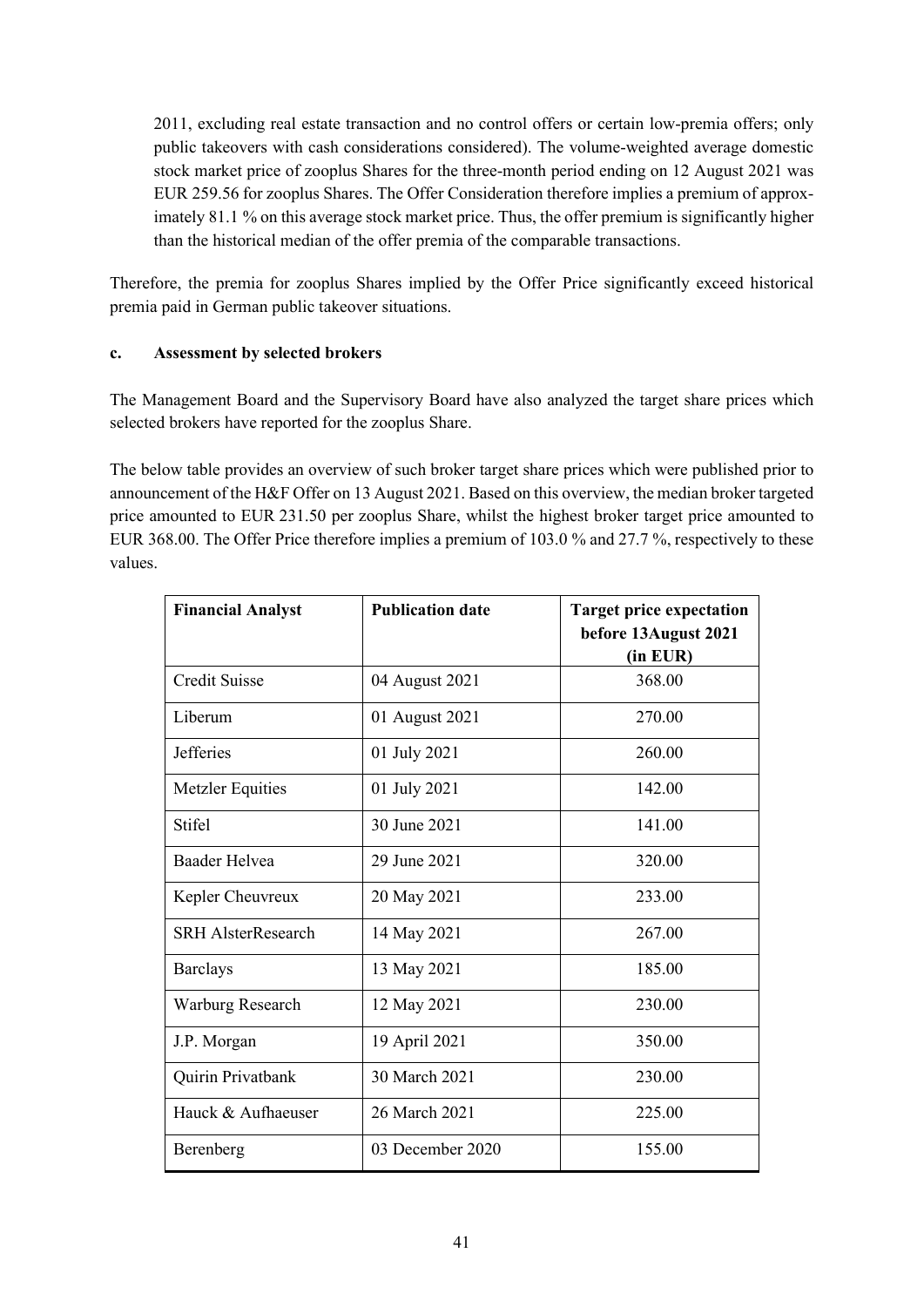| High   | 368.00 |
|--------|--------|
| Median | 231.50 |
| Low    | 142.00 |

*Source: Bloomberg Target Prices as of 12-August-2021*

Following the announcement of the H&F Offer, brokers have revised their share price target reflecting the impact of the Offer and expectations on the potential outcome of the offer. The below table provides an overview of broker target share prices which have been published post announcement of the H&F Offer. The respective median amounts to EUR 390 per zooplus Share and the highest broker target price amounts to EUR 470. The table shows that no broker as of 14 October 2021 has set a target price that exceeds the Offer Price.

| <b>Financial Analyst</b>  | <b>Publication date</b> | <b>Target price expectation</b><br>after 13 August 2021<br>(in EUR) |
|---------------------------|-------------------------|---------------------------------------------------------------------|
| <b>Credit Suisse</b>      | 13 October 2021         | 470.00                                                              |
| <b>Jefferies</b>          | 27 September 2021       | 470.00                                                              |
| Oddo BHF                  | 13 September 2021       | 460.00                                                              |
| Berenberg                 | 19 August 2021          | 390.00                                                              |
| Metzler Equities          | 18 August 2021          | 390.00                                                              |
| Quirin Privatbank         | 18 August 2021          | 390.00                                                              |
| <b>SRH Alsterresearch</b> | 18 August 2021          | 390.00                                                              |
| <b>Baader Helvea</b>      | 17 August 2021          | 390.00                                                              |
| Hauck & Aufhaeuser        | 16 August 2021          | 225.00                                                              |
| Warburg Research          | 16 August 2021          | 390.00                                                              |
| Liberium                  | 13 August 2021          | 390.00                                                              |
| High                      |                         | 470.00                                                              |
| Median                    | 390.00                  |                                                                     |
| Low                       |                         | 225.00                                                              |

*Source: Bloomberg Target Prices as of 14-October-2021* 

The Management Board and the Supervisory Board point out that the broker target share prices are generally 12-months targets, i.e., the stock price as of one year following the publication of the relevant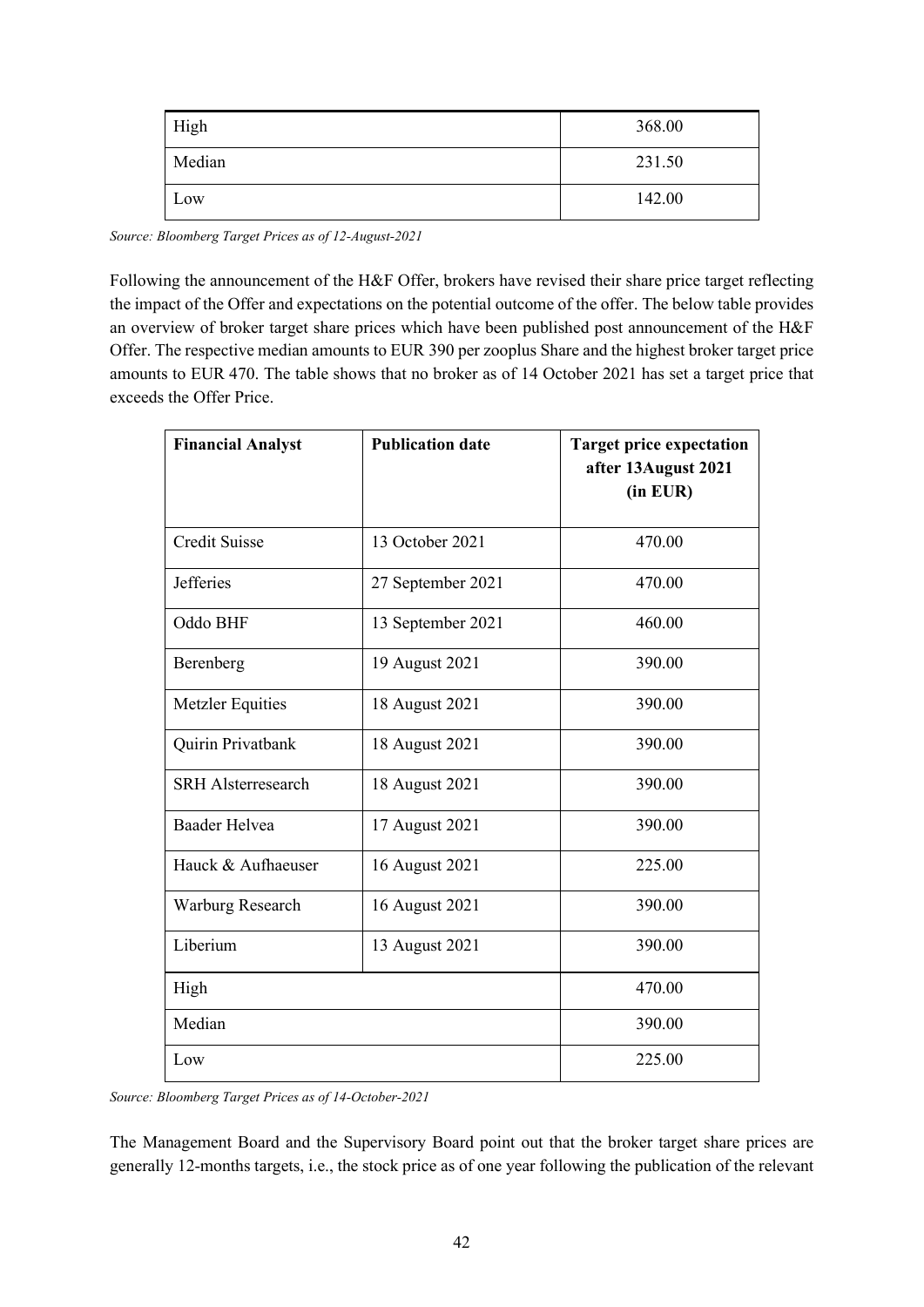report is estimated. This underlines the attractiveness of the Offer which offers the shareholders an immediate and upfront value creation with an Offer Price above the median of the 12-months target share price published by brokers.

## **d. Overall assessment of the adequacy of the Offer Price**

The Management Board and the Supervisory Board have carefully and thoroughly examined the adequacy of the Offer Price independently of each other and have intensively analyzed and evaluated it.

In their respective considerations, the Management Board and the Supervisory Board have also taken into account in particular, but not exclusively, the following aspects, which are explained in detail in Sections [7.4](#page-37-0)[.a](#page-37-1) to [7.4.](#page-37-0)c above of this Reasoned Statement:

- The Offer Price of EUR 470.00 per zooplus Share includes a premium of approximately 68.9 % over the last XETRA closing price of the zooplus Share on 12 August 2021, the last trading day prior to the announcement of the H&F Offer.
- Based on the volume-weighted three-month average price reported by the BaFin on the reference date of 12 August 2021, the Offer Price contains a premium of approximately 81.1 %.
- The Offer Price of EUR 470.00 per zooplus Share is EUR 238.50 or 103.0 % above the average of the last price targets of selected brokers that were published prior to 13 August 2021.
- The premium implied by the Offer Price to the last XETRA closing price of the zooplus Share on 12 August 2021 and to the volume-weighted average stock market price of the last three months prior to the announcement of the H&F Offer is above the average and the median of historical premia.
- The discounted cash flow analysis, which is often used to determine the fundamental enterprise value, renders differing results depending on which expectations and on which discount rate it is based on. Based on assumptions deemed realistic by the Management Board and the Supervisory Board, the Offer Price fairly reflects the Company's enterprise value.
- The Offer Price provides zooplus Shareholders with the opportunity of a secure, timely and fair value realization.

On the basis of an overall assessment of the investigations, reviews, analyses and evaluations carried out by the Management Board and the Supervisory Board together with its advisors, the aspects outlined above, and taking into account the overall circumstances of the Offer, the Management Board and the Supervisory Board consider the amount of the Offer Price to be fair, adequate and attractive.

This assessment of the adequacy of the Offer Price takes into account that the Offer Price currently equals the Increased H&F Offer Price. Thus, the Management Board and the Supervisory Board currently consider the offer consideration of both the EQT Offer and the H&F Offer Amendment equally attractive for the zooplus Shareholders from a financial point of view.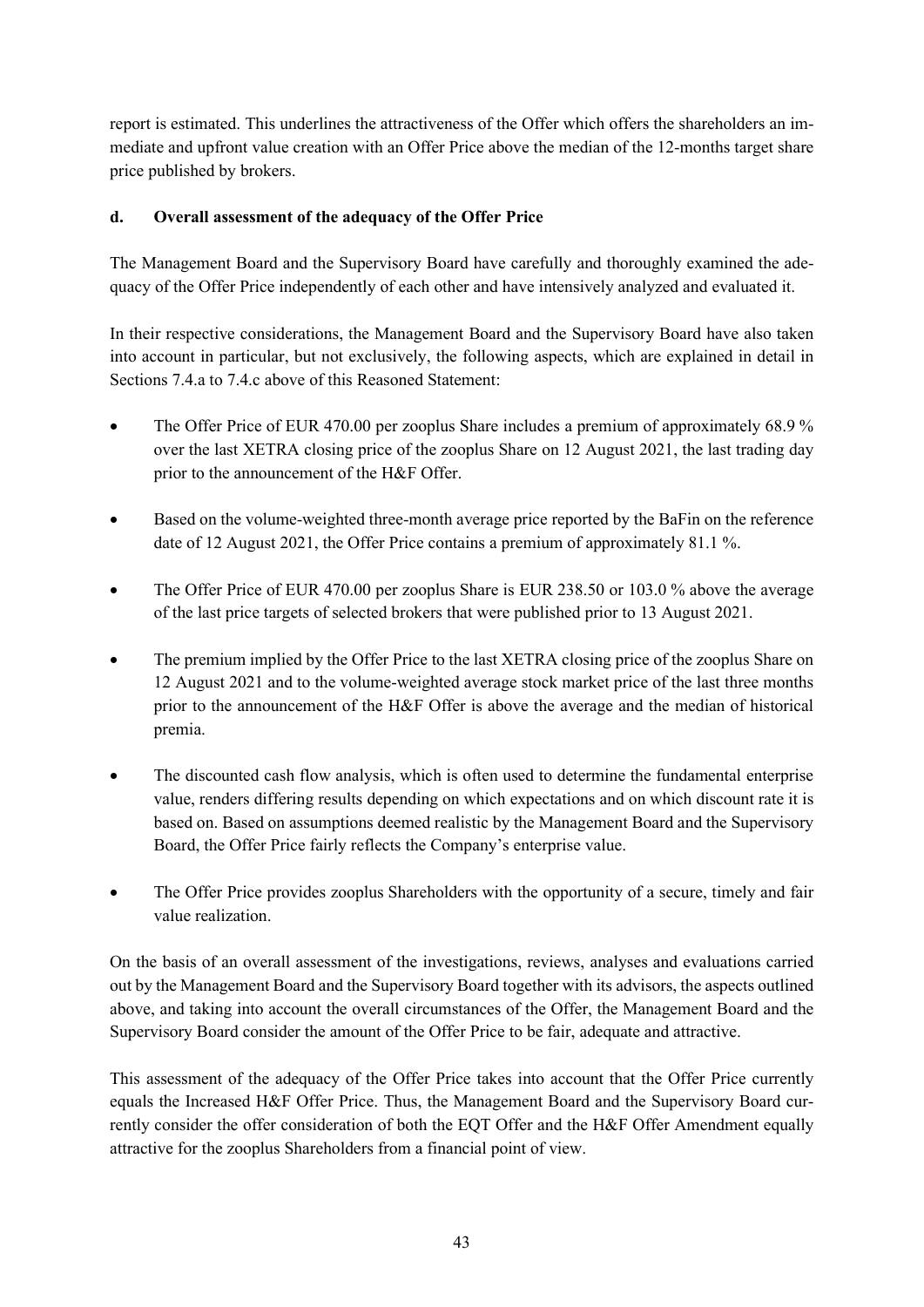## **8. INTENTIONS OF THE BIDDER AND THE BIDDER PARENT SHAREHOLDERS WITH THE OFFER AND THEIR RESPECTIVE ASSESSMENT BY THE MANAGEMENT BOARD AND THE SUPERVISORY BOARD**

The Bidder explains the economic and strategic background of the Offer under Section 8.1 of the Offer Document. The intentions by the Bidder with respect to the Company are explained under Section 9 of the Offer Document. zooplus Shareholders are advised to read the aforementioned sections of the Offer Document carefully. The following summary below is only intended to provide an overview of the background of the Offer (see below Section [8.1a\)](#page-43-1) and the intentions of the Bidder and the Bidder Parent Shareholders (see below Section [8.1b\)](#page-43-0) as set out in the Offer Document and does not claim to be complete.

The assessment by the Management Board and the Supervisory Board of the intentions pursued by the Bidder and the Bidder Parent Shareholders and the expected consequences of a successful Offer for the Company are set out in Section [8.2](#page-47-0) of this Reasoned Statement. The expected financial and tax consequences of a successful Offer are presented in Section [8.3](#page-50-0) of this Reasoned Statement.

## **8.1 Information provided by the Bidder in the Offer Document**

### <span id="page-43-1"></span>**a. Economic and strategic background of the Offer**

Under Section 8.1 of the Offer Document, the Bidder states that the Bidder's and the Bidder Parent Shareholders' economic and strategic rationale for the Offer and the acquisition of zooplus Shares by the Bidder under the Offer is the support and acceleration of zooplus' business and the increase of the long-term sustainable value of zooplus and, thereby, also of the future participation of the Bidder in zooplus.

The Bidder therefore intends to create a Strategic Partnership (as defined in Section 9.1.1 of the Offer Document and Section [8.1b](#page-43-0)[\(1\)](#page-43-2) of this Reasoned Statement) in order to continue and accelerate the zooplus Group's economic success.

### <span id="page-43-0"></span>**b. Intentions by the Bidder and the Bidder Parent Shareholders**

In Section 9 of the Offer Document, the Bidder explains the intentions by the Bidder and the Bidder Parent Shareholders and the undertakings of the Bidder in the context of the Offer, and that the intentions described are uniform intentions of the Bidder and the Bidder Parent Shareholders. In the Offer Document the Bidder points out that neither the Bidder nor the Bidder Parent Shareholders have any intentions deviating from the intentions and undertakings laid out in Section 9 of the Offer Document and that the intentions and undertakings described therein have their legal basis in the Investment Agreement.

## <span id="page-43-2"></span>**(1) Future business activity, assets and future obligations of the Company**

## <span id="page-43-3"></span>*(A) Strategic Partnership*

According to Section 9.1.1 of the Offer Document, the Bidder intends to create a strategic partnership with the Company designed to support and expand the Company's long-term position as the leading online platform in the fast-evolving European pet supplies market (the "**Strategic Partnership**"). The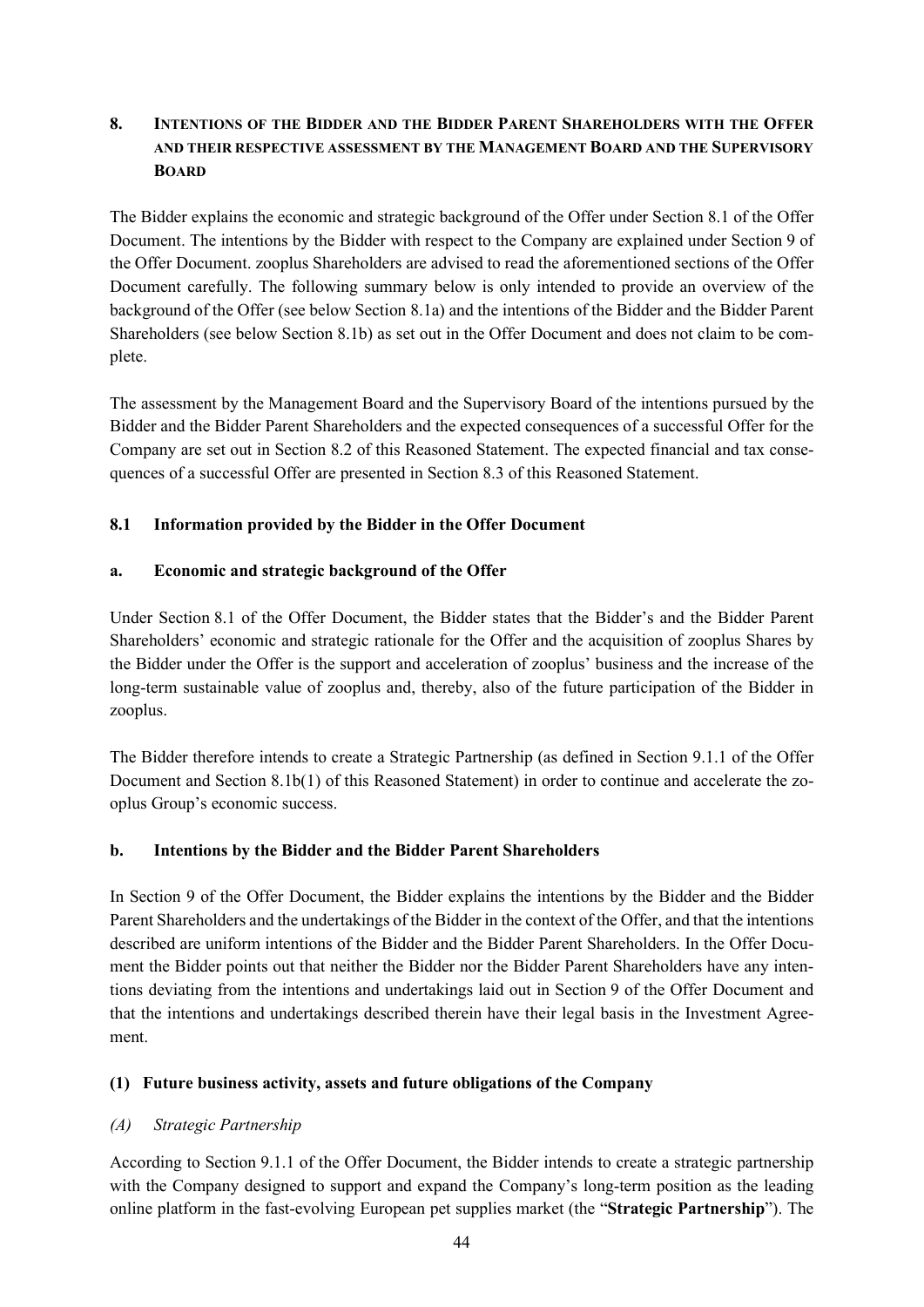Bidder's intention, through the creation of the Strategic Partnership, is to foster sustainable growth and the further successful strategic development of the Company on a long-term basis and (ii) thereby to support the zooplus Group in maintaining its position as the online leader in the European pet supplies category on a stand-alone basis. This includes the Bidder's intention to support and accelerate investments necessary for the organic and inorganic growth of zooplus Group's business, thereby prioritizing sustainable growth and long-term value creation over short-term profitability.

In particular, the Bidder intends to support the Company in (i) expanding zooplus Group's market share in the growing European pet supplies total addressable market (TAM), namely by investing into key long-term value creation levers including a strong value proposition for customers, a best-in-class logistics and fulfilment infrastructure, new product and service innovations and world-class talent practices, and (ii) creating and unlocking largest possible partnership benefits based on EQT's knowhow and expertise in the pet industry, including knowhow and expertise through EQT's ownership in IVC Evidensia, the (according to its own assessment) leading European veterinary service provider, and Bought By Many, one of (according to its own assessment) Europe's leading insurance providers focusing on pets, and (iii) ensuring the sustainability of such growth by maintaining or improving revenue retention (and its underlying drivers), customer loyalty and the overall customer experience (the "**Growth Strategy**").

In that context the Bidder points out that the Bidder intends to support, following the settlement of the Offer, (i) potential improvements of the Company's liquidity position, if necessary, including by strengthening the Company's equity capital base, and (ii) satisfaction of potential future (re-)financing needs of the Company with a view to the further implementation of its Growth Strategy in the form of equity and/or debt capital. This is intended to include, subject to review and approval in the individual case, the granting of access to the Bidder's and the Bidder Parent Shareholders' equity and debt financing resources.

The Bidder further points out that the Bidder also intends to provide the Company, upon its request, with access to its and the Bidder Parent Shareholders' internal resources, including experts in finance, capital markets and consumer business.

### *(B) Brands, name of Company*

According to Section 9.1.2 of the Offer Document, the Bidder acknowledges that the Company owns several strong brands in certain countries with a high degree of brand awareness by the respective markets and customers. The Bidder has no intention to change, after the settlement of the Offer, the name of the Company or the operative brands and company names used by the zooplus Group on a regional level in the countries in which the Company is active. The Bidder intends to support the Company in further enhancing the awareness of its brands, as well as adapting or enhancing (as the case may be) the associated brand attributes, in order to help scale new customer acquisition and support the ongoing development of a loyal customer base.

### *(C) Assets and future obligations*

In Section 9.1.3 of the Offer Document, the Bidder states that it has no further intentions which would have impacts on the use of the assets or the future obligations of the Company.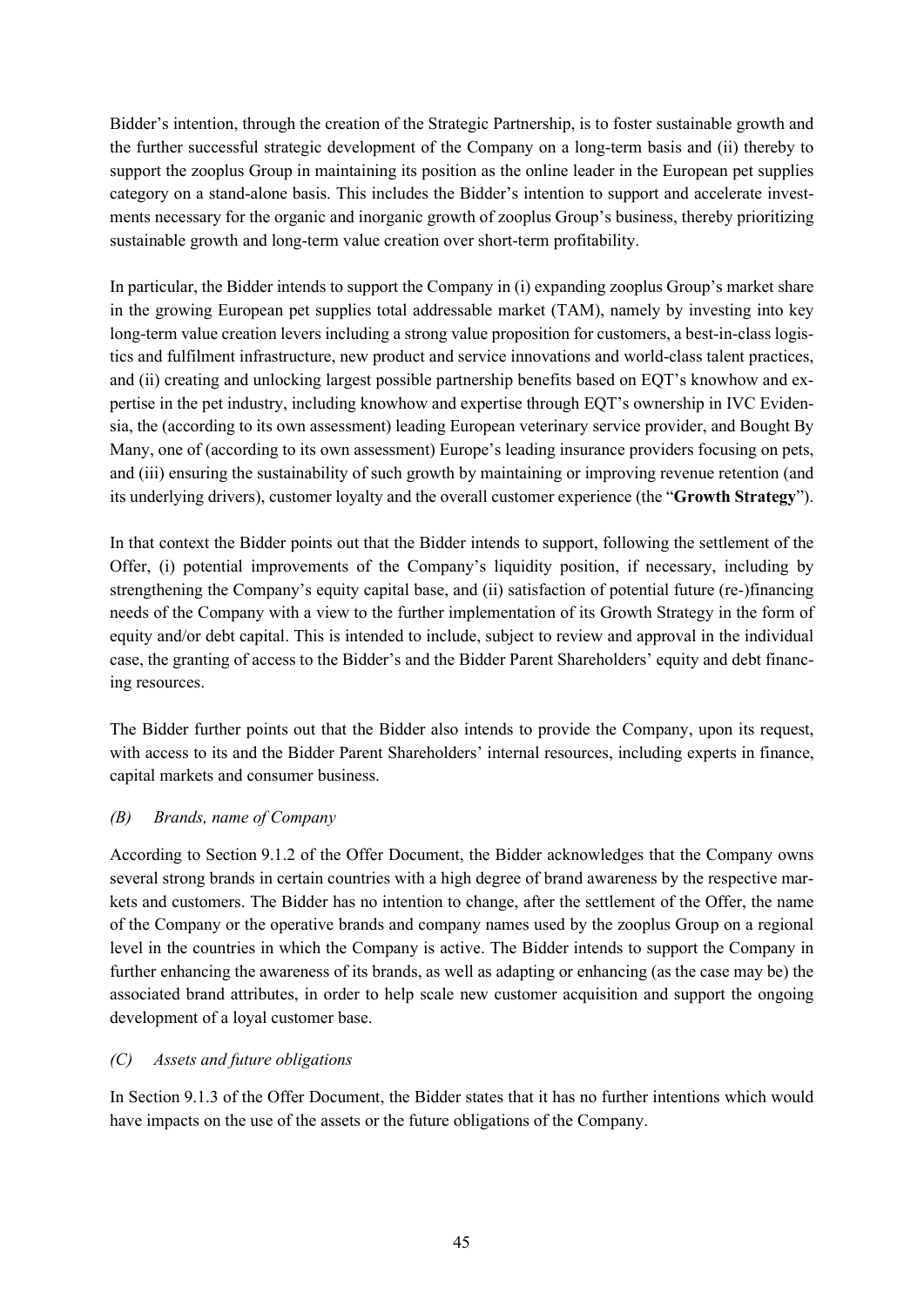### **(2) Registered office and locations of the Company, corporate structure and SE-Conversion**

According to Section 9.2 of the Offer Document, the Bidder does not intend to cause the Company to relocate or close its registered office (*Satzungssitz*) and headquarters in Munich, Germany. Furthermore, the Bidder does not intend to cause the Company to relocate any of its other locations.

Further, the Bidder acknowledges that the current corporate structure of the Company (including the envisaged SE-Conversion) is appropriate and effective for the Company's business going forward. The Bidder does not intend to cause the Company to change or amend the current corporate structure, but rather to support all changes and amendments in the organization of entities of the zooplus Group which are required to support the Growth Strategy.

The Bidder further intends to support the SE-Conversion, namely by voting in favor of the respective resolution proposal in the required extraordinary shareholders' meeting with all zooplus Shares held or represented by it at the respective point in time.

## **(3) Workforce, employee representation and employment conditions**

Under Section 9.3 of the Offer Document, the Bidder acknowledges that the dedicated workforce of the zooplus Group, their creativity, performance and potential for innovation is the foundation for the current and future success of the Company.

The Bidder further states that the Bidder respects the rights of the employees and does not intend to effect any changes in zooplus Group's workforce following the completion of the transaction. The same applies to the overall working conditions of zooplus Group's employees, as well as to the existing employees' representations. The Bidder does not intend to effect terminations of employment relationships due to operational reasons (*betriebsbedingte Kündigungen*) as a consequence of the transaction.

The Bidder acknowledges that the Company's general meeting has granted stock option authorizations for several equity-based employee participation programs for members of the management board and selected employees of the zooplus Group. With a view to ensuring the continuous ability of the Company to hire and retain highly qualified and above-average committed and motivated staff, the Bidder states that the Bidder supports the Company's intention to uphold the existing stock option programs and to implement further equity-based stock option programs and/or virtual stock option programs or comparable employee participation programs for a comparable group of beneficiaries.

## **(4) Members of the Management Board and the Supervisory Board**

According to Section 9.4 of the Offer Document, the Bidder has full trust and confidence in the current members of the Management Board. The Bidder does not intend to initiate, and has no intention to otherwise support, any action aiming at the removal of the current members of the Management Board or the termination of any corresponding service agreement. The Bidder intends to fully support the Management Board and the extended management team following the settlement of the Offer to support the Growth Strategy.

In the Offer Document, the Bidder furthermore states that it intends to be represented in the Supervisory Board in a manner which appropriately reflects its shareholding as largest and controlling shareholder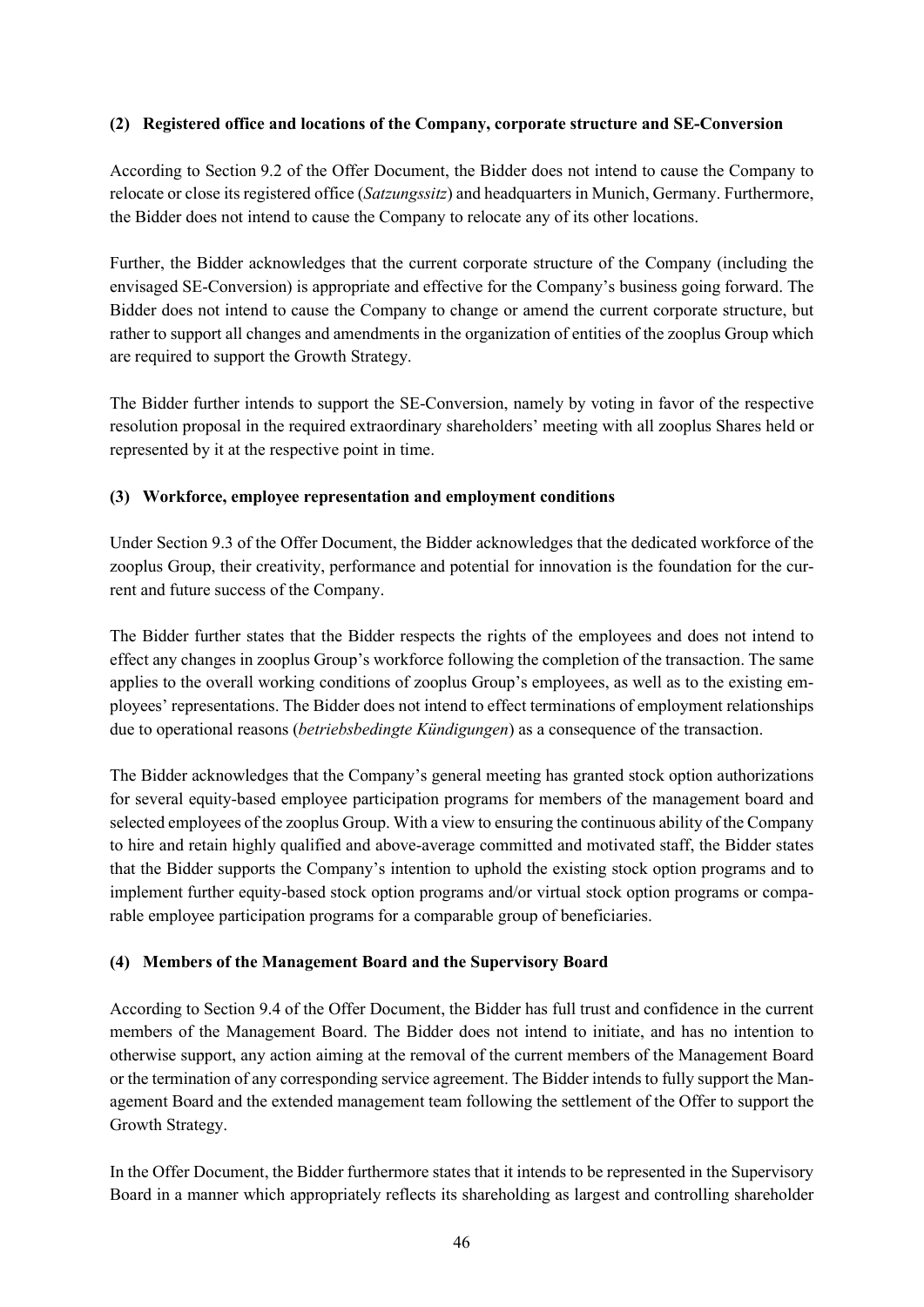following the settlement of the Offer. The Bidder therefore intends to be represented by four out of six members of the Supervisory Board after settlement of the Offer. In the Investment Agreement, the Bidder and the Company agreed to use, to the extent legally permissible, all reasonable efforts to effect the resignation of four incumbent members of the Supervisory Board with effect as of, or immediately after, the settlement of the Offer and to file an application to the local court (*Amtsgericht*) of Munich for the appointment of up to four persons nominated by the Bidder as new members of the Supervisory Board.

## <span id="page-46-0"></span>**(5) Structural measures**

In Section 9.5 of the Offer Document, the Bidder informs on potential structural measures following the settlement of the Offer. Such structural measures are:

## <span id="page-46-2"></span>*(A) Domination and/or profit and loss transfer agreement*

According to Section 9.5.1 of the Offer Document, the financing of the Offer (as described in Section 14 of the Offer Document) does not require the Bidder to enter into a domination and profit and loss transfer agreement ("**DPLTA**") with the Company pursuant to Section 291 AktG. The Bidder does not have any legal or operational requirements to enter into such DPLTA either, even if it has the necessary majority in Company's shareholders' meeting. Thus, the Bidder does not intend to enter into such DPLTA.

## <span id="page-46-1"></span>*(B) Delisting*

According to Section 9.5.2 of the Offer Document, the Bidder is convinced that the Growth Strategy can best be achieved after a potential delisting of the zooplus Shares and thus in a private ownership setting without quarterly reporting obligations and the associated short-term quarterly focus of the public markets. Thus, the Bidder intends, following the settlement of the Offer, or at any future date, to the extent economically and operationally reasonable at the relevant time, to pursue the discontinuation of the stock exchange listing of the zooplus Shares in accordance with Section 39 para. 2 of the German Stock Exchange Act (*Börsengesetz* – "**BörsG**") ("**Delisting**") and to apply or propose to suspend any inclusion of the zooplus Shares in the open market segments (*Freiverkehr*) of other stock exchanges.

The Delisting would terminate the comprehensive capital-market oriented reporting obligations of the Company.

Pursuant to the Investment Agreement, the Management Board and the Supervisory Board (i) acknowledged the Bidder's intention to pursue a Delisting some time following the settlement of the Offer and (ii) in principle support such potential Delisting (see also Section [8.2](#page-47-0)[f](#page-49-0) of this Reasoned Statement).

## **(6) Intentions with regard to the business activities of the Bidder and the Bidder Parent Shareholders**

Under Section 9.6 of the Offer Document the Bidder explains that beyond the above described, and except for the effects on the assets, financial position and results of the Bidder set forth in Section 15 of the Offer Document (Expected Effects of a Successful Offer on the Assets, Liabilities, Financial Position and Results of the Bidder), the Bidder and the Bidder Parent Shareholders have no intentions regarding the Offer that could affect the registered offices of the companies or the location of material parts of the business, the use of the assets or future obligations of the Bidder and the Bidder Parent Shareholders,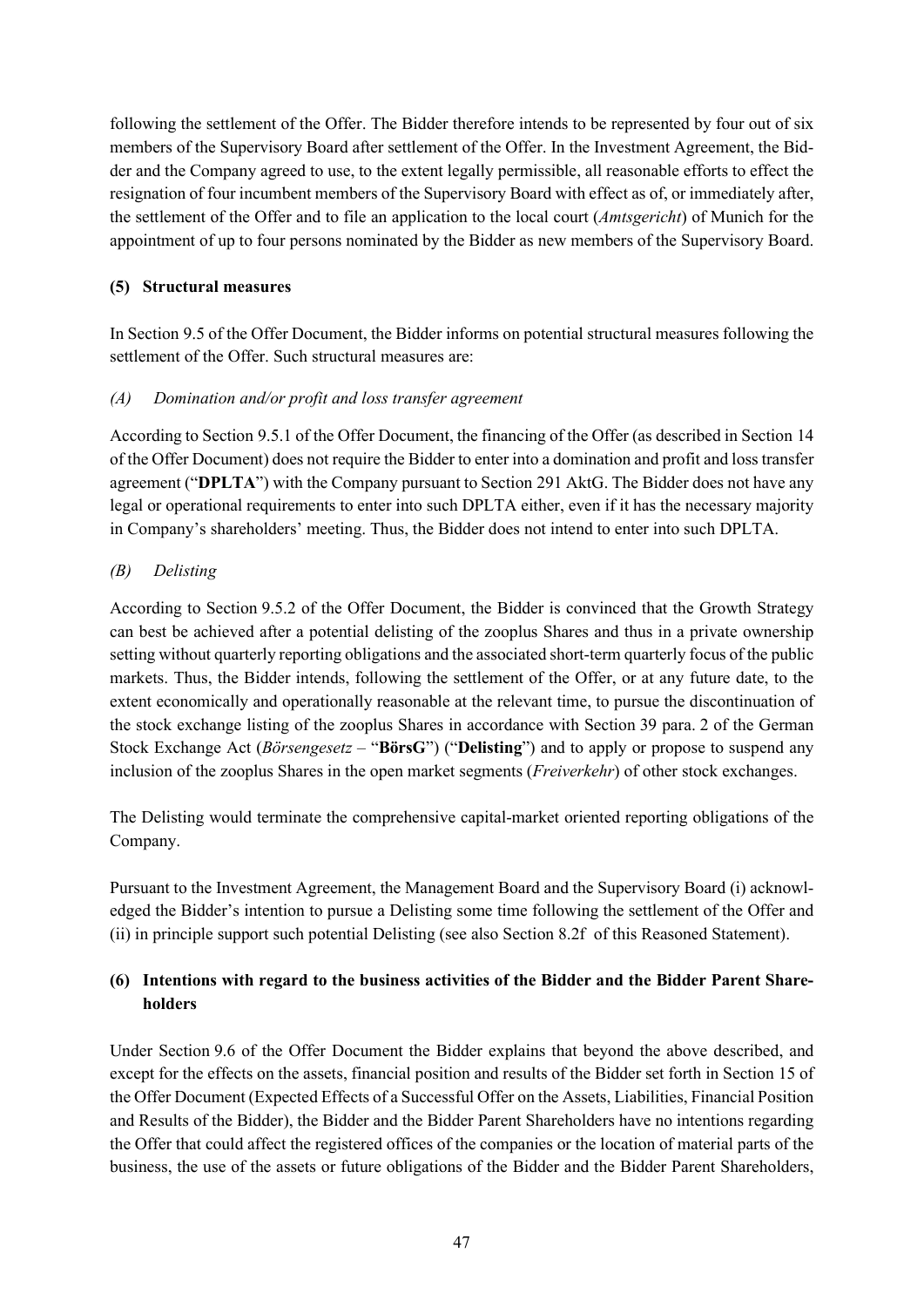the members of the boards of the Bidder and the Bidder Parent Shareholders, or the employees, their representations and the employment conditions of the Bidder and the Bidder Parent Shareholders.

## <span id="page-47-0"></span>**8.2 Assessment of the intentions of the Bidder and the Bidder Parent Shareholders and the likely consequences for the Company**

The Management Board and the Supervisory Board have carefully and thoroughly analyzed and reviewed the intentions of the Bidder and the Bidder Parent Shareholders with the Offer as set out in the Offer Document. The intended measures and intentions have been agreed on in the Investment Agreement following intensive and detailed negotiations between the Company and the Bidder. The Management Board and the Supervisory Board welcome that the Bidder has given its objectives and intentions a reliable and sustainable basis by conclusion of the Investment Agreement. This creates clarity and a stable basis for the future cooperation.

The Management Board and the Supervisory Board are of the opinion that the objectives and intentions of the Bidder and the possible consequences for the future of the Company and its business activities are beneficial and, therefore, welcome the objectives and intentions pursued by the Bidder.

### **a. Future business activity, assets and future obligations of the Company**

The Management Board and the Supervisory Board welcome the Bidder's interest in the Company and the intention to create a Strategic Partnership with the Company as described in detail in Section 9.1.1 of the Offer Document. In particular, the Management Board and the Supervisory Board welcome the Bidder's intentions to foster sustainable growth and the further successful strategic development of the Company on a long-term basis and to support the zooplus Group in maintaining its position as the online leader in the European pet supplies category on a stand-alone basis.

The Management Board and the Supervisory Board are of the opinion that the Offer will not impair the operational independence of the Company, but, on the contrary, that the Company will be able to continue its existing business activities and possibly pursue its strategic objectives more quickly and effectively following the settlement of the Offer.

Against this background, the Management Board and the Supervisory Board expressly welcome that, according to Section 9.1.2 of the Offer Document, the Bidder does not intend to change, after the settlement of the Offer, the company names or the operative brands used by the zooplus Group, but rather intends to support the Company in further enhancing the awareness of its brands with a view to scale new customer acquisition and support the ongoing development of a loyal customer base. In this context, the Management Board and the Supervisory Board welcome that the Bidder does not have any further intentions which would have impacts on the use of the assets or the future obligations of the Company.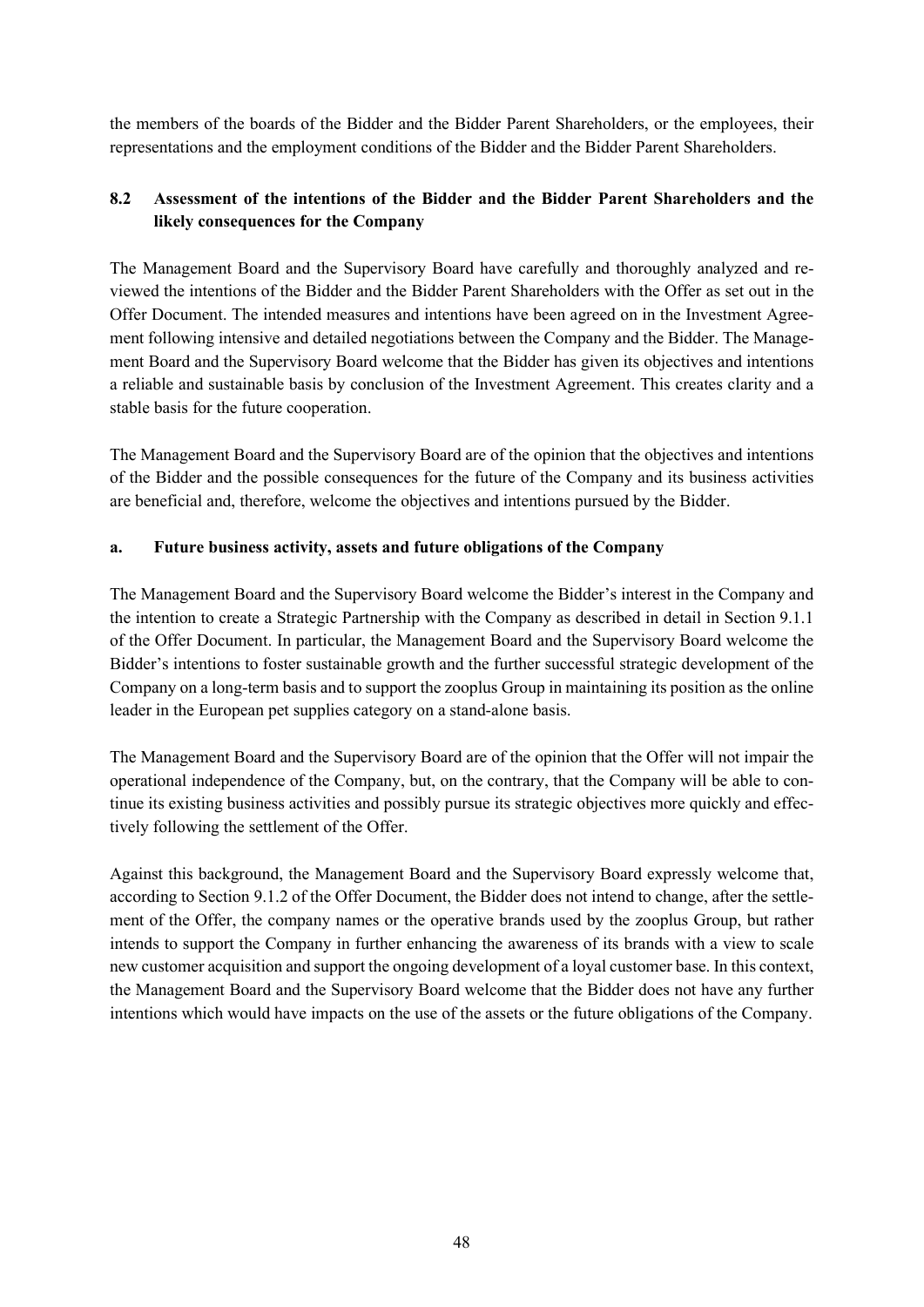### **b. Organizational structure and SE-Conversion**

The Management Board and the Supervisory Board welcome that the Bidder does not intend to cause the Company to change or amend the current corporate structure, but that the Bidder will rather support all changes and amendments in the organization of entities of the zooplus Group which are required or useful to support the strategy described in the Offer Document. The Management Board and the Supervisory Board are of the opinion that the current corporate structure has proven to be successful, but that changes might be or become required or useful with a view to supporting the strategy pursued by the Strategic Partnership.

Furthermore, the Bidder's intention to support the SE-Conversion is welcome, as the Management Board and the Supervisory Board view the SE-Conversion as an important step to highlight the international orientation and management of the Company's business and to strengthen the Company's position as an attractive pan-European employer and innovative technology group.

## <span id="page-48-0"></span>**c. Registered office of the Company and location of material parts of the business**

The Management Board and the Supervisory Board welcome the fact that, according to the information provided by the Bidder, it does not intend to cause the Company to relocate or close its corporate seat (*Satzungsitz*) and headquarters in Munich, Germany, or to relocate the locations of its material locations. In this respect, the Management Board and the Supervisory Board are of the opinion that the Bidder is interested in the continued existence of the Company as an independent company and the preservation of the Company's identity and supports this accordingly.

### <span id="page-48-1"></span>**d. Employees, employee representatives and employment conditions**

Of particular importance to the Management Board and the Supervisory Board are the intentions and commitments made by the Bidder in the Offer Document with regard to the Employees and the terms and conditions of employment.

For their part, the Management Board and the Supervisory Board share and emphasize the view that the dedicated workforce of the zooplus Group is the foundation for the current and future success of the Company and that the current and future success of the Company depends on the creativity and performance of zooplus Group's workforce and their potential for innovation, both of which heavily rely on the competence and the commitment of the employees of the Company. Accordingly, the Management Board and the Supervisory Board expressly welcome the Bidder's statement that the Bidder relies on the competence and commitment of the Employees and that the Bidder views the Strategic Partnership as an opportunity for growth and further development also for the Employees. In this context, it is pointed out in this Reasoned Statement that there are no active employee representative bodies at the Company.

The Management Board and the Supervisory Board expressly welcome the Bidder's intention not to terminate employment relationships due to operational reasons (*betriebsbedingte Kündigungen)* as a consequence of the Strategic Partnership or to effect any material changes in zooplus Group's workforce following the consummation of the Offer. The Management Board and the Supervisory Board furthermore view as positive that the Bidder does not intend to effect any changes in the overall working conditions of the Employees as well as to the existing employees' representations.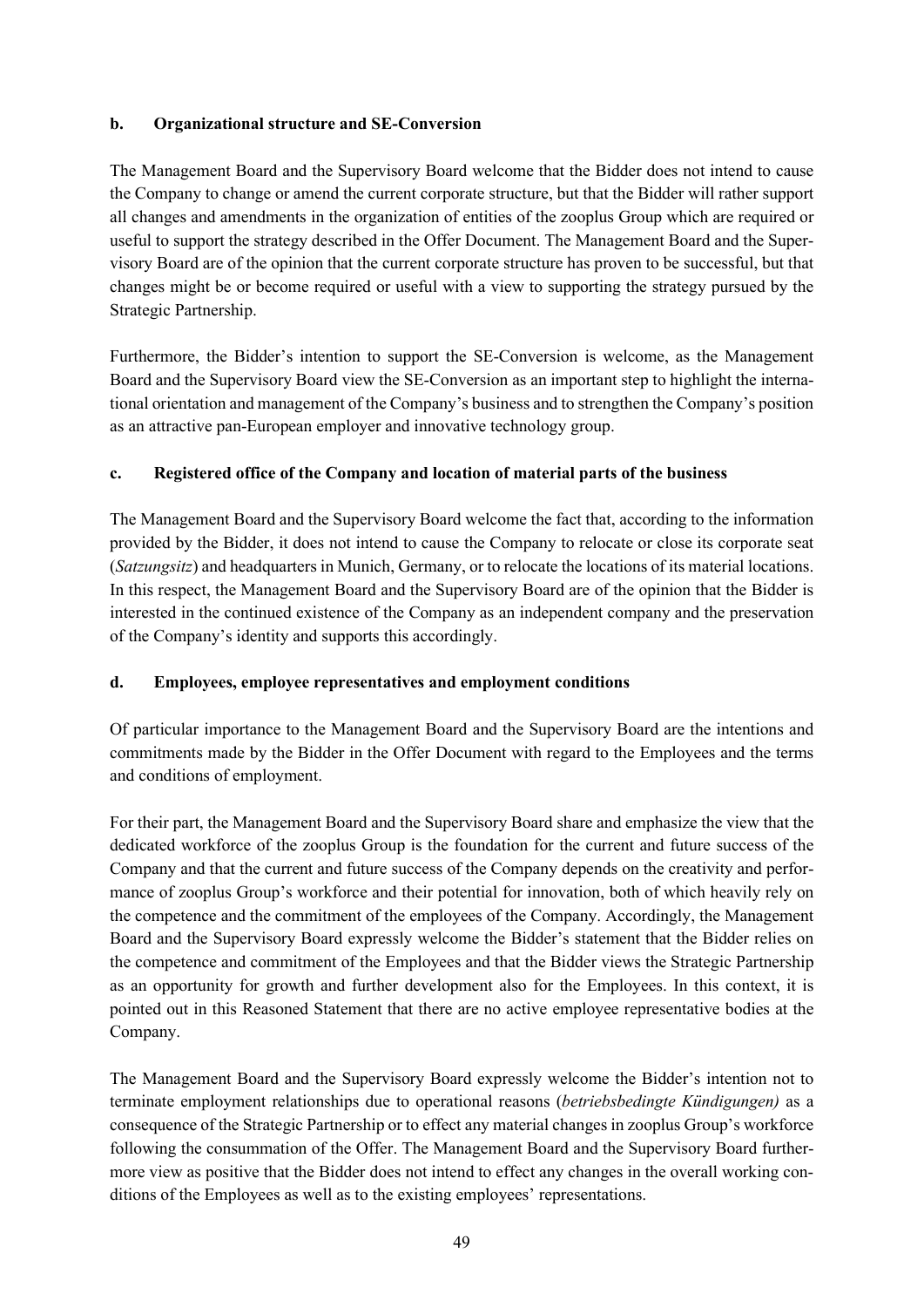Finally, the Management Board and the Supervisory Board expressly welcome that the Bidder supports the Company's intention to uphold the existing equity-based employee participation programs currently implemented and to implement further equity-based stock option programs based on the existing stock option authorizations granted by the Company's general meeting and/or virtual stock option programs and/or other employee participation programs. The Management Board and the Supervisory Board are of the opinion that employee participation programs are essential to ensure the Company's continuous ability to hire and retain highly qualified and above-average committed and motivated staff also with a view to the Strategic Partnership pursued by the Offer and to acknowledge the Employees' commitment to the Company.

### **e. Members of the Management Board and the Supervisory Board**

The Management Board and the Supervisory Board welcome the Bidder's statement that the Bidder has full trust and confidence in the current members of the Management Board and welcome the Bidder's intention not to initiate or otherwise support any action aiming at the removal of the current members of the Management Board or the termination of any corresponding service agreement. Given the successful management of the Company by the current members of the Management Board, the Management Board and the Supervisory Board expressly welcome that the Bidder intends to fully support the Management Board and the extended management team following the settlement of the Offer to support the strategy outlined in the Offer Document. This will allow the Management Board to be able to manage the Company independently and on its own responsibility in accordance with the statutory provisions.

The Management Board and the Supervisory Board furthermore welcome the Bidder's intentions to be represented in the Supervisory Board in a manner which appropriately reflects the Bidder's shareholding as largest and controlling shareholder following the settlement of the Offer.

## <span id="page-49-0"></span>**f. Structural measures**

The Management Board and the Supervisory Board welcome that the Bidder does not intend to enter into a DPLTA.

The Management Board and the Supervisory Board further welcome the Bidder's intention to pursue a Delisting following the settlement of the Offer, or at any future date, as economically and operationally reasonable at the relevant time. The Management Board and the Supervisory Board are of the opinion that a potential Delisting might contribute to support in the future the implementation of the Strategic Partnership also with a view to the reduction of additional costs related to the stock exchange listing and the management structure.

### **g. Intentions with respect to the Bidder and the Bidder Parent Shareholders**

The Management Board and the Supervisory Board take note of, and welcome, the Bidder's statements according to which the Bidder and the Bidder Parent Shareholders have no intentions regarding the Offer that could affect the registered offices of the companies or the location of material parts of the business, the use of the assets or future obligations of the Bidder and the Bidder Parent Shareholders, the members of the boards of the Bidder and the Bidder Parent Shareholders, or the employees, their representation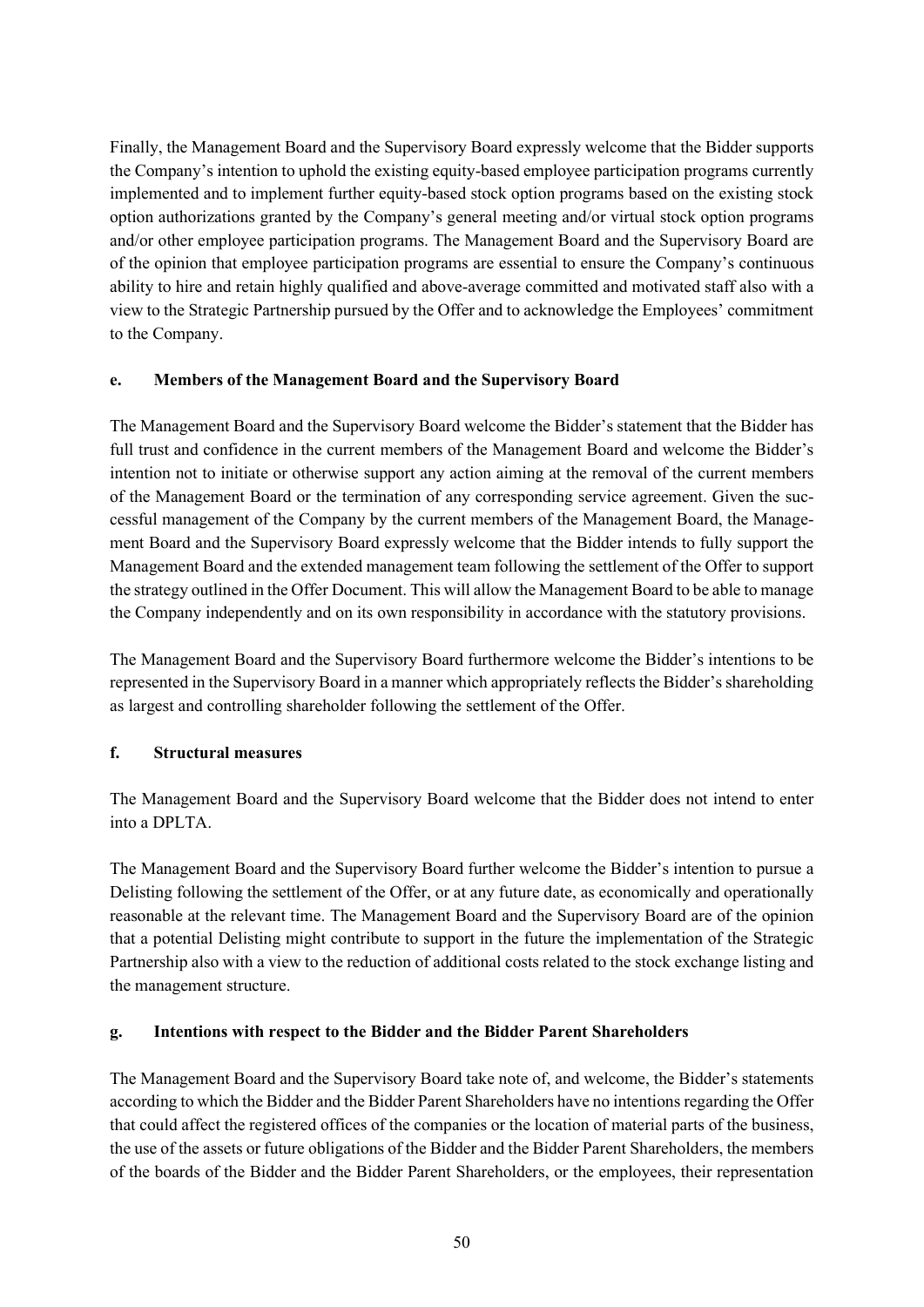and the employment conditions of the Bidder and the Bidder Parent Shareholders except for the effects on the assets, financial position and results of the Bidder set forth in Section 15 of the Offer Document.

## <span id="page-50-0"></span>**8.3 Anticipated financial and tax consequences of a successful Offer**

## **a. Financial consequences**

Pursuant to a facility agreement between, among others, the Company as borrower and Landesbank Baden-Württemberg as facility agent, certain relationship banks of the Company as lenders are providing a revolving credit facility in the amount of EUR 120,000,000.00 ("**Revolving Credit Facility**") to the Company (the ("**Facility Agreement**"). Currently, the Revolving Credit Facility is only utilized by way of ancillary facility but not by way of cash drawings and primarily serves as a liquidity back-up facility for zooplus Group.

Upon settlement of the Offer, a "change of control" within the meaning of the Facility Agreement will occur. In such case, the Facility Agreement does not provide for an automatic prepayment and cancellation of the Revolving Credit Facility, but rather requires the lenders thereunder to negotiate with the Company for a period of not more than 20 business days with a view to achieving the continuation of the Revolving Credit Facility. During such negotiation period, the funding obligation of the lenders with respect to further loans is suspended. If during the negotiations an agreement regarding the continuation of the Revolving Credit Facility cannot be achieved with each lender, each lender which does not agree to such continuation may within ten business days after expiry of the negotiation period and by not less than 20 business days' notice cancel its commitment under the Facility Agreement and declare its participation in all outstanding utilizations of the Revolving Credit Facility due and payable. The Company is entitled in such an event to require the relevant lender to transfer its commitment under the Facility Agreement at par to another financial institution which has agreed to assume such commitment.

As already stated under Section [8.1b](#page-43-0)[\(1\)](#page-43-2)[\(A\)](#page-43-3) above, the Bidder intends to support, following the settlement of the Offer, potential future (re-)financing needs of the Company with a view to the further implementation of the strategy pursued by the Offer. Upon request of the Company, this intention by the Bidder was included in the Investment Agreement and, therefore, the Management Board and the Supervisory Board expressly welcome this.

In addition, the Management Board is currently discussing the implications of the Offer with the lenders under the Facility Agreement. The aim of the Management Board is to ensure that the Facility Agreement will be continued by the lenders in the event of the settlement of the Offer without any change.

## **b. Dividend policy**

In recent years, the Management Board and Supervisory Board have proposed to the Company's general meeting that the unappropriated profit of the respective past fiscal year be carried forward to new account. Both the Management Board and the Supervisory Board are of the opinion that the existing financial resources of the Company should be used for the acceleration of investments which are necessary for the implementation of the Strategic Partnership. Accordingly, the Management Board and the Supervisory Board welcome the fact that the Bidder, according to its statements under Section 15.2(b) of the Offer Document, does not expect the Company to pay a dividend in the future.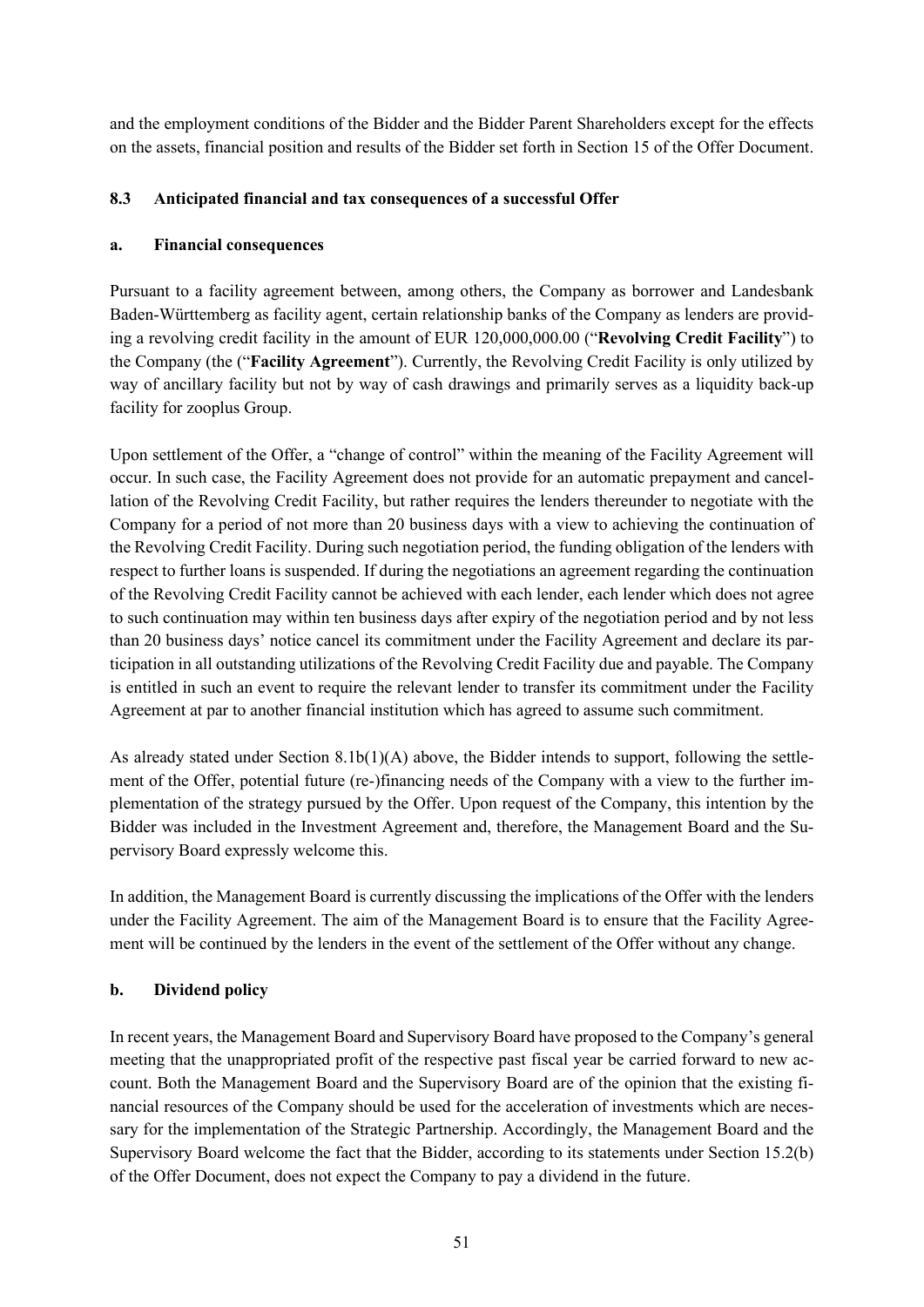### **c. Tax consequences**

The Management Board and the Supervisory Board do not derive any negative tax consequences for the Company from the Offer Document.

## **8.4 Anticipated consequences for the Employees and employee representatives, employment conditions and locations of the Company**

The settlement of the Offer will not have any direct impact on the Employees. The employment contracts and the working conditions of the Employees will be continued with the same employer. There will be no transfer of parts of the business (*Betriebsübergang*) of the Company. The settlement of the Offer will also not have any direct impact on the locations of the Company and on the existing employees' representations.

In that context, reference is made to Section [8.1b\(](#page-43-0)2) and [8.1b\(](#page-43-0)3) of this Reasoned Statement with a view to the Bidder's intentions and commitments with regard to the Employees and the terms and conditions of employment as well as the locations of the Company, and to Section [8.2c](#page-48-0) and [8.2d](#page-48-1) of this Statement, where the Management Board and the Supervisory Board expressly welcome such intentions and commitments by the Bidder.

Against this background, the Management Board and the Supervisory Board are of the opinion that the immediate consequences of a successful Offer are in the best interest of the Company, the Employees and their representations, the employment conditions and locations of the Company.

### **9. IMPACT ON ZOOPLUS SHAREHOLDERS**

The following information is intended to provide zooplus Shareholders with guidance on evaluating the effects of accepting or not accepting the Offer. The following aspects do not claim to be complete. Each zooplus Shareholder himself/herself/itself is responsible for evaluating the effects of accepting or not accepting the Offer. The Management Board and Supervisory Board recommend zooplus Shareholders to seek expert advice in this respect if necessary.

The Management Board and the Supervisory Board further point out that they are unable to make or provide any assessment as to whether zooplus Shareholders may suffer tax disadvantages (in particular any tax liability on a capital gain) or miss out on tax advantages as a result of accepting or not accepting the Offer. Before deciding whether or not to accept the Offer, the Management Board and the Supervisory Board recommend that zooplus Shareholders obtain tax advice that takes into account the personal circumstances of each individual zooplus Shareholder.

### **9.1 Possible consequences in the event of acceptance of the Offer**

zooplus Shareholders who intend to accept the Offer should note the following, among other things, taking into account the previous statements: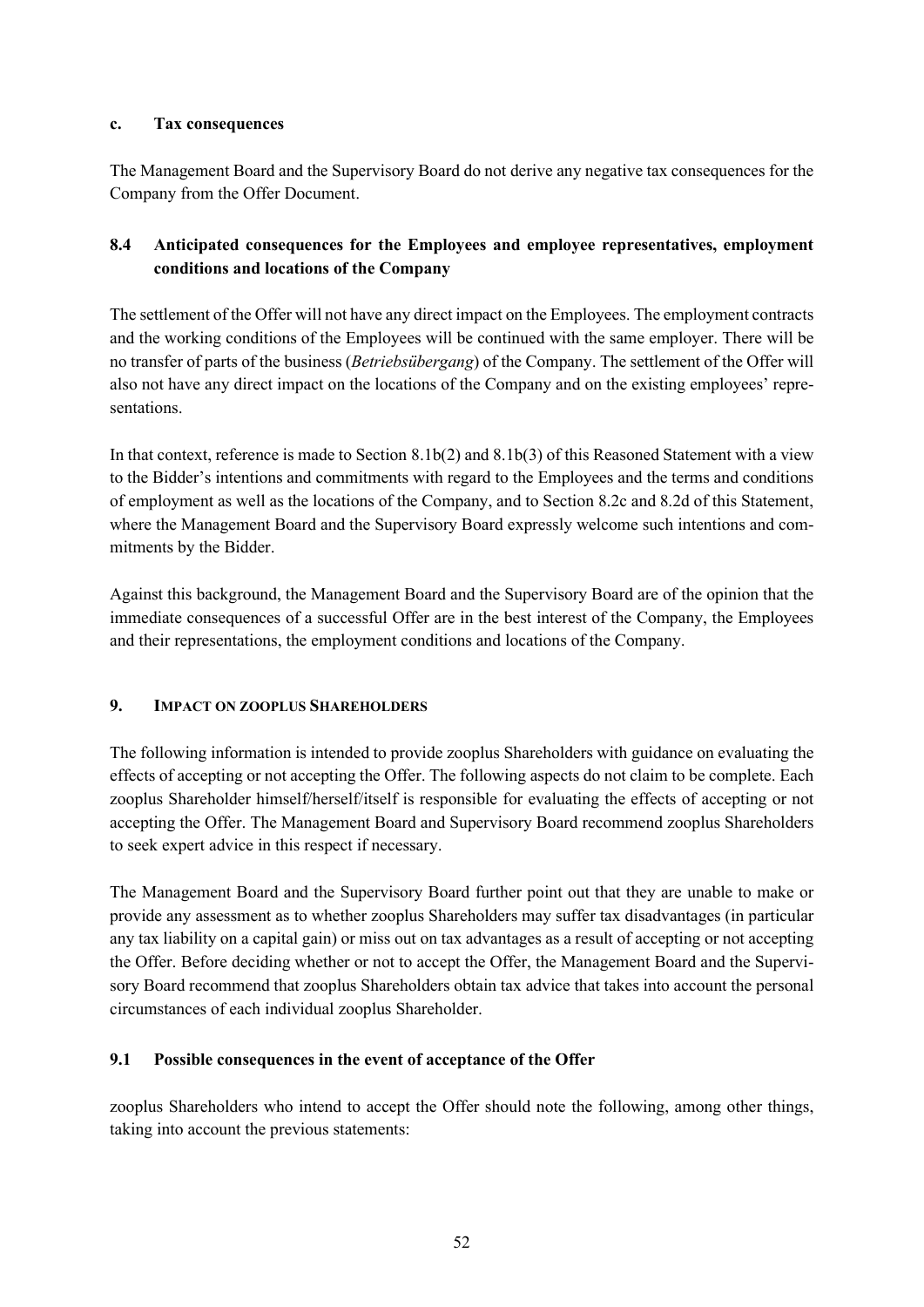- zooplus Shareholders who accept or have accepted the Offer will no longer benefit in the future from a possible positive development of the stock market price of zooplus Shares or from dividends or a positive business development of the Company and its subsidiaries.
- The Offer will not be completed until all Offer Conditions (as defined in Section 12.1 of the Offer Document, see also Section [5.5](#page-31-0) of this Reasoned Statement) under which the Offer is made have been fulfilled or, to the extent possible, waived by the Bidder. Whether the Offer Conditions have been fulfilled or whether the Bidder has waived their fulfilment, as the case may be, will only become apparent after the expiry of the Acceptance Period.
- Withdrawal from the acceptance of the Offer is only possible under the narrow conditions set out in Section 17.1 of the Offer Document and only until the expiry of the Acceptance Period in the manner described in Section 17.2 of the Offer Document.
- According to Section 13.8 of the Offer Document, Tendered zooplus Shares can be traded on the regulated market of the Frankfurt Stock Exchange (*Prime Standard*) under ISIN DE000A3E5E48.
- As a rule, if the Bidder, persons acting jointly with it or their subsidiaries acquire zooplus Shares outside the stock exchange within one year after the publication to be made immediately after expiry of the Acceptance Period pursuant to Section 23 para. 1 no. 2 WpÜG and if, in terms of value, a higher consideration than that specified in the Offer (the Offer Price) is granted or agreed for this purpose, the Bidder shall be obliged to pay the zooplus Shareholders who have accepted the Offer a consideration in the amount of the respective difference. In contrast, for off-market acquisitions against the granting of a higher consideration after the expiry of this post-acquisition period of one year, there is no such claim to subsequent improvement of the Offer Price. Furthermore, the Bidder may also acquire zooplus Shares on the stock exchange at a higher price within the aforementioned one-year post-acquisition period without having to adjust the consideration in favor of those zooplus Shareholders who have already accepted the Offer.
- zooplus Shareholders who accept the Offer will not participate in any cash compensation of any kind payable or to be offered under statutory law in the event of certain structural measures implemented after completion of the Offer (see Section 9.5 and Sections 16(e) to 16(h) of the Offer Document). Any compensation payments will generally be assessed on the basis of a business valuation and may be subject to review in court proceedings. Such settlement payments could correspond to the amount of the Offer Price, but could also be higher or lower. In the opinion of the Management Board and the Supervisory Board, it cannot be ruled out that settlement payments made at a later date could exceed the amount of the Offer Price. Even if they are higher, the zooplus Shareholders accepting the Offer have no claim to such settlement payments or any additional payments; this also applies in the event that such measure is taken within one year of publication in accordance with Section 23 para. 1 sentence 1 no. 2 WpÜG (see Section 31 para. 5 sentence 2 WpÜG). However, according to the information provided by the Bidder in the Investment Agreement and the Offer Document, the Bidder does not intend to implement any structural measures (see Section 9.5 of the Offer Document).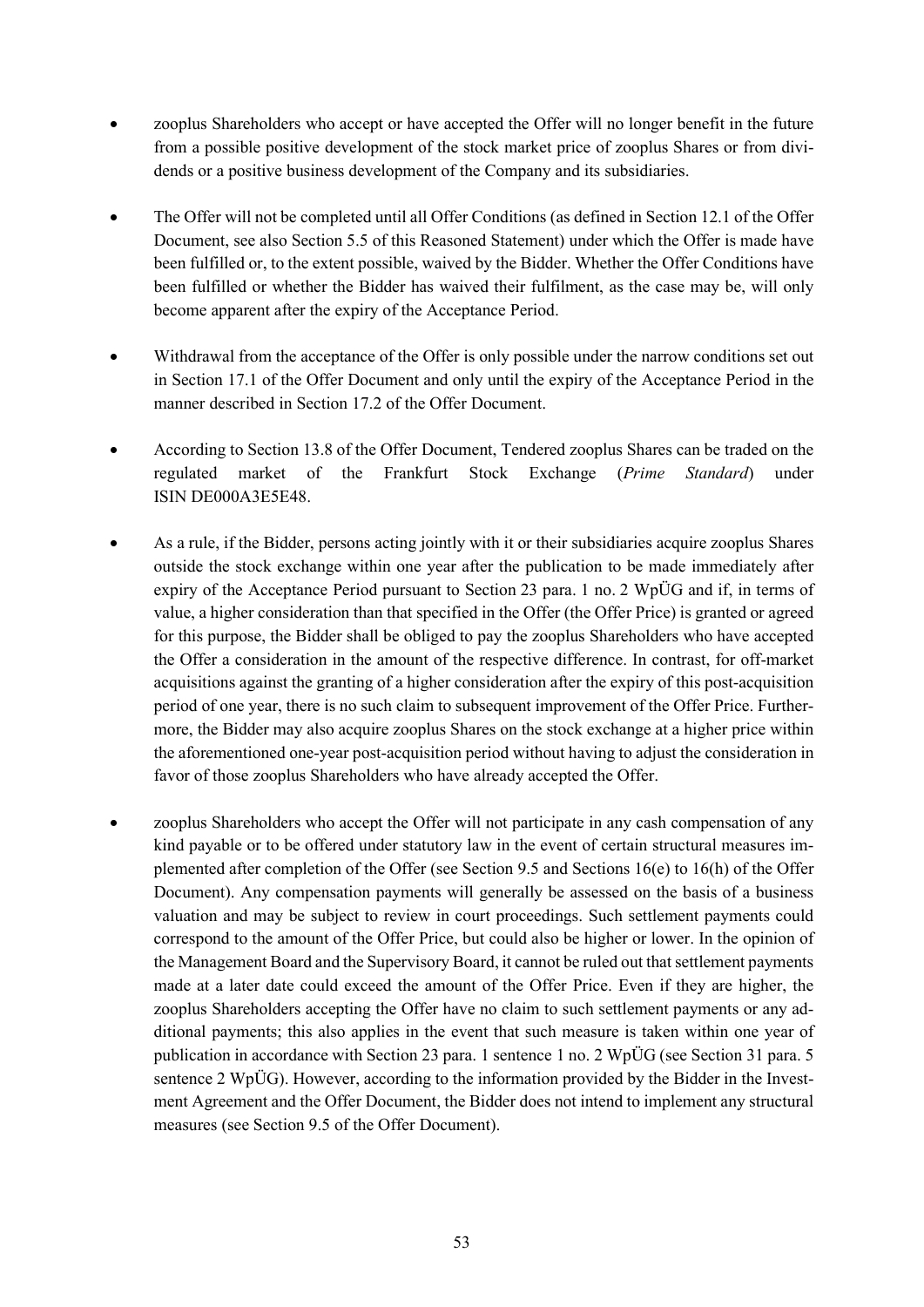### **9.2 Possible consequences of not accepting the Offer**

zooplus Shareholders who do not accept the Offer and do not otherwise sell their zooplus Shares remain shareholders of the Company. However, they should note, among other things, the Bidder's statements under Sections 9 and 16 of the Offer Document as well as the following:

- The current stock market price of the zooplus Share reflects, among others, the fact that the Bidder published its decision to launch the Offer on 25 September 2021. It is uncertain whether the stock market price of the zooplus Share will remain at its current level, rise above it or fall below it following completion of the Offer.
- The settlement of the Offer will lead to a reduction in the free float of issued zooplus Shares. Against this background, it is to be expected that supply and demand for zooplus Shares will be lower after completion of the Offer than at present, and that the liquidity of zooplus Shares will decrease as a result. Lower liquidity of zooplus Shares could lead to greater fluctuations in the price of zooplus Shares than in the past; as a result, it may not be possible to execute buy and sell orders relating to zooplus Shares at short notice or at all. In addition, an increased supply of zooplus Shares combined with lower demand for zooplus Shares could have a negative impact on the stock market price of zooplus Shares.
- The settlement of the Offer, in particular the anticipated significant reduction in the free float in zooplus Shares, could result in the company no longer meeting the relevant index criteria for zooplus shares to remain in the MDAX, and the zooplus Shares accordingly dropping out of the MDAX. This could result in index funds and other institutional investors whose investments track the respective index refraining from acquiring further zooplus Shares and selling their zooplus Shares held after completion of the Offer. An increased supply of zooplus Shares, together with lower demand for zooplus Shares, may adversely affect the stock market price of the zooplus Shares.
- After settlement of the Offer or at a later date, the Bidder could, to the extent legally permissible, cause the Company to terminate trading of the zooplus Shares in the sub-segment of the regulated market of the Frankfurt Stock Exchange with additional post-admission obligations (*Prime Standard*), provided that the relevant requirements are met. In this case, zooplus Shareholders would no longer benefit from the increased reporting obligations of the *Prime Standard.*
- After completion of the Offer or at a later point in time, the Bidder could cause the Company, to the extent legally permissible, to bring about a Delisting, provided that the requirements are met (for information on a Delisting, see already Section [8.1b](#page-43-0)[\(5\)](#page-46-0)[\(B\)](#page-46-1) of this Reasoned Statement). The Delisting would have to be applied for by the Company, but does not require the approval of the general meeting of the Company. Following a Delisting, the Company's reporting obligations would cease altogether. In addition, in the event of a Delisting, the Bidder (or a third party, including persons acting jointly with the Bidder within the meaning of Section 2 para. 5 WpÜG) must make a public offer for all zooplus Shares pursuant to Section 39 para. 2 BörsG. The consideration to be paid in such offer does not need to correspond in value to the Offer Price, but may also be lower or higher than the Offer Price. A Delisting could limit the market for zooplus Shares and reduce the liquidity of zooplus Shares with the consequences described above.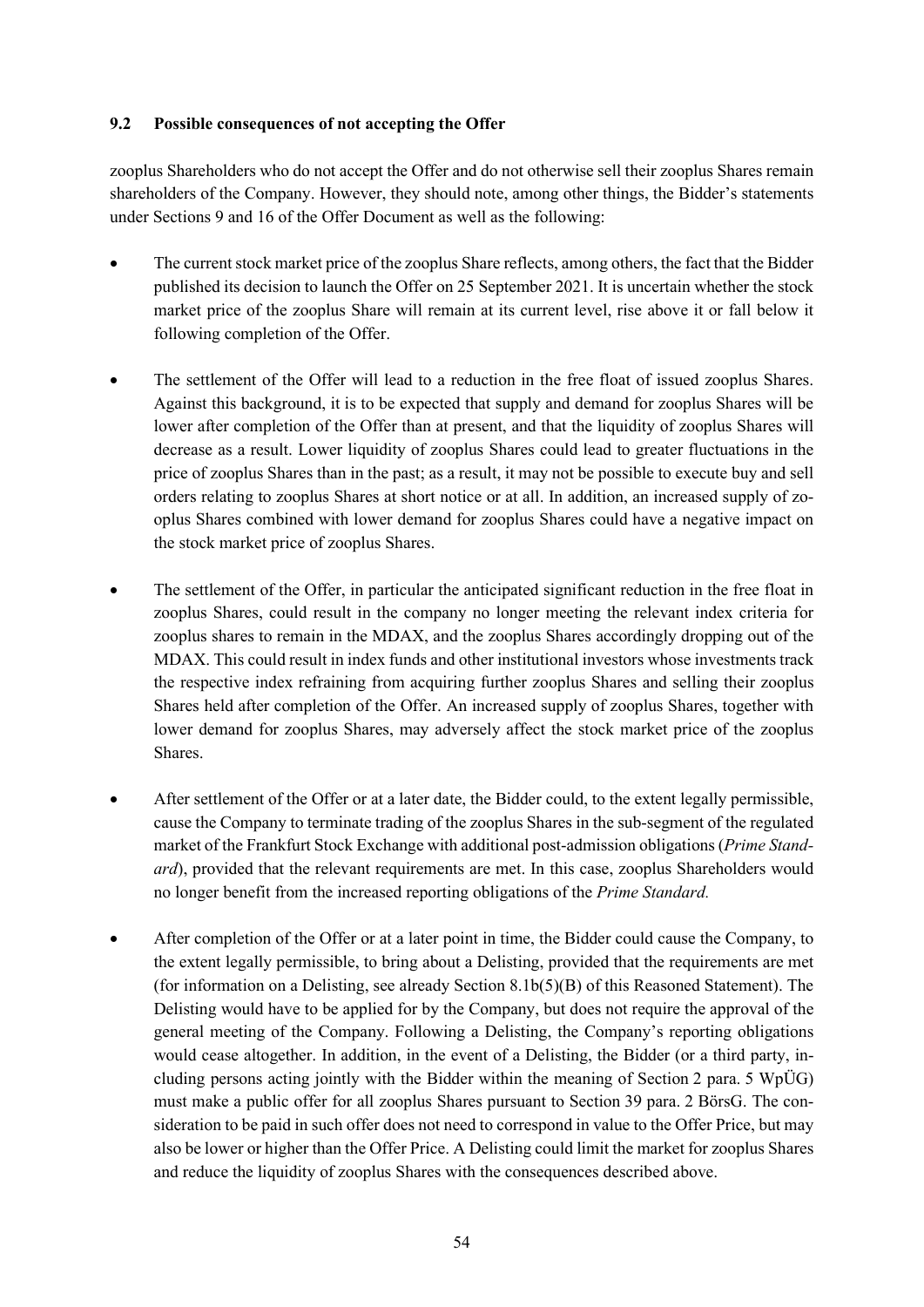- After completion of the Offer, and in particular in the event of holding 75 % or more of the zooplus Shares, the Bidder could have the necessary voting and capital majority to be able to enforce decisions, including structural measures under company law, at the Company's general meeting. These include decisions on the appropriation of profits, the election and dismissal of members of the Supervisory Board, amendments to the Company's articles of association (including changes to the company's purpose and legal form), capital measures and approval of inter-company agreements or transformation measures (merger, change of legal form, demerger). Depending on the presence at the annual general meeting following the consummation of the Offer, the Bidder could achieve a majority of 75 % of the votes validly cast or of the share capital represented, even if it holds less than 75 % of all zooplus Shares. Some of the aforementioned measures would, under German law, subject to compliance with further requirements, if applicable, entail an obligation on the part of the Bidder to make an offer to the remaining zooplus Shareholders to acquire their zooplus Shares in return for appropriate compensation or to grant compensation. Such compensation would be determined on the basis of a company valuation of the Company to be substantiated by a valuation report and, if applicable, subject to judicial review in appraisal proceedings or other proceedings. As such company valuation would generally be based on the circumstances prevailing at the time the resolution on the respective measure was adopted by the general meeting, a settlement offer could correspond in value to the Offer Price, but may also be lower or higher than the Offer Price.
- The Bidder could cause the conclusion of a DPLTA with the Company as the controlled company. According to the Offer Document, the Bidder, however, does not intend to enter into a DPLTA (see Sections 9.5.1 and 16(f) of the Offer Document as well as Sectio[n 8.1b](#page-43-0)[\(5\)](#page-46-0)[\(A\)](#page-46-2) of this Reasoned Statement).
- The Bidder could demand a transfer of the zooplus Shares held by minority shareholders to the principal shareholder in return for appropriate cash compensation (squeeze-out) if, after implementing all measures necessary for such a squeeze-out, it directly or indirectly holds the requisite number of zooplus Shares and the other conditions are met (see Section 16(g) of the Offer Document).
- If the Bidder achieves a shareholding of at least 95 % in the Company after settlement of the Offer, shareholders who have not accepted the Offer during the Acceptance Period or the Additional Acceptance Period may exercise a right to tender pursuant to Section 39c WpÜG and accept the Offer with their zooplus Shares within three months of the expiry of the Acceptance Period. This right to tender applies to all zooplus Shares. The Bidder states that it will publish the potential reaching of the threshold of 95 % of the Company's share capital required for an application pursuant to Section 39a WpÜG in accordance with Section 23 para. 1 sentence 1 no. 4 WpÜG. For details, please refer to Section 16(h) of the Offer Document.

#### **10. INTERESTS OF THE MEMBERS OF THE MANAGEMENT BOARD AND THE SUPERVISORY BOARD**

The Bidder and the persons acting jointly with the Bidder have not exercised any influence on the Company or its corporate bodies in connection with the Offer and this Statement.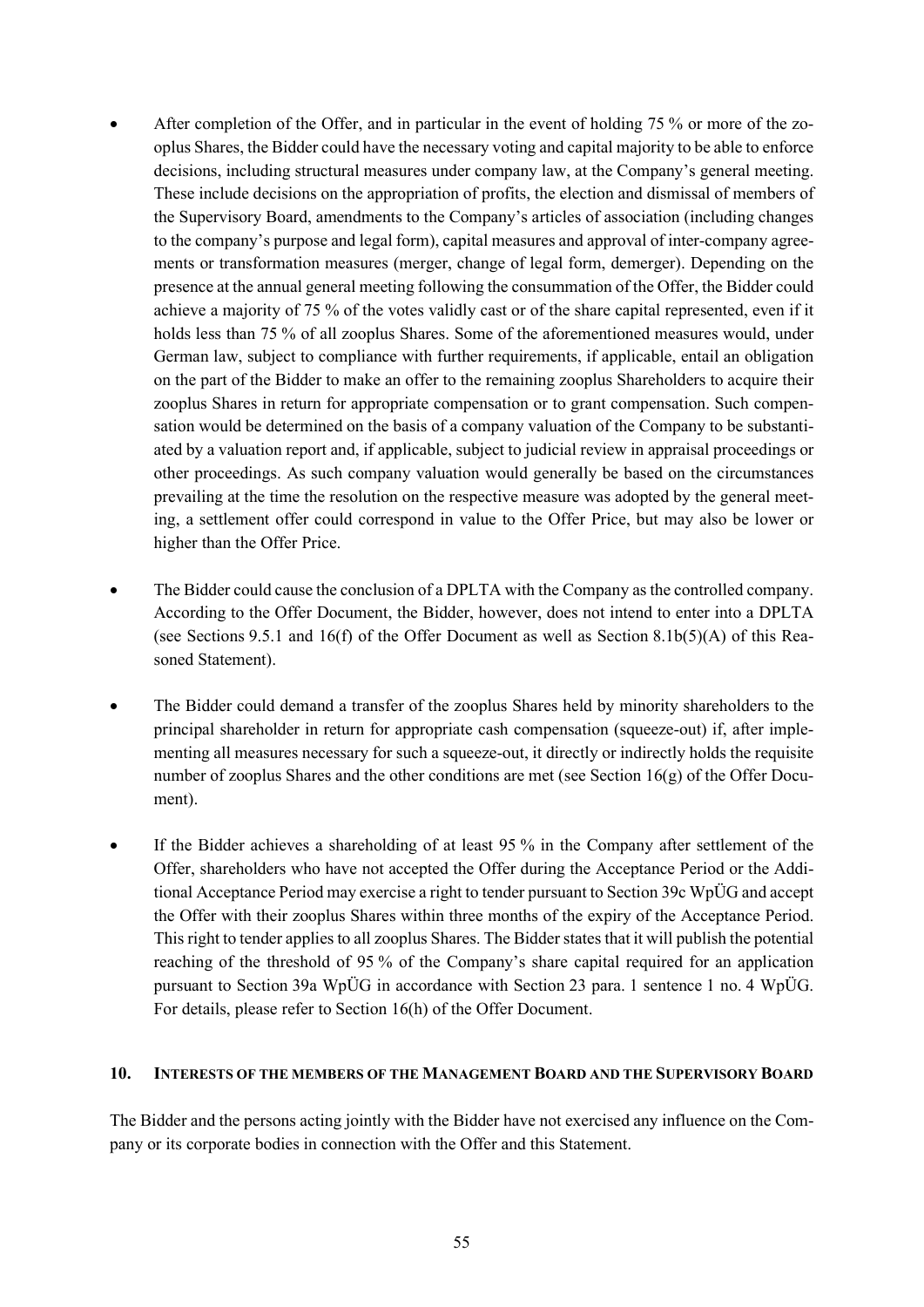Neither a member of the Management Board nor a member of the Supervisory Board has been granted or promised any cash payments or non-cash benefits in connection with the Offer by the Bidder or persons acting in concert with the Bidder. This does not include the payment of the Offer Price to members of the Management Board or the Supervisory Board, as the case may be, for any zooplus Shares held by them which these members of the Management Board or the Supervisory Board may tender into the Offer. Otherwise, the members of the Management Board and of the Supervisory Board have not received any unjustified payments or other unjustified benefits or corresponding commitments in connection with the Offer, neither from the Bidder nor from persons acting jointly with the Bidder.

## **11. INTENTIONS OF THE MEMBERS OF THE MANAGEMENT BOARD AND THE SUPERVISORY BOARD TO ACCEPT THE OFFER**

The members of the Management Board and the Supervisory Board who are themselves holders of zooplus Shares are free to accept the Offer. In this case, they will receive the Offer Price for tendering their zooplus Shares in the same way as all other zooplus Shareholders who accept the Offer.

All members of the Management Board who themselves hold zooplus Shares have already tendered their respective zooplus Shares into the H&F Offer, pursuant to their respective tender commitments with H&F, and may, therefore, currently not accept the Offer.

The members of the Supervisory Board who themselves hold zooplus Shares have not yet tendered their zooplus Shares, neither into the H&F Offer nor into the Offer. Such members of the Supervisory Board have currently not decided on whether to accept or not accept the Offer for all of their zooplus Shares.

#### **12. FINAL EVALUATION**

On the basis of an overall assessment of the investigations, reviews, analyses and evaluations carried out by each of them independently of the other, the aspects outlined in particular in Section [7.4.](#page-37-0) of this Reasoned Statement, and taking into account, among other things the overall circumstances of the Offer, the amount of the Offer Price as of the date of this Reasoned Statement, the Management Board and the Supervisory Board consider the Offer Price of EUR 470.00 per zooplus Share to be adequate within the meaning of Section 31 para. 1 sentence 1 WpÜG. In the opinion of the Management Board and the Supervisory Board, the Offer Price currently reflects adequately the value of the Company and is therefore fair, adequate and attractive.

Furthermore, the Management Board and the Supervisory Board assess the intentions disclosed by the Bidder in the Offer Document with a view to the further business activities of the Company, in particular the intention to create the Strategic Partnership, as positive. The Management Board and the Supervisory Board, therefore, as of the date of this Reasoned Statement, in principle support the Offer by the Bidder and are, as of the date of this Reasoned Statement, of the opinion that the Offer and its immediate consequences are in the interest of the Company, the Employees and their representations, the employment conditions and the locations of the Company.

Notwithstanding the above, however, taking into account all above statements in this Reasoned Statement, the Management Board and the Supervisory Board, as of the date of this Reasoned Statement, do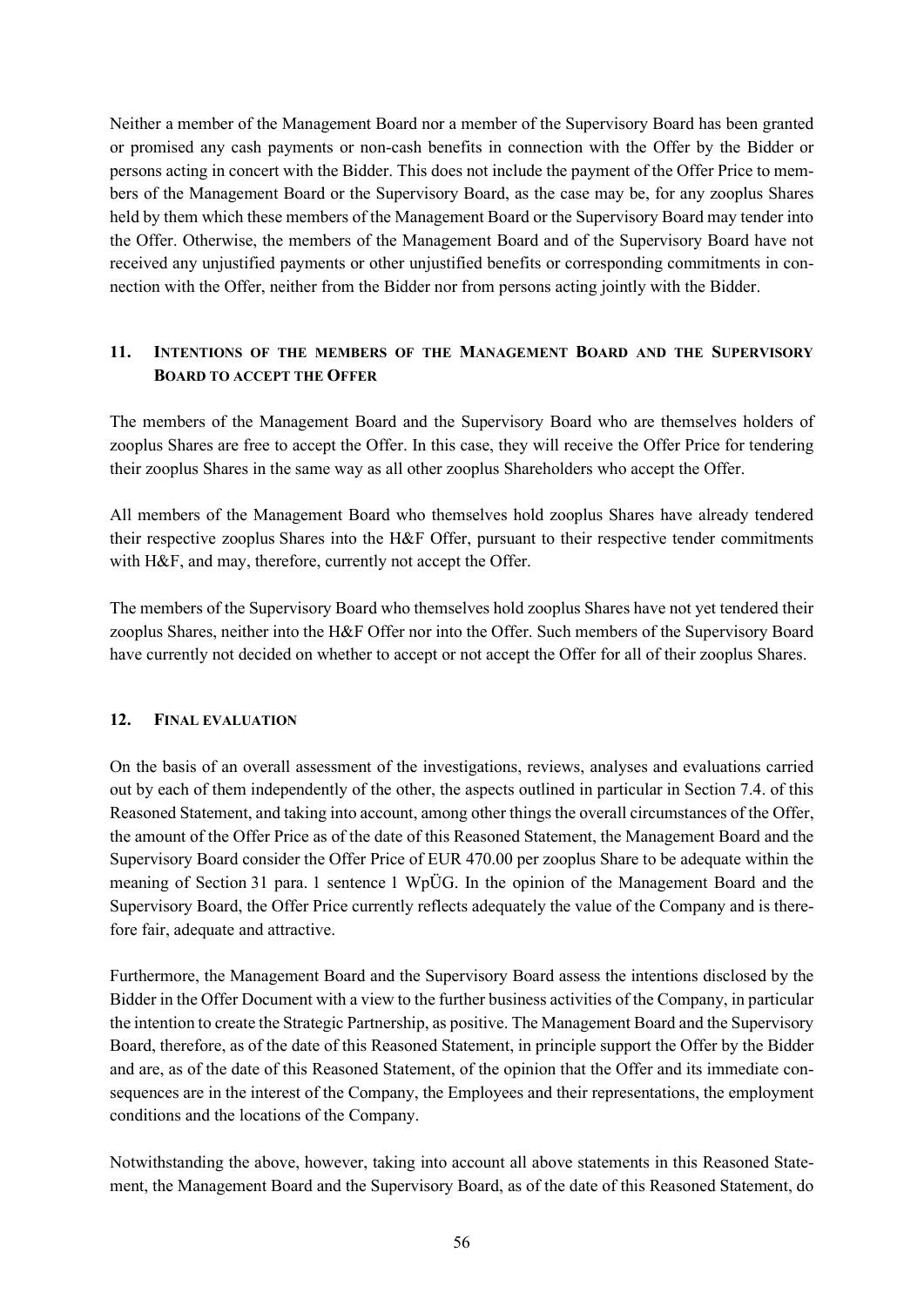not recommend the zooplus Shareholders to accept the Offer, but rather continue to recommend the zooplus Shareholders to accept the H&F Offer in the form of the H&F Offer Amendment.

Such recommendation is reflective of the fact that the Bidder has not exercised its contractual right under the Investment Agreement to exceed the Increased H&F Offer Price. With regard to transaction certainty, the recommendation of the Management Board and the Supervisory Board also takes into account that (i), according to the publications by H&F on the internet at http://www.hf-offer.com and in the Federal Gazette (*Bundesanzeiger*), all regulatory clearances for the H&F Offer have already been granted and, thus, the respective offer conditions for the H&F Offer have been fulfilled whereas the merger clearance for the Offer has not yet been granted, and (ii) H&F has secured approximately 17.13% of the zooplus Shares, which have already been tendered into the H&F Offer as part of the respective tender commitments (*Irrevocable Undertakings*) by such zooplus Shareholders with H&F.

Irrespective of this, all zooplus Shareholders are in any case responsible for deciding for themselves whether or not to accept the Offer, taking into account the overall circumstances, in particular with regard to the H&F Offer, and their personal situation and assessment of the possible future development of the value and stock market price of zooplus Shares. Furthermore, subject to applicable law, the Management Board and the Supervisory Board shall not be liable if the acceptance or non-acceptance of the Offer results in economic disadvantages for a zooplus Shareholder.

The content of this Reasoned Statement was discussed in detail and finalized by the Management Board and the Supervisory Board on 19 October 2021. The Management Board and the Supervisory Board then unanimously adopted the content of this Reasoned Statement for its immediate publication on 20 October 2021.

Munich, 20 October 2021

**zooplus AG** 

**Management Board Supervisory Board Supervisory Board Supervisory Board Supervisory Board Supervisory Board Supervisory Board Supervisory Board Supervisory Board Supervisory Board Supervisory Board Supervisory Board Superv** 

**\* \* \* \***